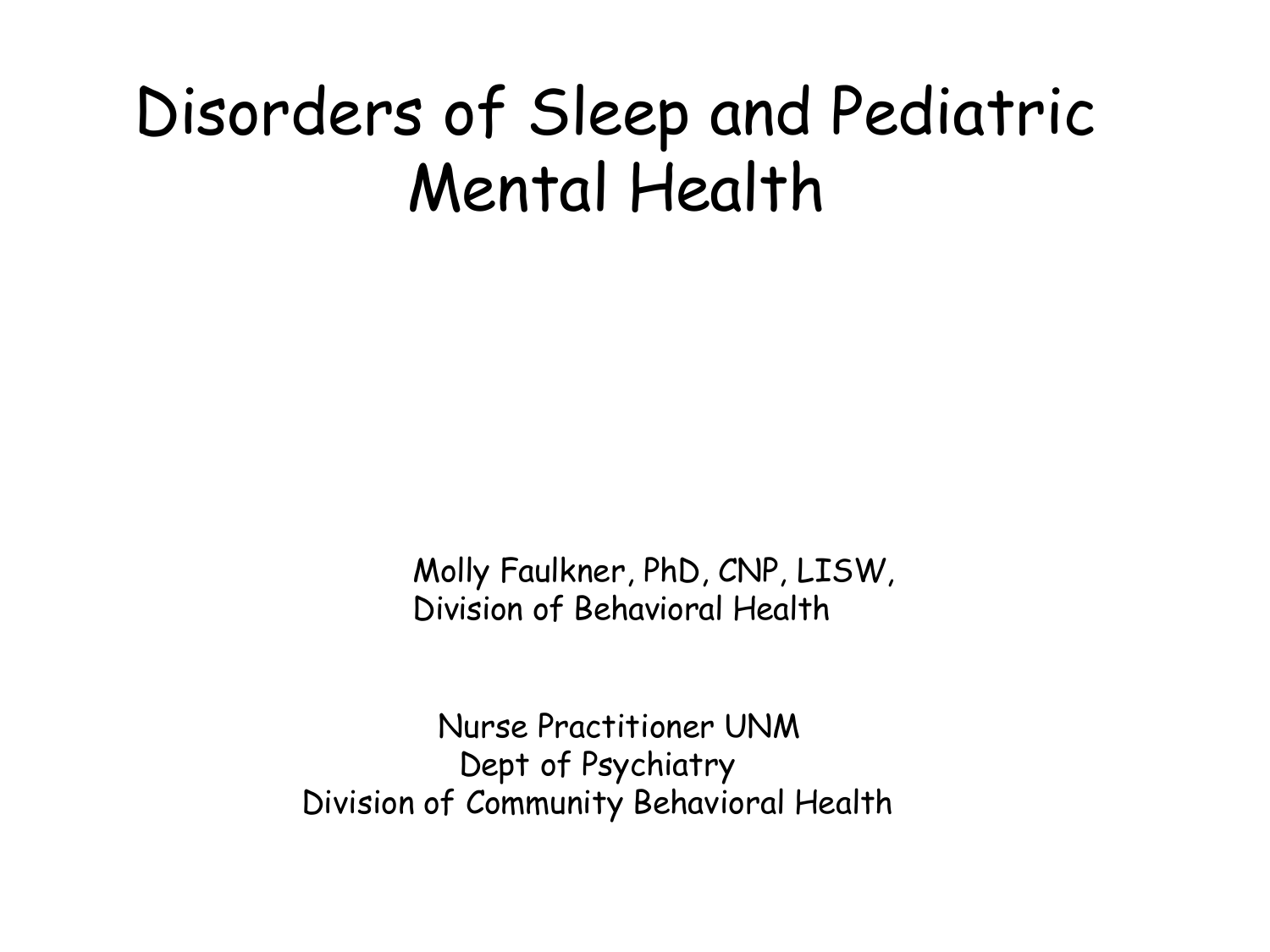# Objectives

- Identify 3 types of sleep disorders in children and adolescents
- Understand the multifactorial approach to diagnosis of sleep apnea
- Realize the association between sleep, cognitive development/abilities and behavior in children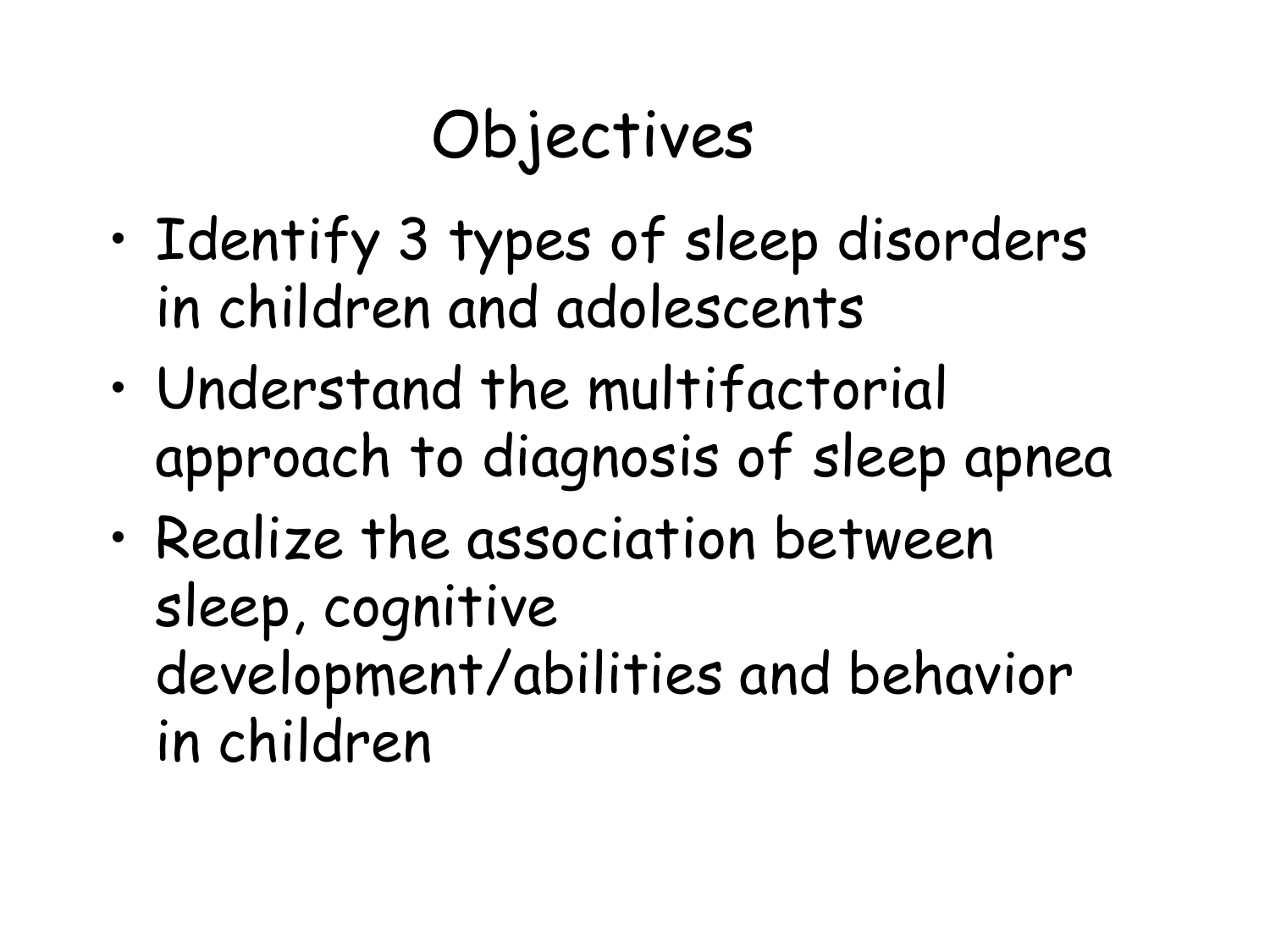# Epidemiology

- 15 million children in US do not get enough sleep
- 70 % HS students less than 8 hr sleep weeknight
- Adolescents- insufficient sleep = greater use > social media technology,
- Younger children-
	- depressive symptomatology
	- family disagreements
	- safety issues around home
	- School, neighborhood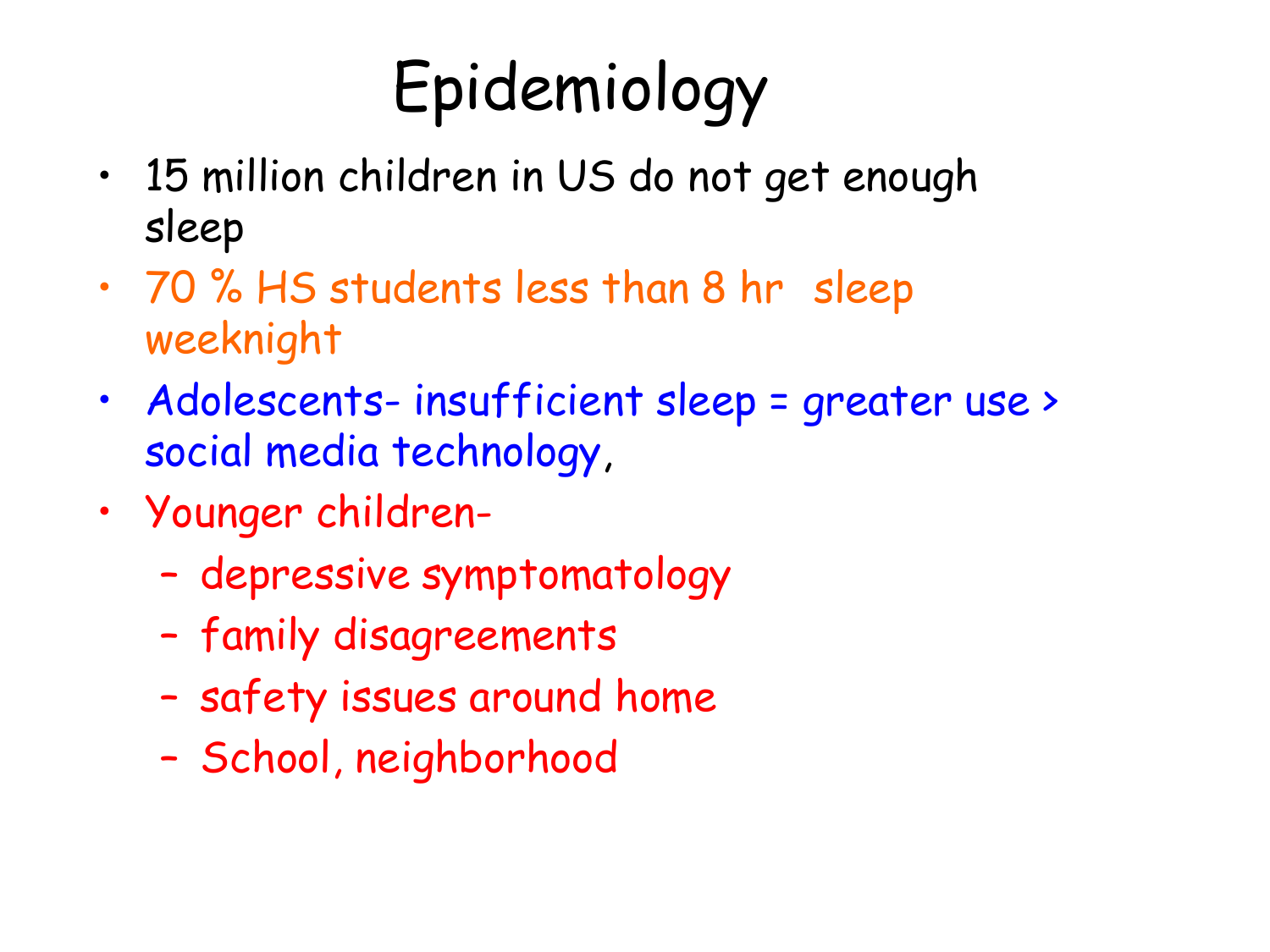- Short sleep duration (<7 hours of sleep per night) + poor sleep quality
- Are associated with cardiovascular morbidity & metabolic disorders
	- Glucose intolerance
	- Can lead to obesity, diabetes, heart disease, and hypertension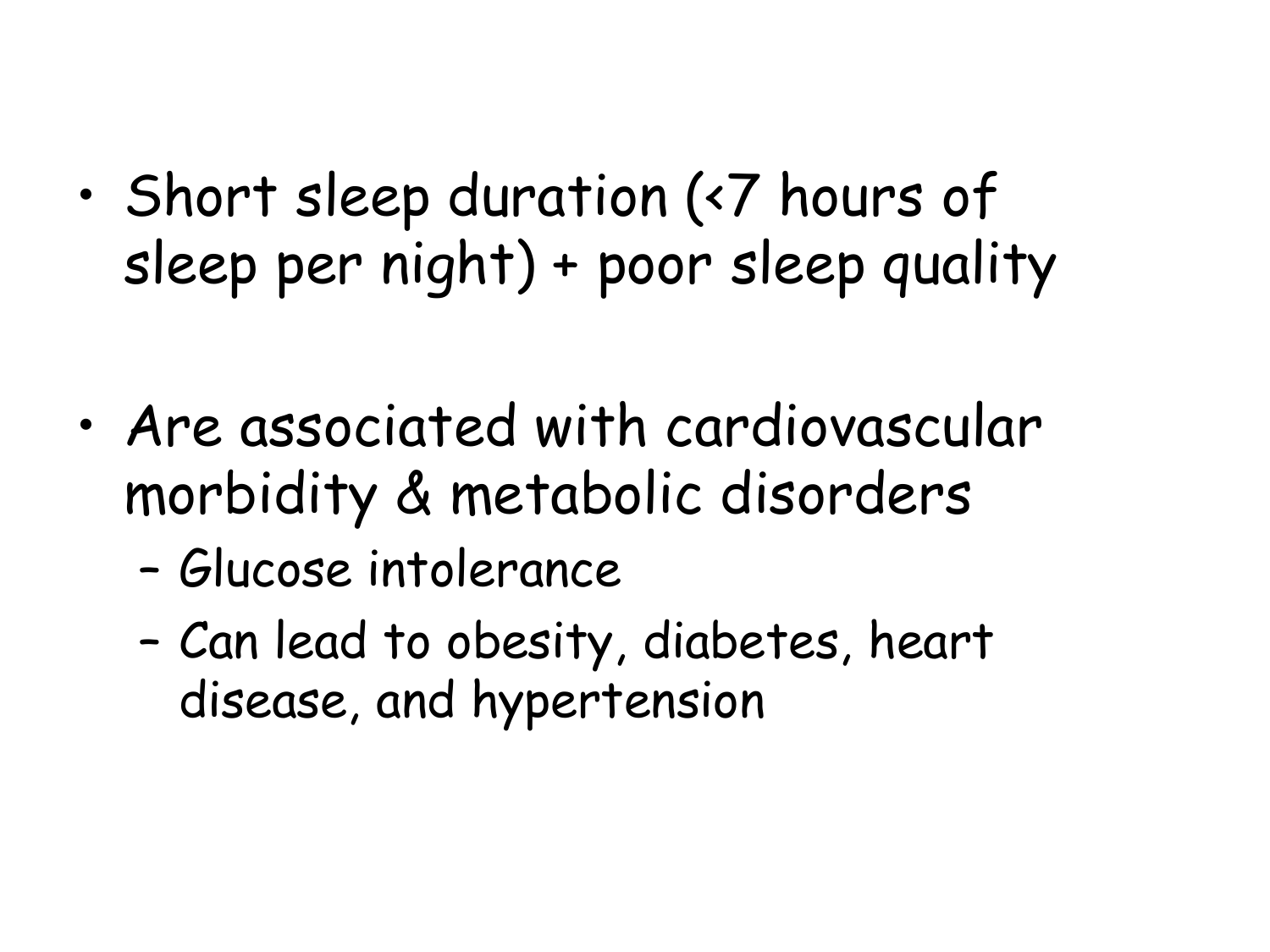## **Disorders of Sleep and Pediatric Mental Health**

- Circadian Rhythm Disorders – Advanced and Delayed
- Obstructive Sleep Apnea (OSA)
- Restless Legs Syndrome
- Parasomnias
- Early recognition and referral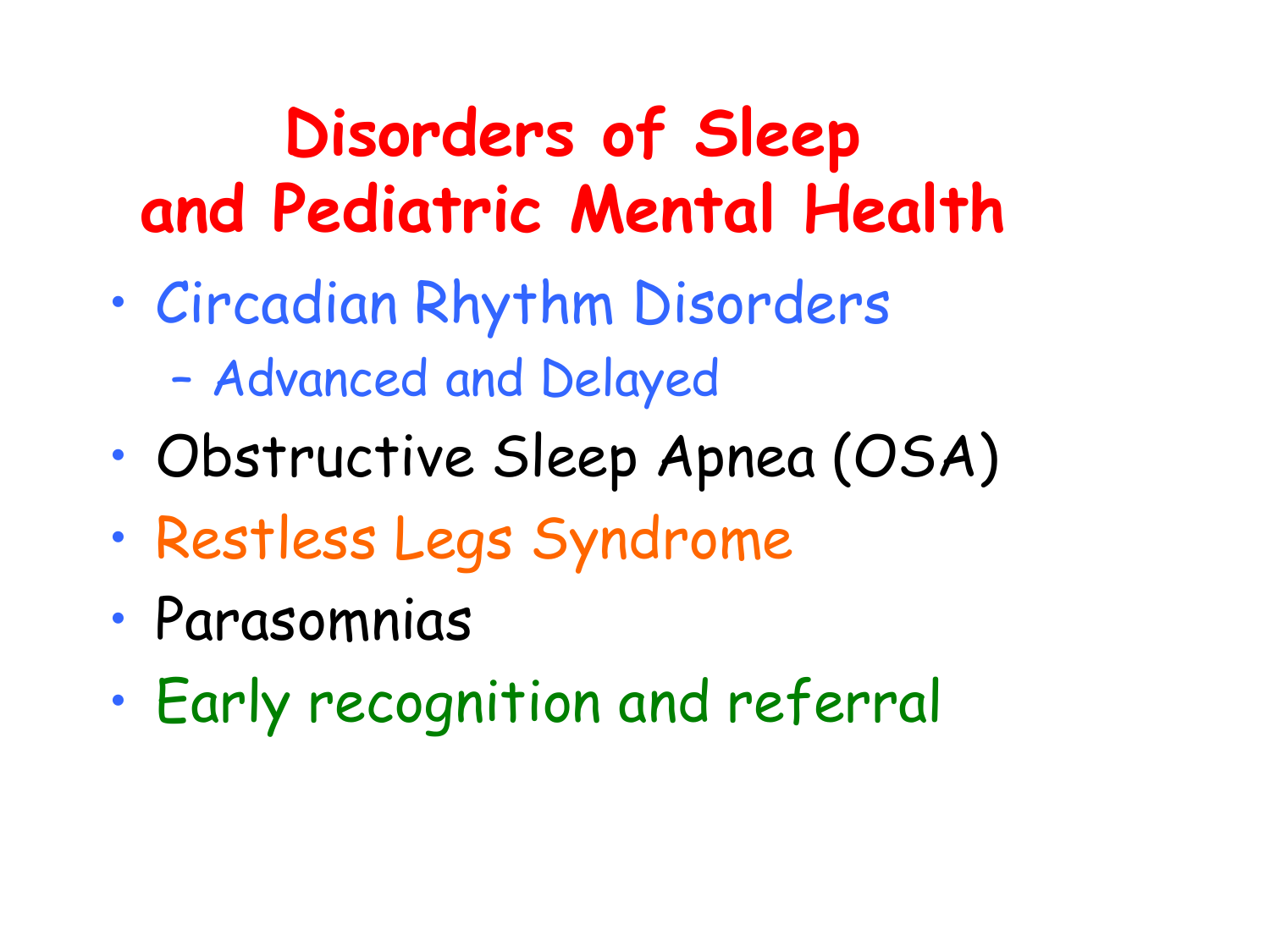Sleep Complaints and Psychiatric Symptoms in Children Evaluated at a Pediatric Mental Health Clinic Anna Ivanenko, M.D., et al

Study Objectives:

- Examine *association* of sleep problems with psychiatric symptoms in children
- Sample population- children evaluated at a university based outpatient child psychiatry clinic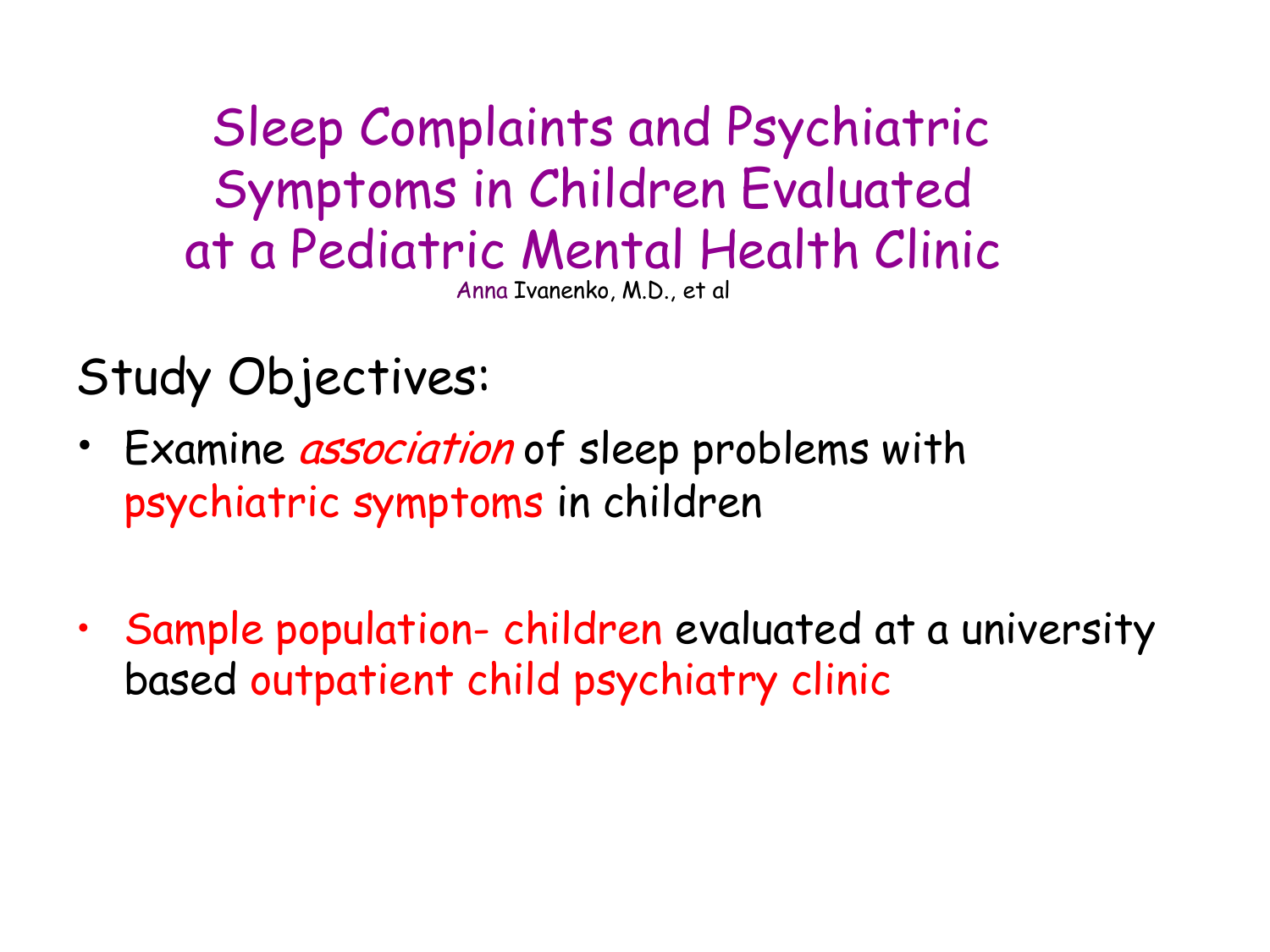#### **Methods:**

. N= 174 parents of children in psychiatric services

Childhood Sleep Questionnaire 47-item

Behavioral Assessment System for Children.

Psychiatric diagnosis was obtained through retrospective chart review.

Controls: data from sleep habits surcey of 174 children without psychiatric hx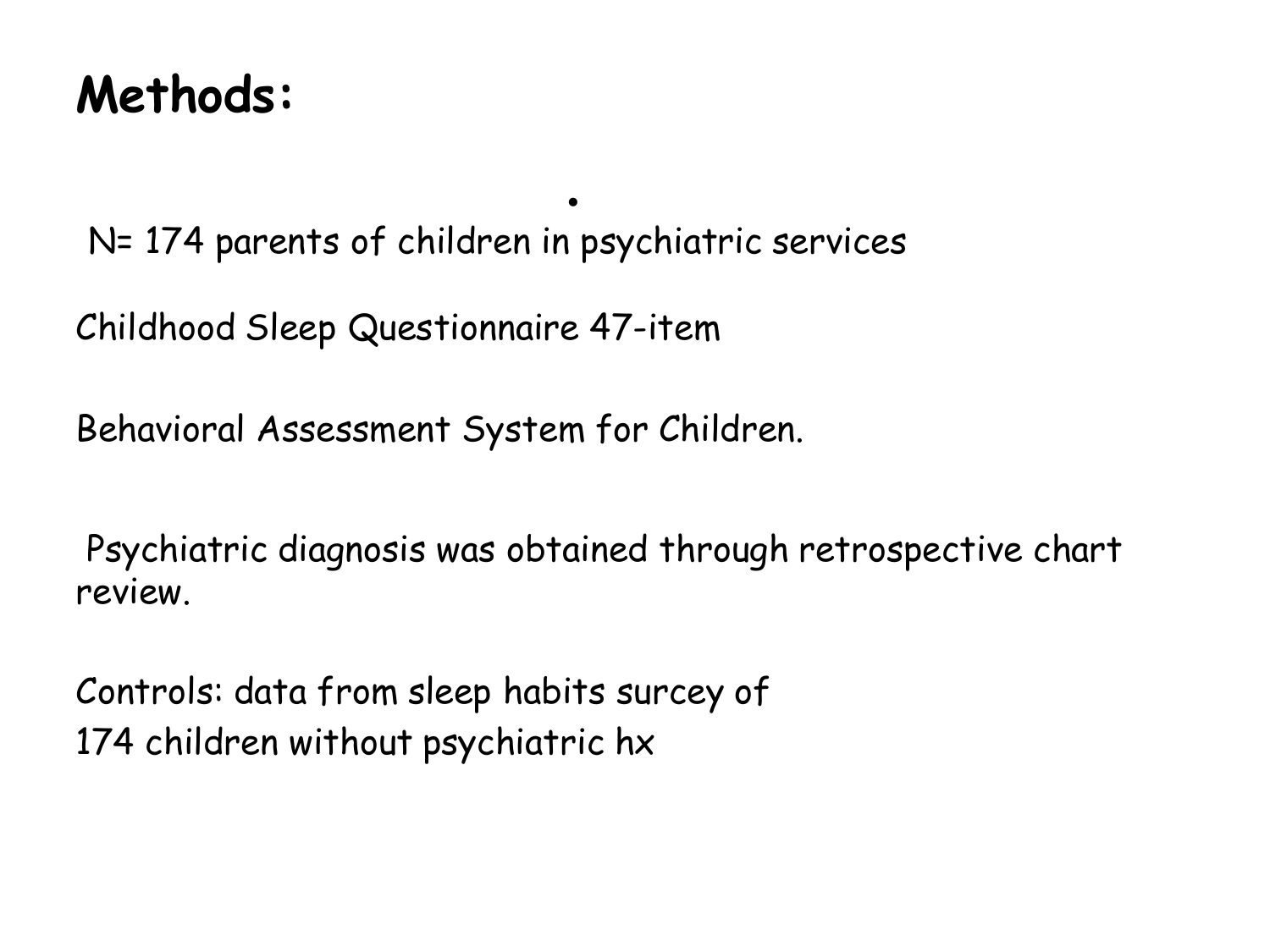#### Sleep Characteristics Compared Among 4 Diagnostic Categories

1)attentiondeficit/hyperactivity disorder (ADHD) alone (n=29)

2)ADHD with comorbid mood and anxiety disorders (ADHD+; n=50),

3) mood and anxiety disorders alone (n=67)

4) other psychiatric disorders (n= 28).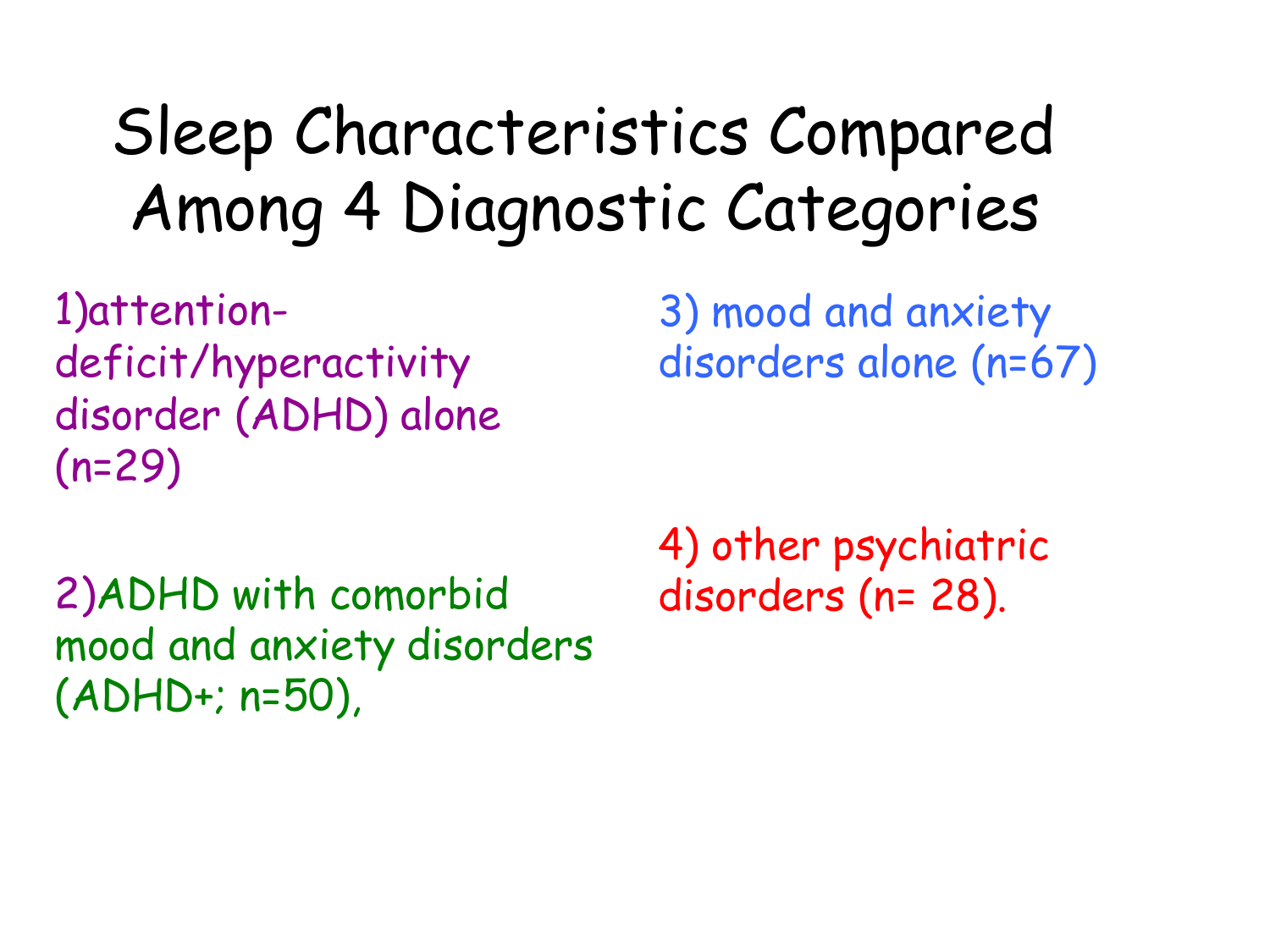#### **Results:**

Children w/psychiatric disorders had *significantly higher* prevalence of sleep complaints compared with nonpsychiatric controls.

#### Children w/ADHD

- F*requent nocturnal awakenings, bad dreams, and bedtime struggles*
- *Leg jerks during sleep more freq in patients than other psychiatric do*

#### Children w/Mood andAnxiety Disorders

More frequent nighttime awakenings

Sleep duration and sleep latency strongly correlated with aggression, hyperactivity, and depression.

Restless sleep scores highly correlated with all psychiatric symptoms.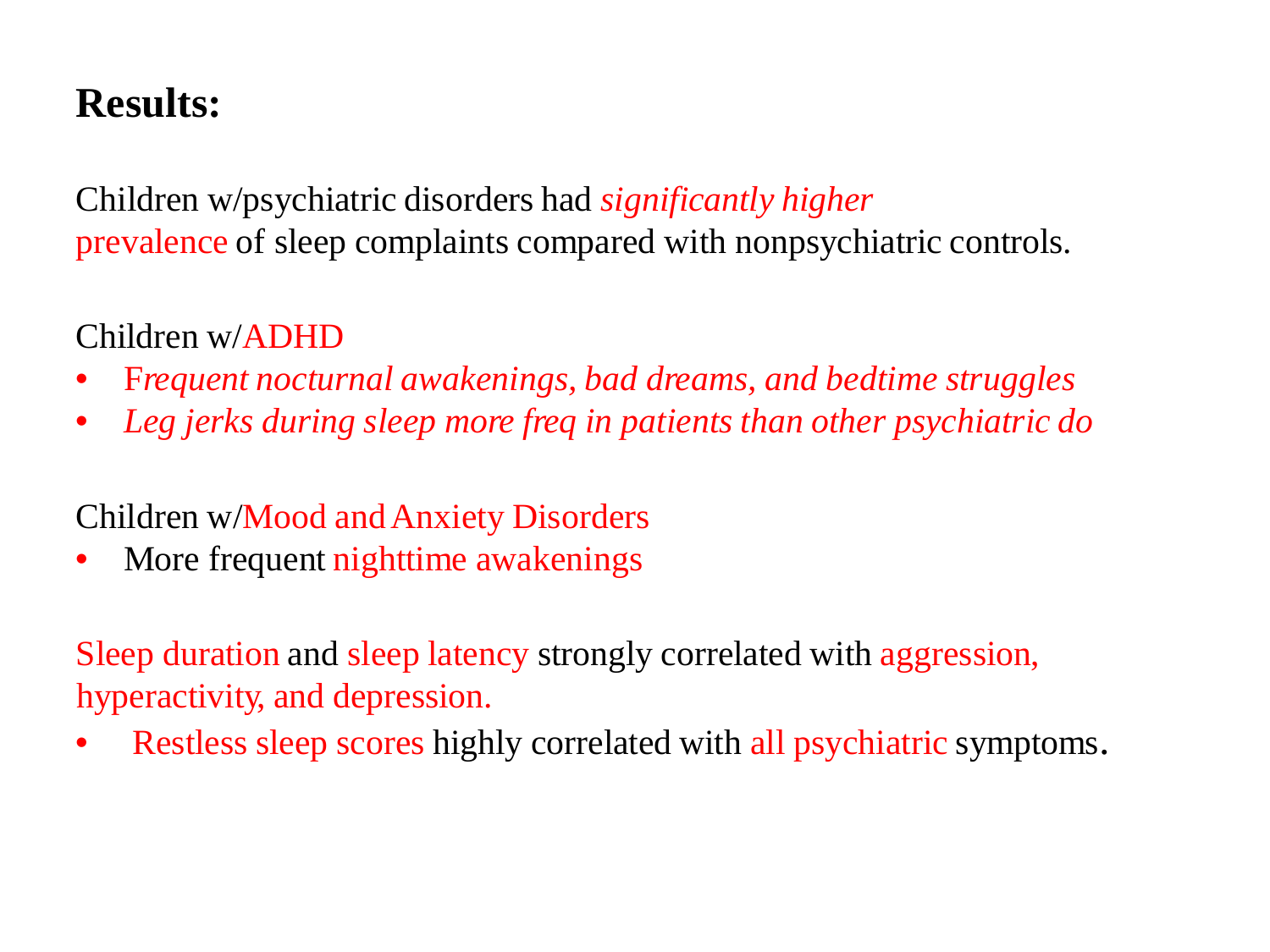#### **Conclusions:**

•Sleep problems are highly prevalent among children with psychiatric disorders.

- Children with ADHD and comorbid anxiety or mood disorders are more likely to report sleep disturbances.
- Restless sleep, long sleep latency, short sleep duration, and frequent nocturnal awakenings correlate with the *severity* of psychiatric symptoms.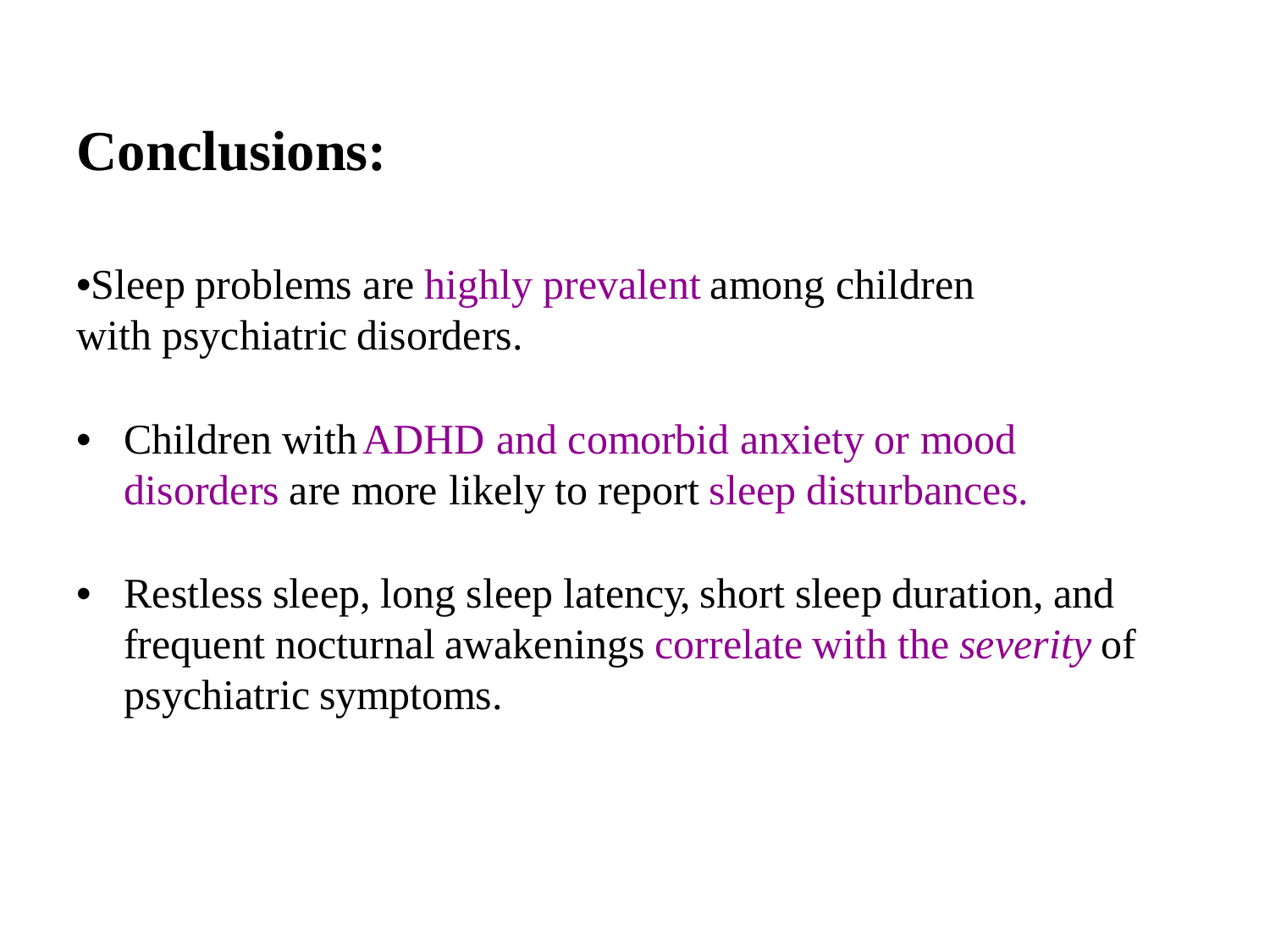#### Circadian Rhythm in Sleep

- **Example 2 Innate, daily fluctuation of sleep-wake states,** generally linked to the 24 hour daily dark-light cycle.
- A circadian pattern in sleep-wake alternation is usually apparent by 6 weeks of age and becomes stable by 3 months of age
- Most common cause of problems is due to extrinsic issues with scheduling
- Rare causes of circadian disorders include hypothalamic dysfunction due to malformation or tumor, and *blindness*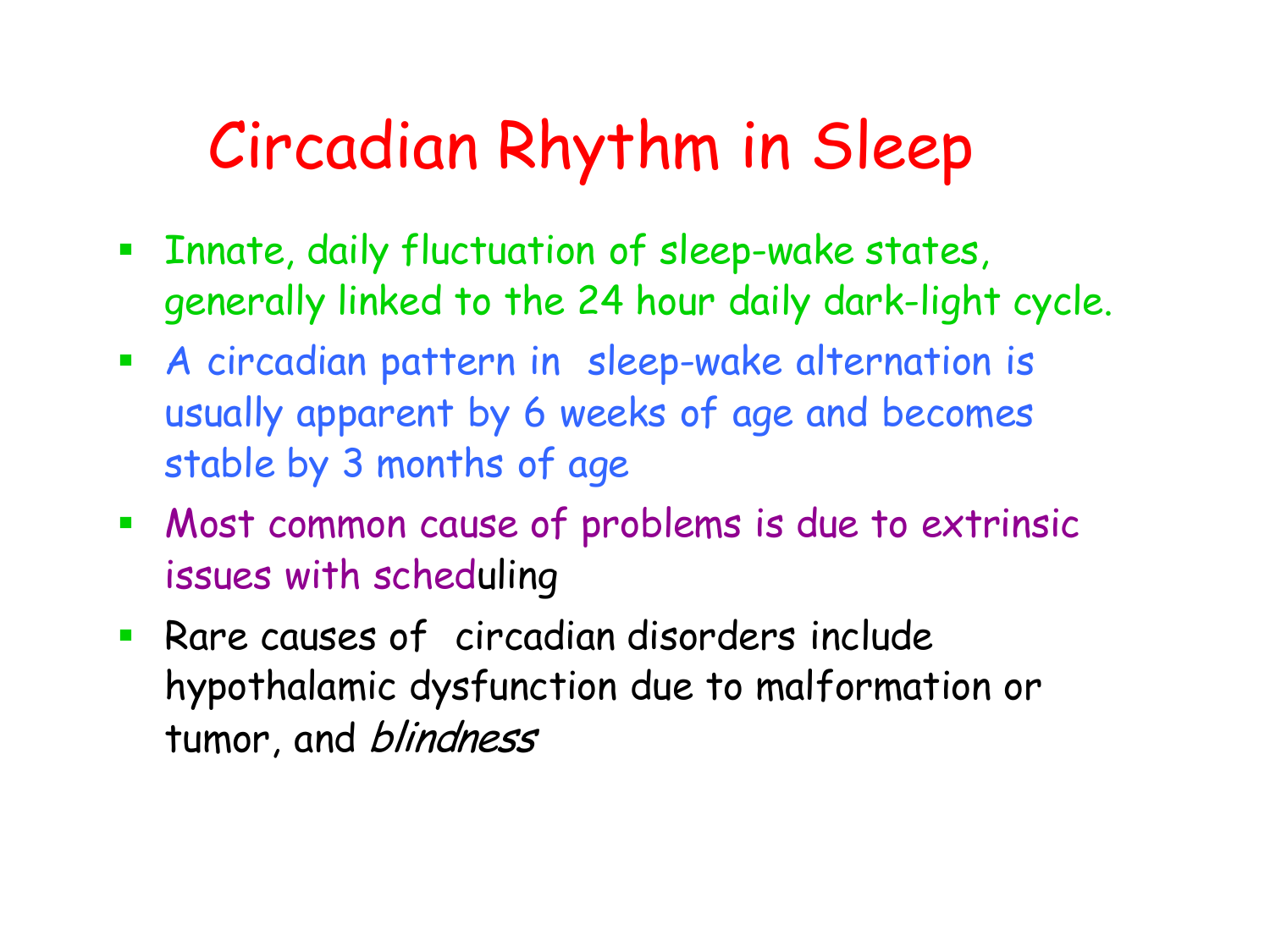## Circadian Rhythm Sleep Disorders

• Regular but inappropriate schedules

- Sleep phase shifts
	- Delayed sleep phase
	- Advanced sleep phase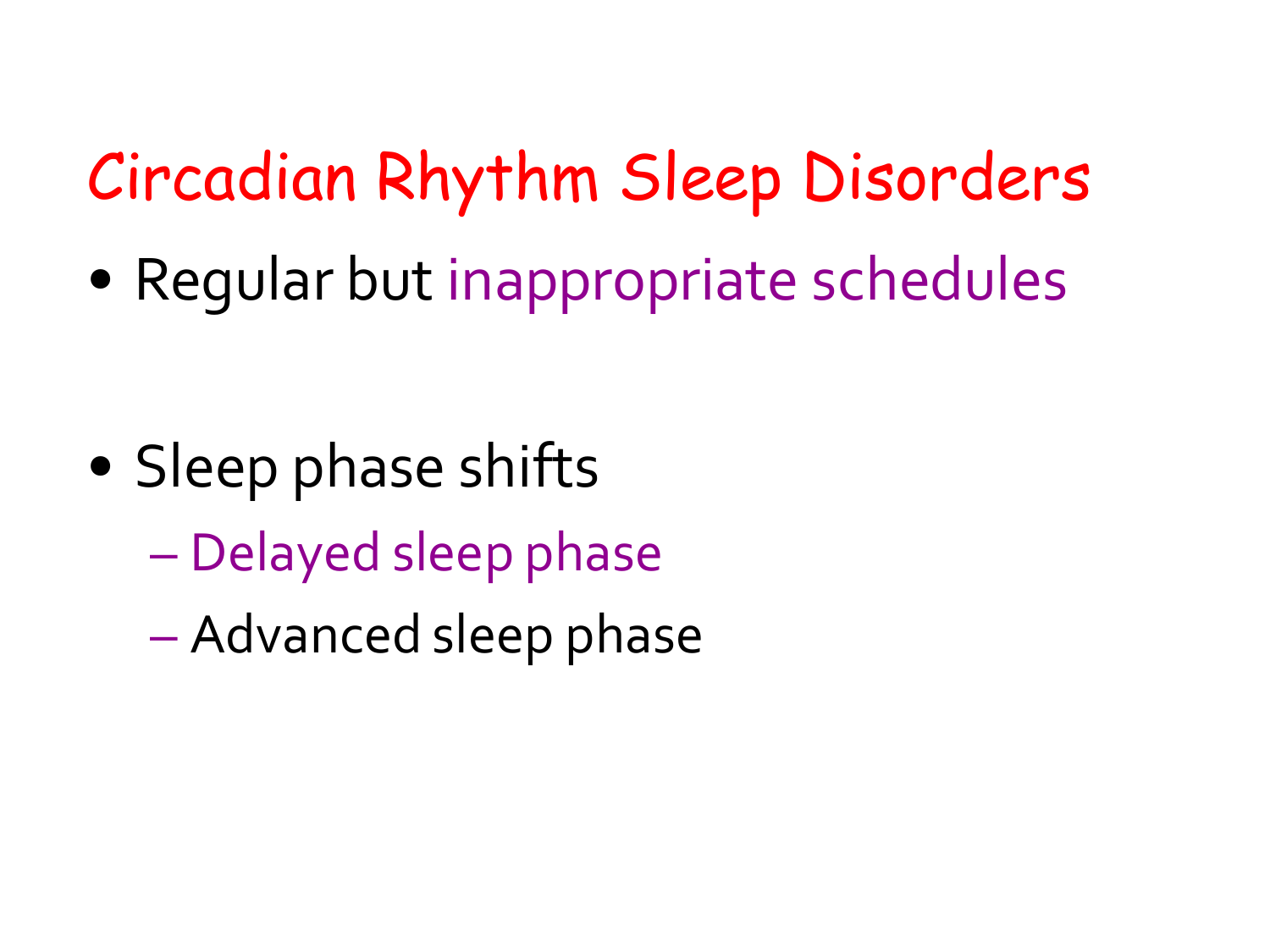# Advanced Sleep Phase

- Mainly in infants and toddlers
- Relatively uncommon
- Early bedtime and early awakening
- "Morning Larks"
- Treatment
	- Gradual delay of bedtime
	- Delay naps and mealtimes
	- Bright light at night, dim light in the morning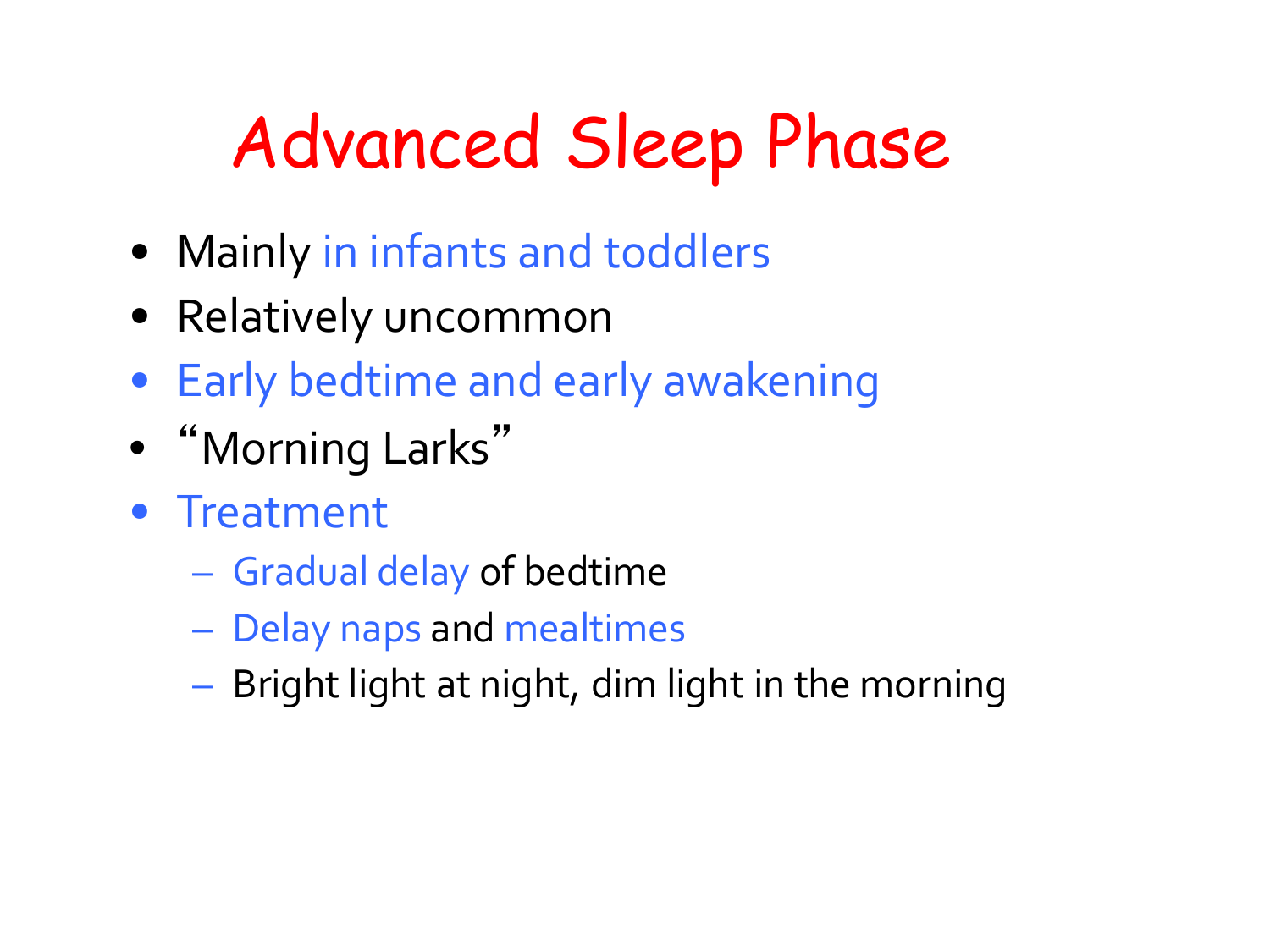## Delayed Sleep Phase

- Delay in sleep onset, late awakening
- "Night owls "
- Onset in adolescence
- Male predominance
- Sleep itself **quantitatively and qualitatively** normal
- Genetic predisposition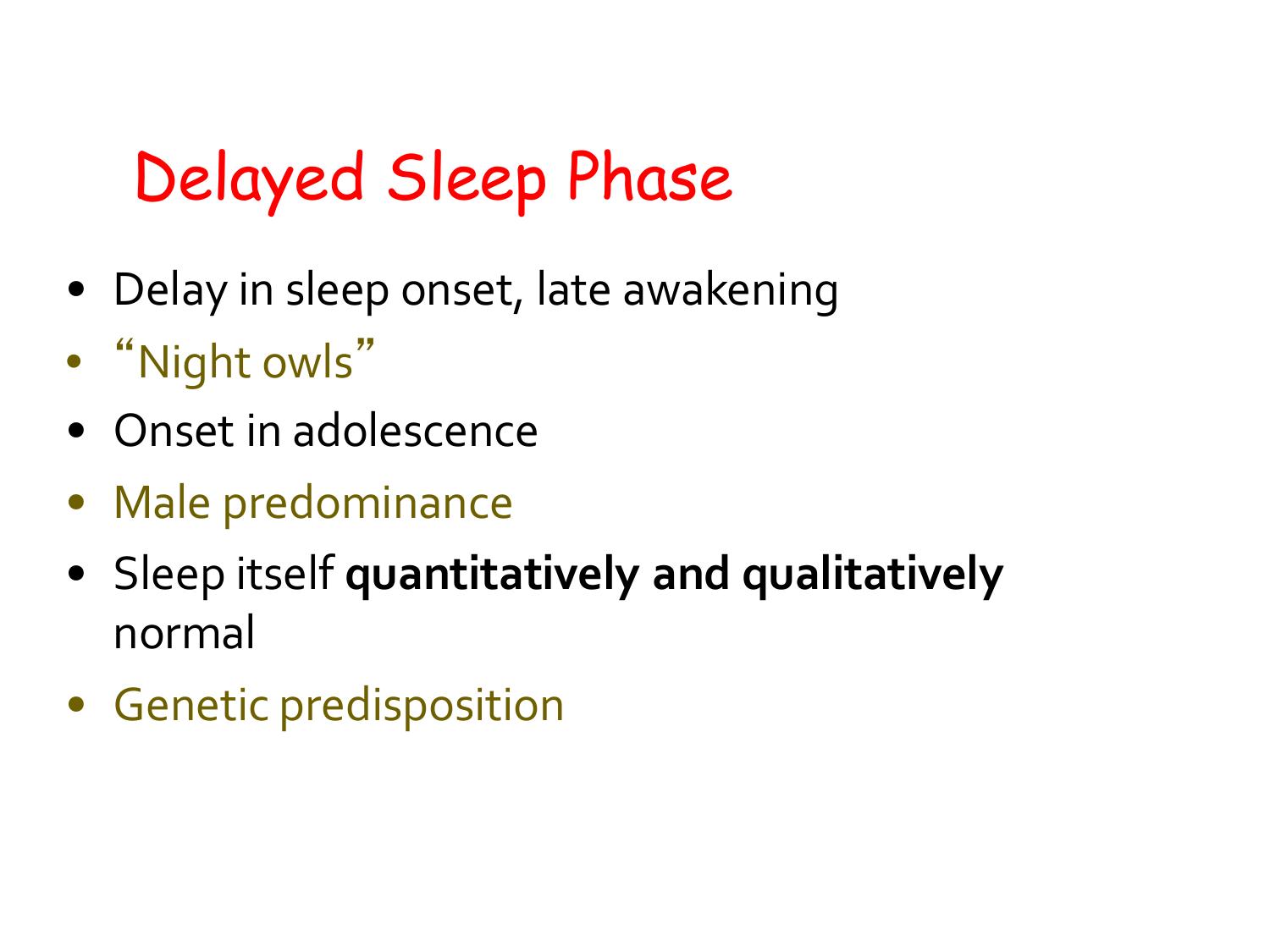#### Delayed Sleep Phase

- Defined as circadian rhythm disorder that effects timing of sleep, peak period of alertness
- Differentiate from school avoidance, other sleep disorders such as sleep apnea
- Diagnosis by sleep logs and actigraphy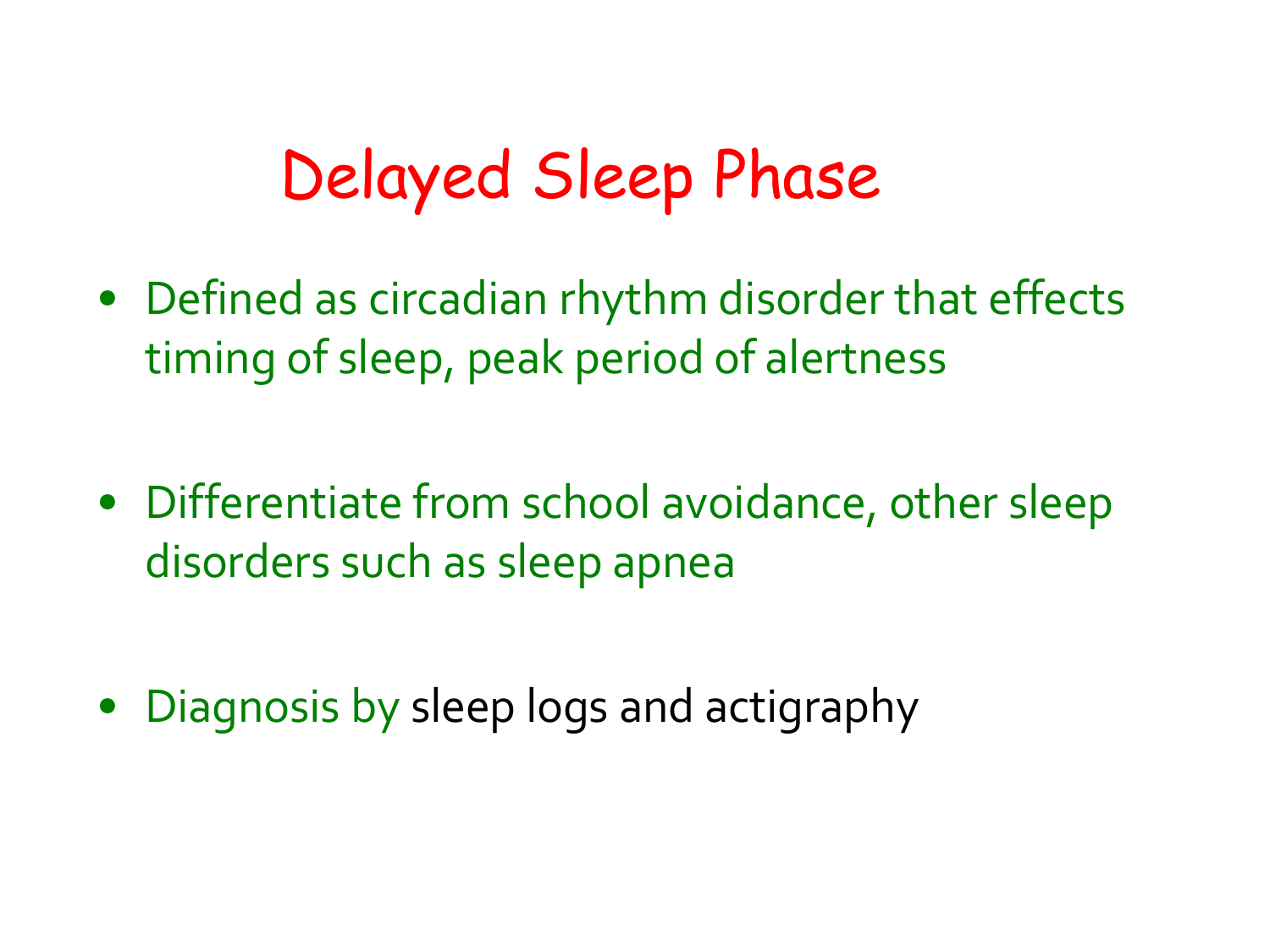# Delayed Sleep Phase

- Treatment
	- Bright light therapy 20-30 minutes upon awakening (8,000-10,000lux)
	- Strict sleep-wake schedule!
	- Melatonin 3 to 4 hours prior to desired sleep time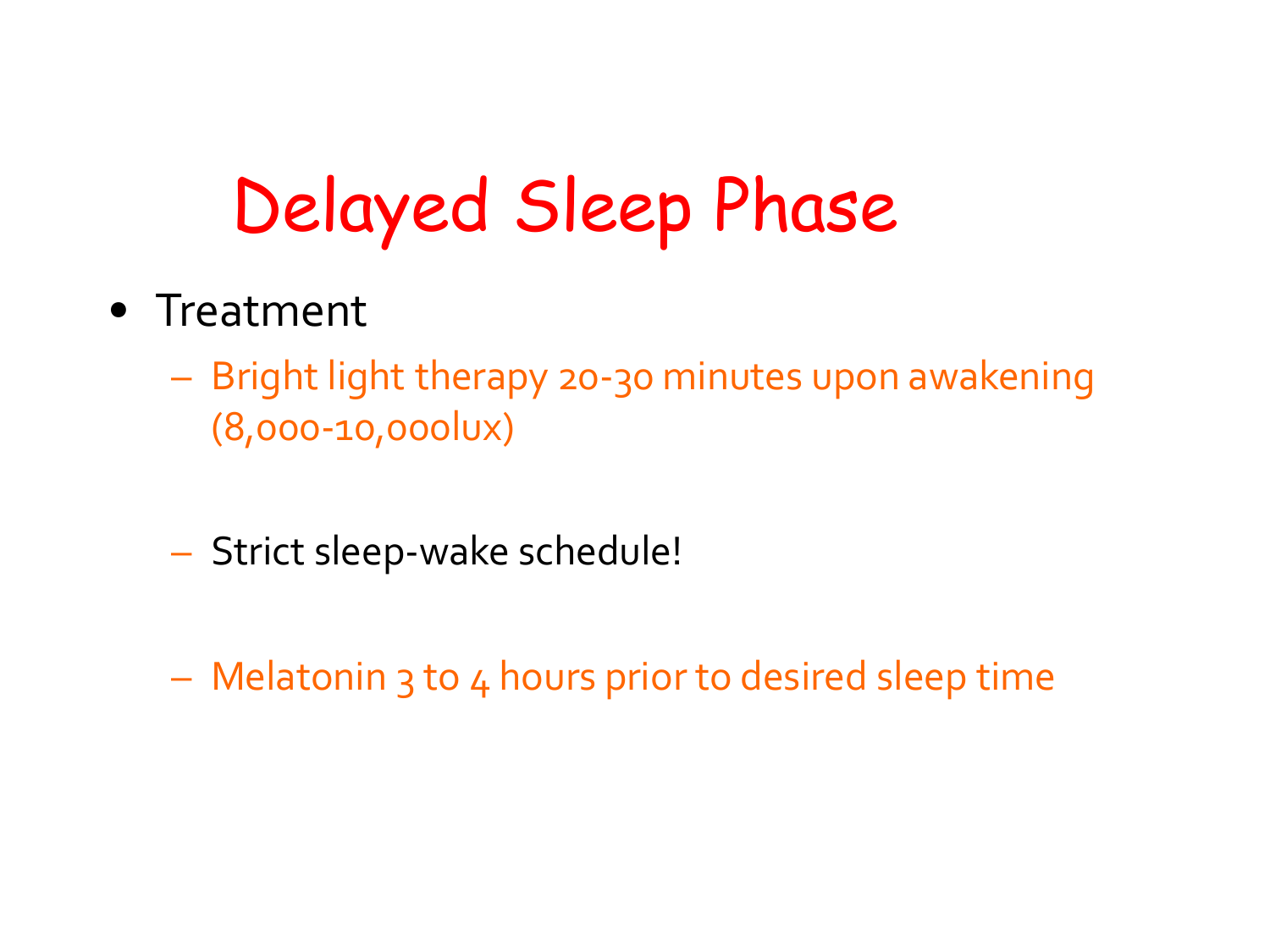## Causes of Sleepiness

- Insufficient sleep
- Schedule disorders
- Obstructive sleep apnea
- Epilepsy
- Narcolepsy
- Kleine-Levin Syndrome
- Idiopathic Central Nervous System Hypersomnia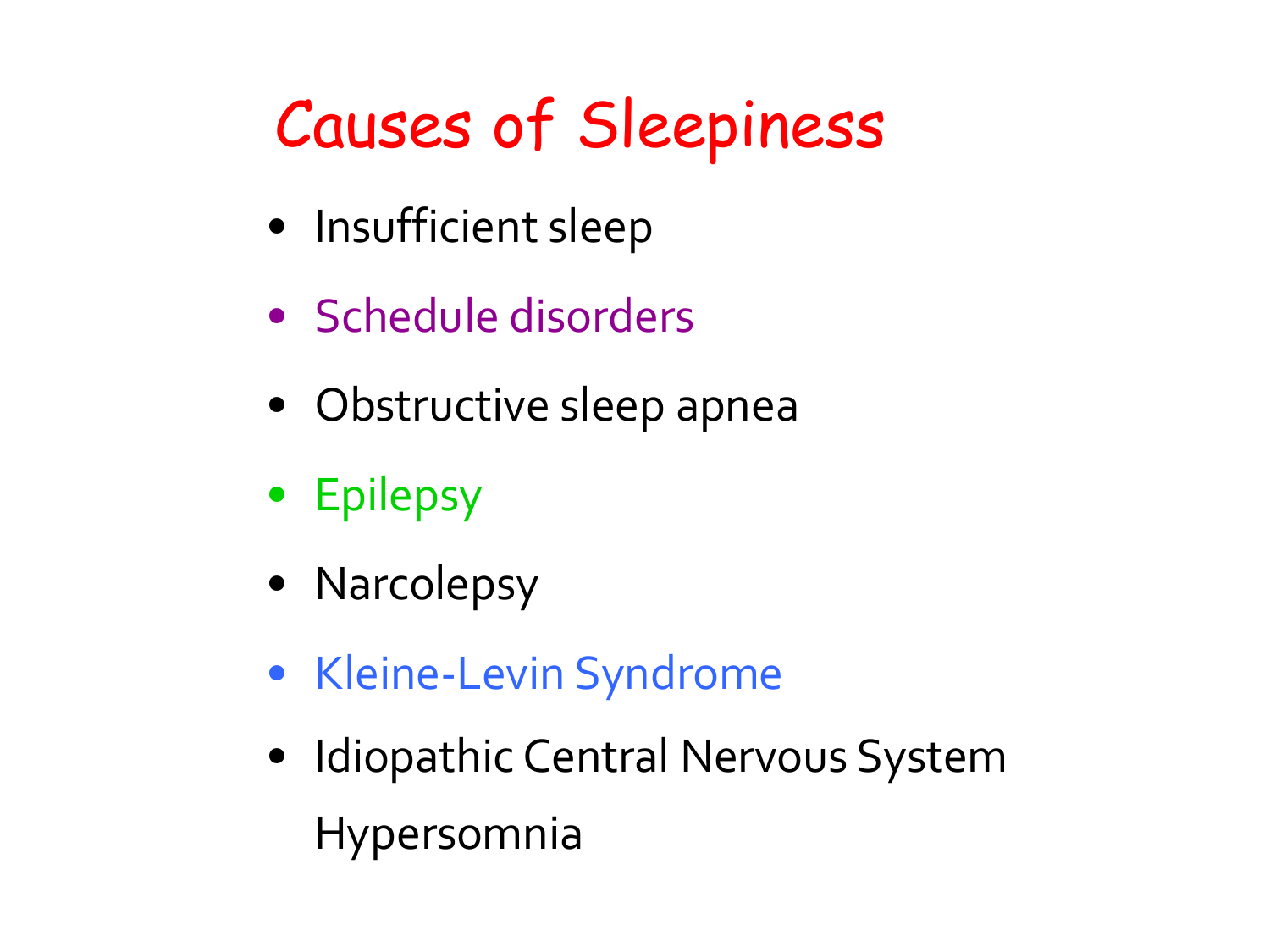### Insufficient Sleep

- **Most common cause of sleepiness at all ages!**
- Homework, television, and after-school employment and activities compete with the need for sleep
- Parental influence on bedtime hour decreases from  $50\%$  at 10 years to <20% at 13 years\*
- Despite decreasing total sleep time, adolescents often need more sleep than do younger children

\*Carskadon MA: Patterns of sleep and sleepiness in adolescents. Pediatrician 17:5, 1992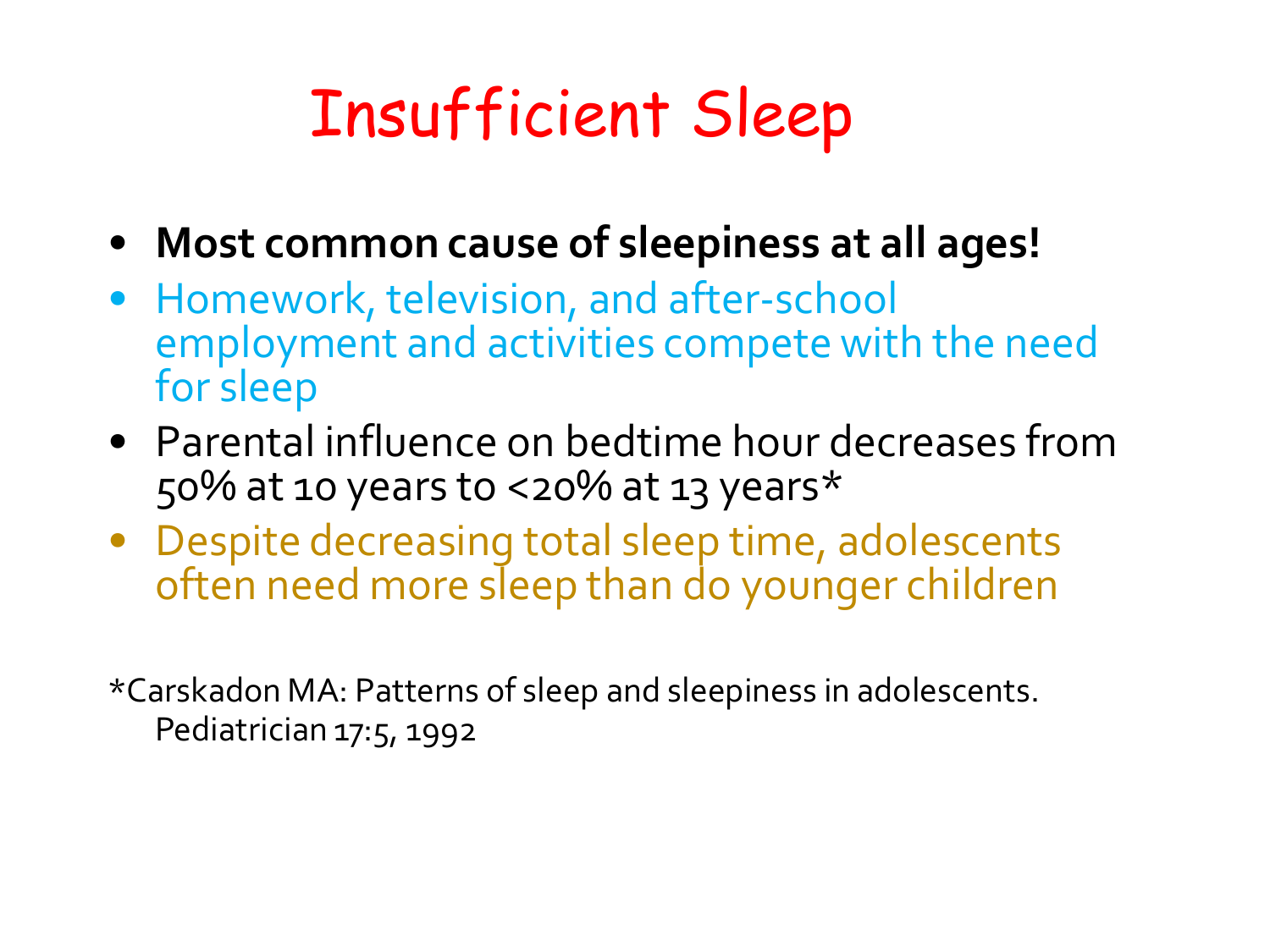#### Clinical Manifestations of Sleepiness

- Excessive daytime somnolence
- Falling asleep in inappropriate places and circumstances
- Lack of relief of symptoms after additional sleep
- Daytime fatigue
- Inability to concentrate
- Impairment of motor skills and cognition
- Symptoms specific to etiology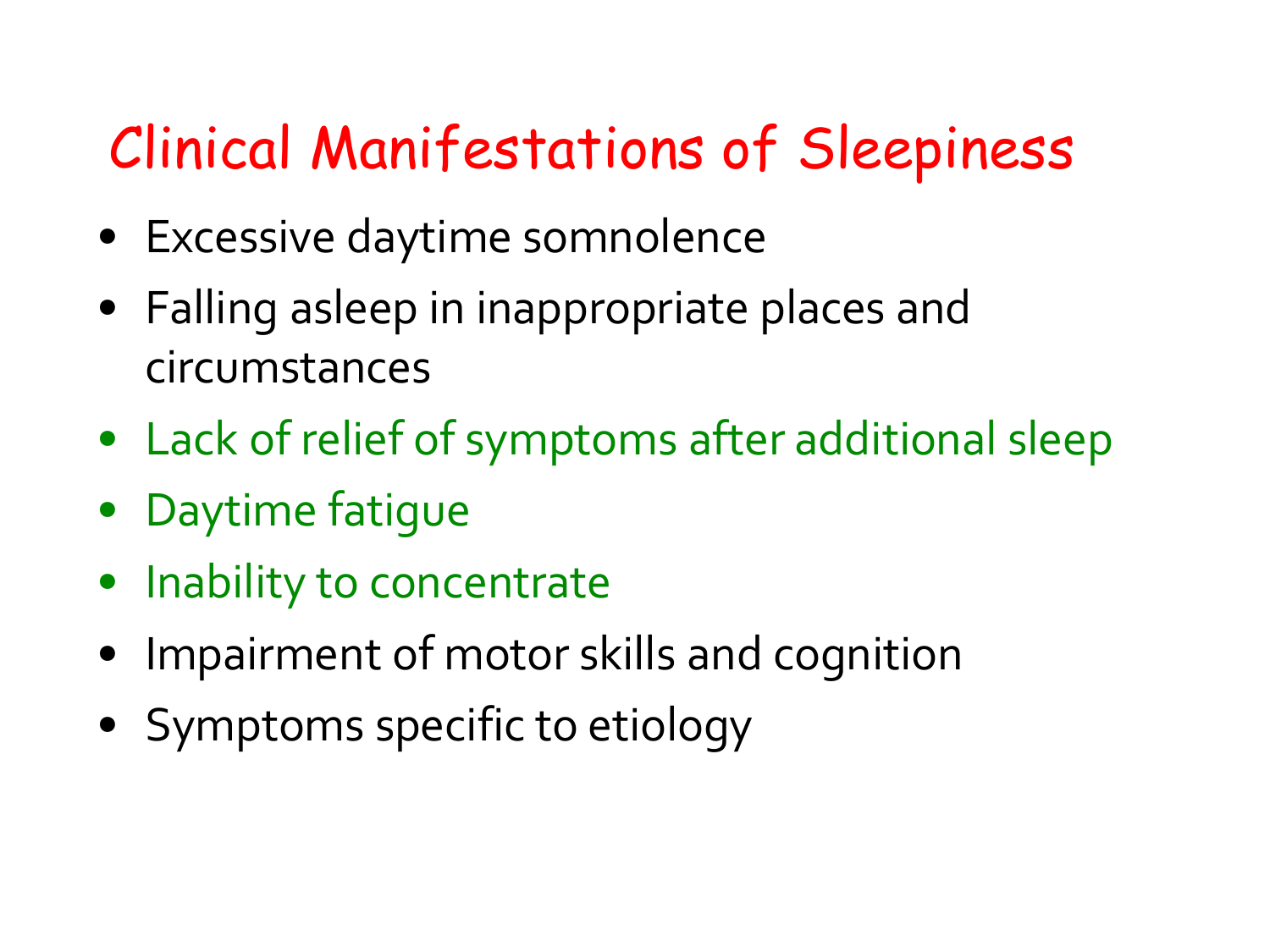#### Sleep Requirements

- School age: 10+ hrs
- High School/College: 9+
- Average: 7 hrs/ sleep deprivation (cell phones, MP3" s, computers )
- Impact: MVA, risk taking behavior, school dysfunction, poor dietary choices, disciplinary problems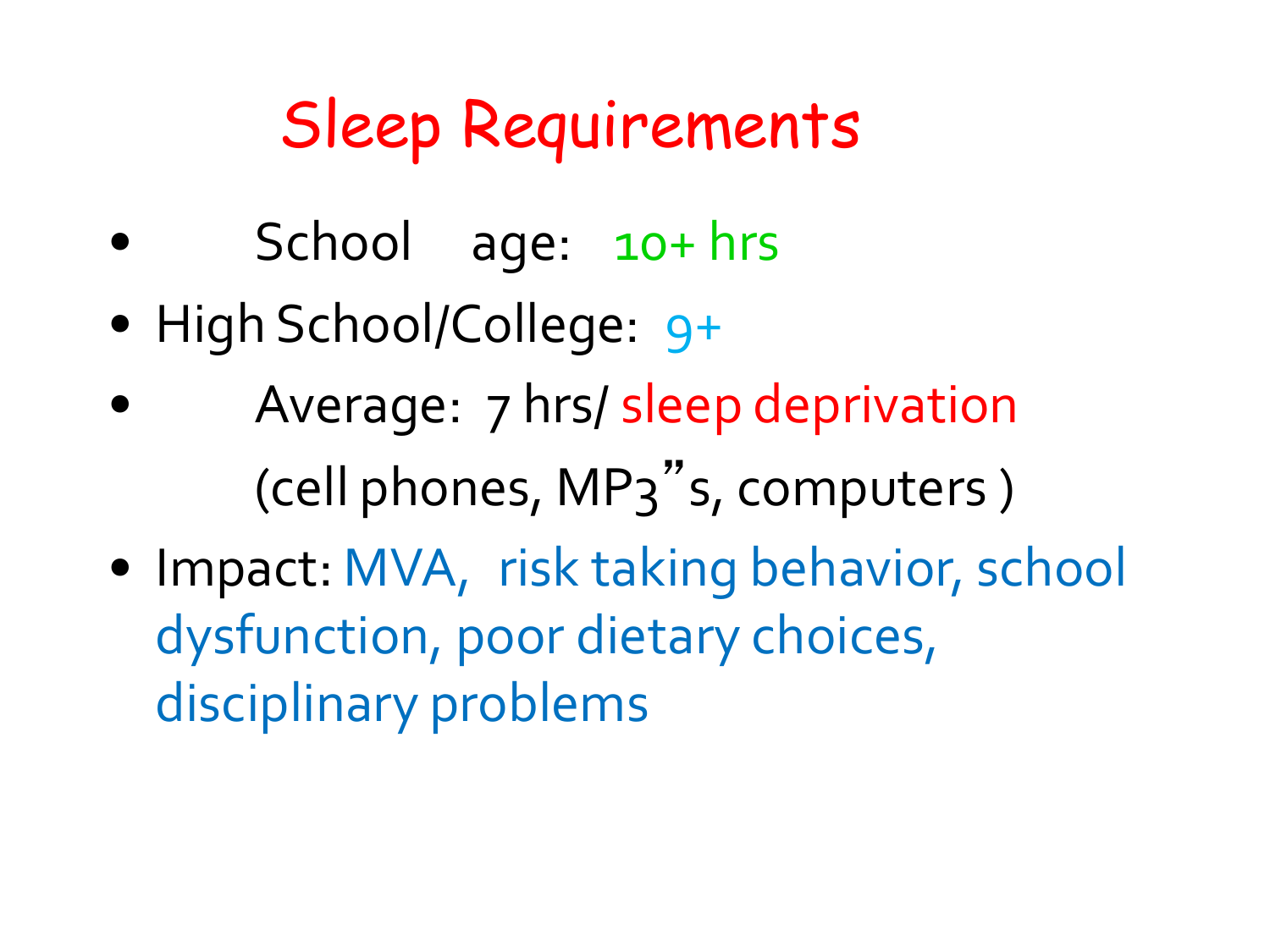## Behavioral Treatment of Inadequate Sleep

- Eliminate identifiable causes (sleep apnea, environmental disturbances)
- Teach good sleep hygiene
- Focus on target behaviors that interfere with sleep (erratic schedules, late night television, oppositional behavior)
- Eliminate caffeine and stimulants in diet
- Relaxation techniques, positive imagery at bedtime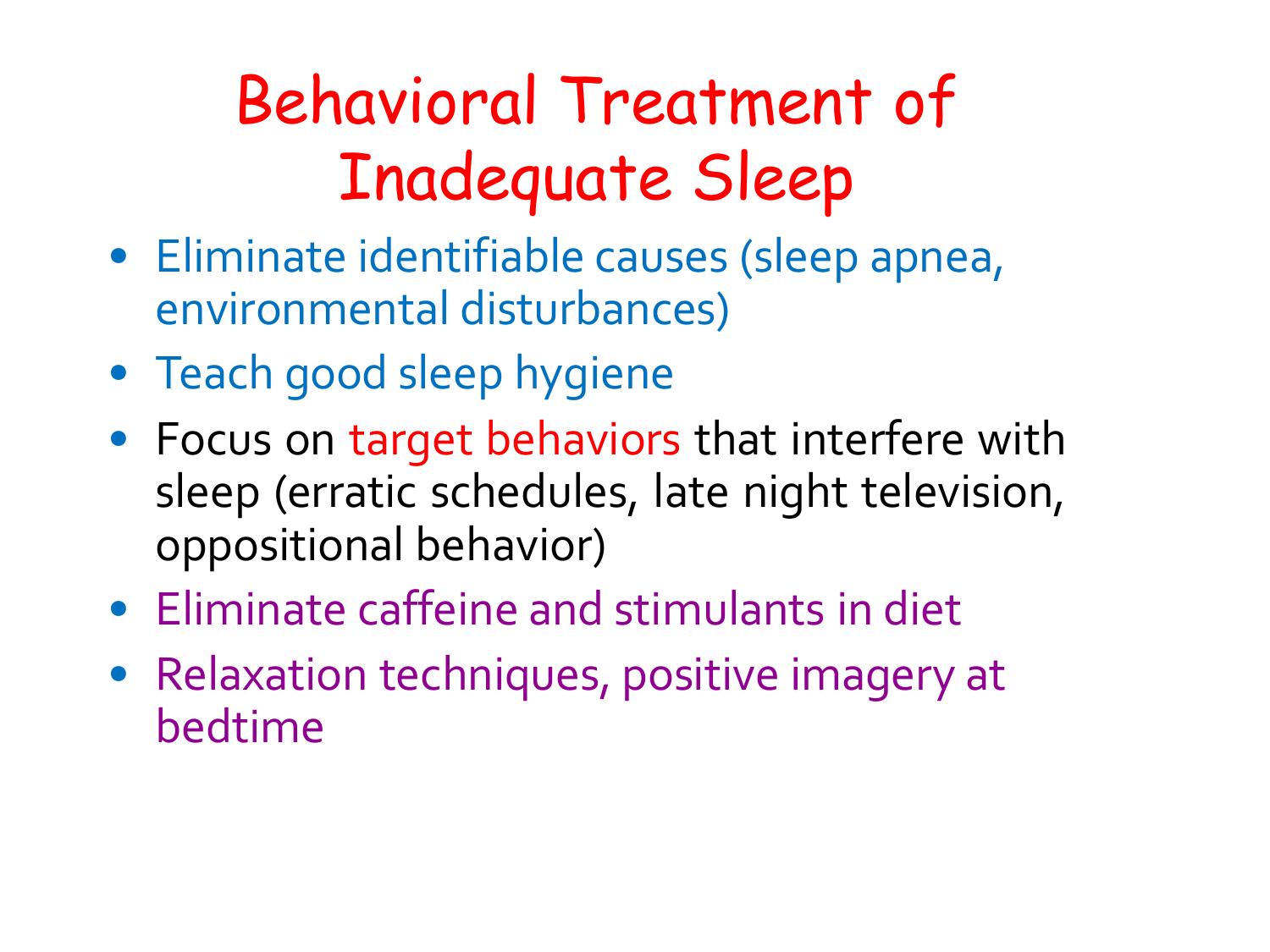#### Disorders of Arousal

- Underlying process one of incomplete arousal
- Seen more commonly in children than in adults

 $\checkmark$  Sleepwalking  $\checkmark$  Confusional Arousals  $\checkmark$  Sleep Terrors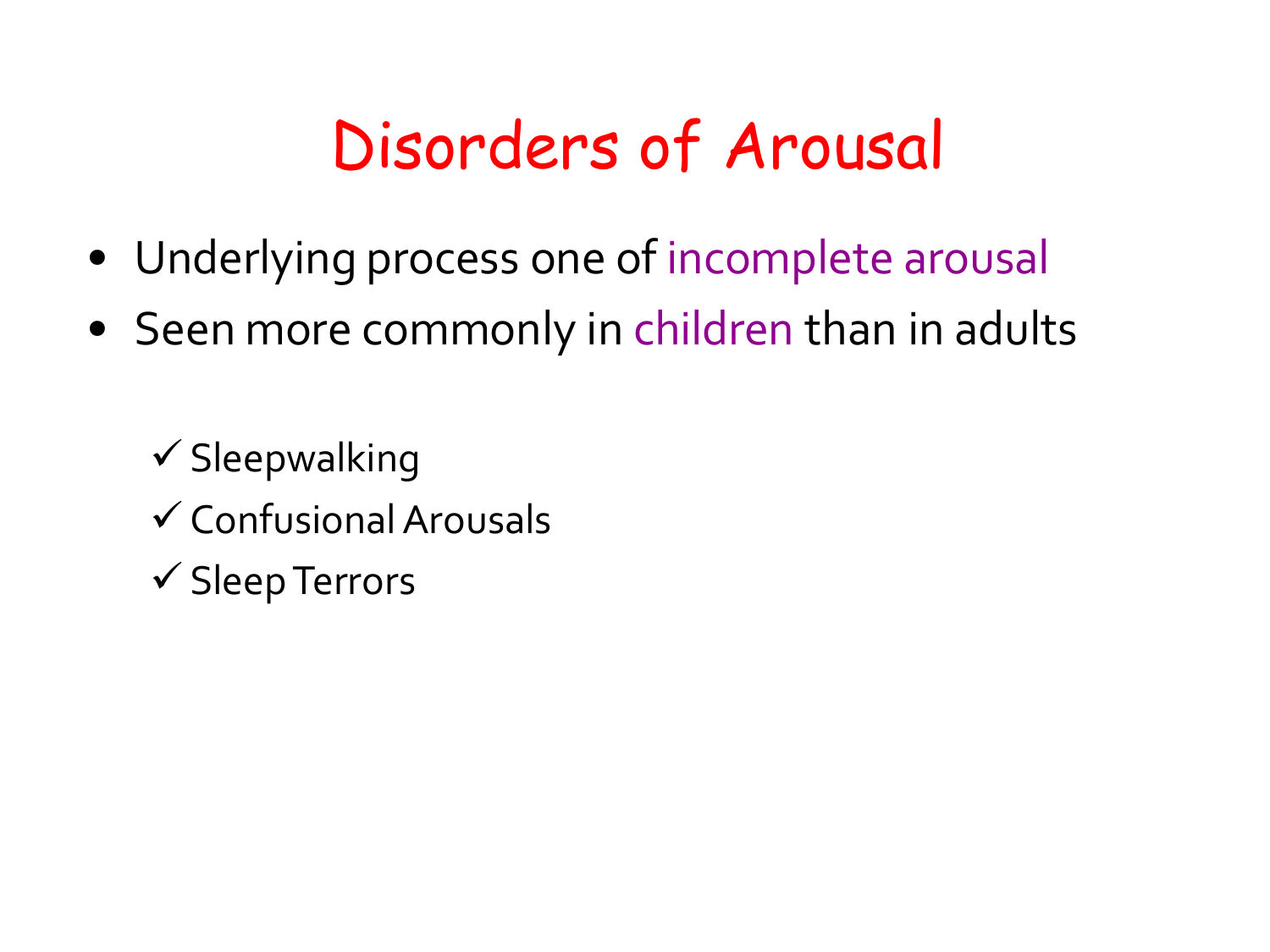# Sleepwalking

- Very common—40% in some studies
	- 12% can persist for over 10 years
- Individual gets up and walks about for short time (1-10 minutes)
- Hard to discern if child is asleep
- Inappropriate behavior is common (urinating in the corner or next to the toilet)
- Child can be easily led back to bed
- Older children usually awaken as event terminates
- Agitation can occur
- Amnesia common
- Often + family history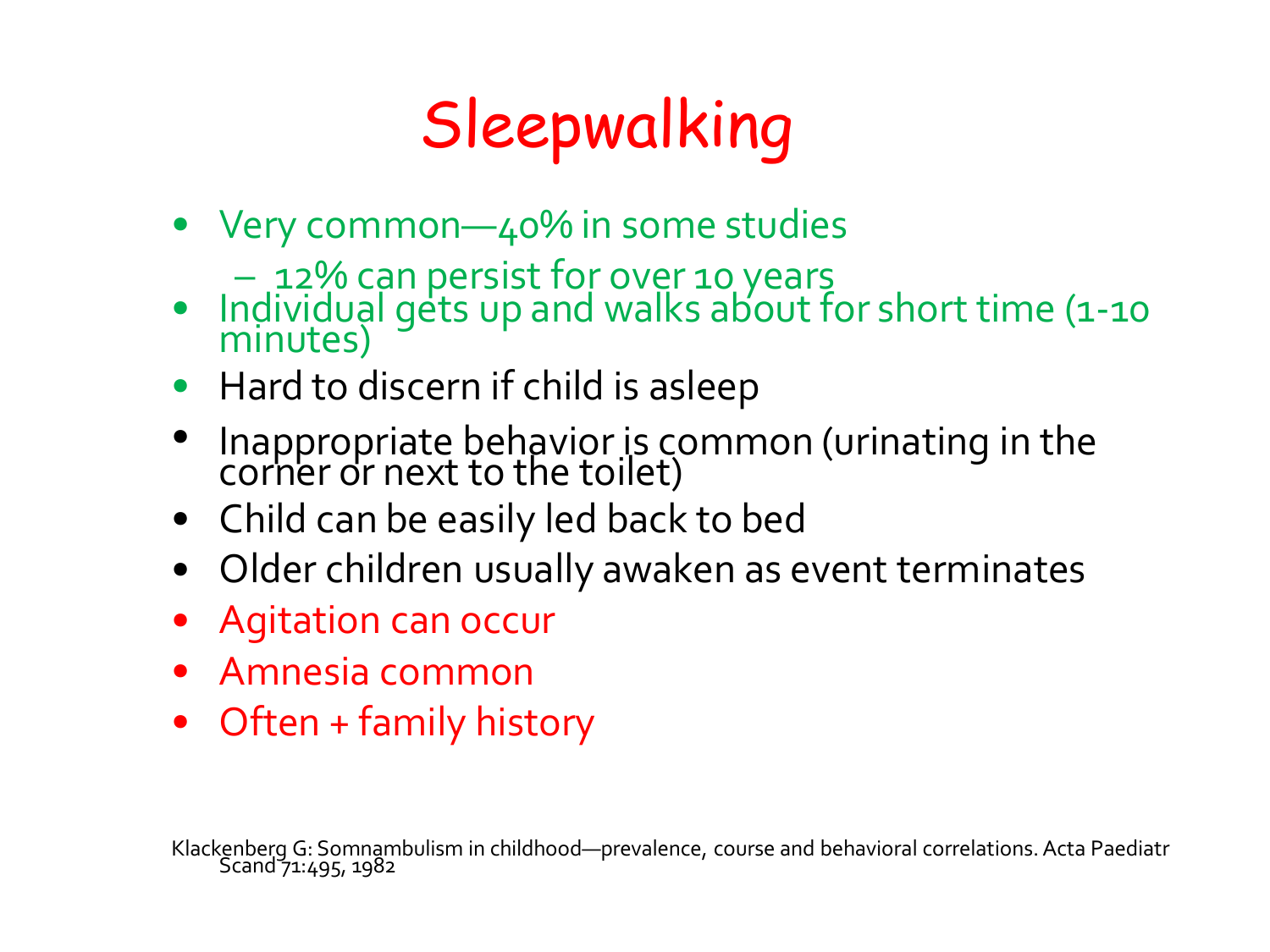#### Confusional Arousals

- Typically seen in toddlers and preschool age children
- Often confused with sleep terrors
- Arousal typically starts with movements and moaning  $\rightarrow$  progesses to crying and calling out, intense thrashing in the bed or crib
- Can appear bizarre and frightening to parents
- Child appears confused, agitated, or upset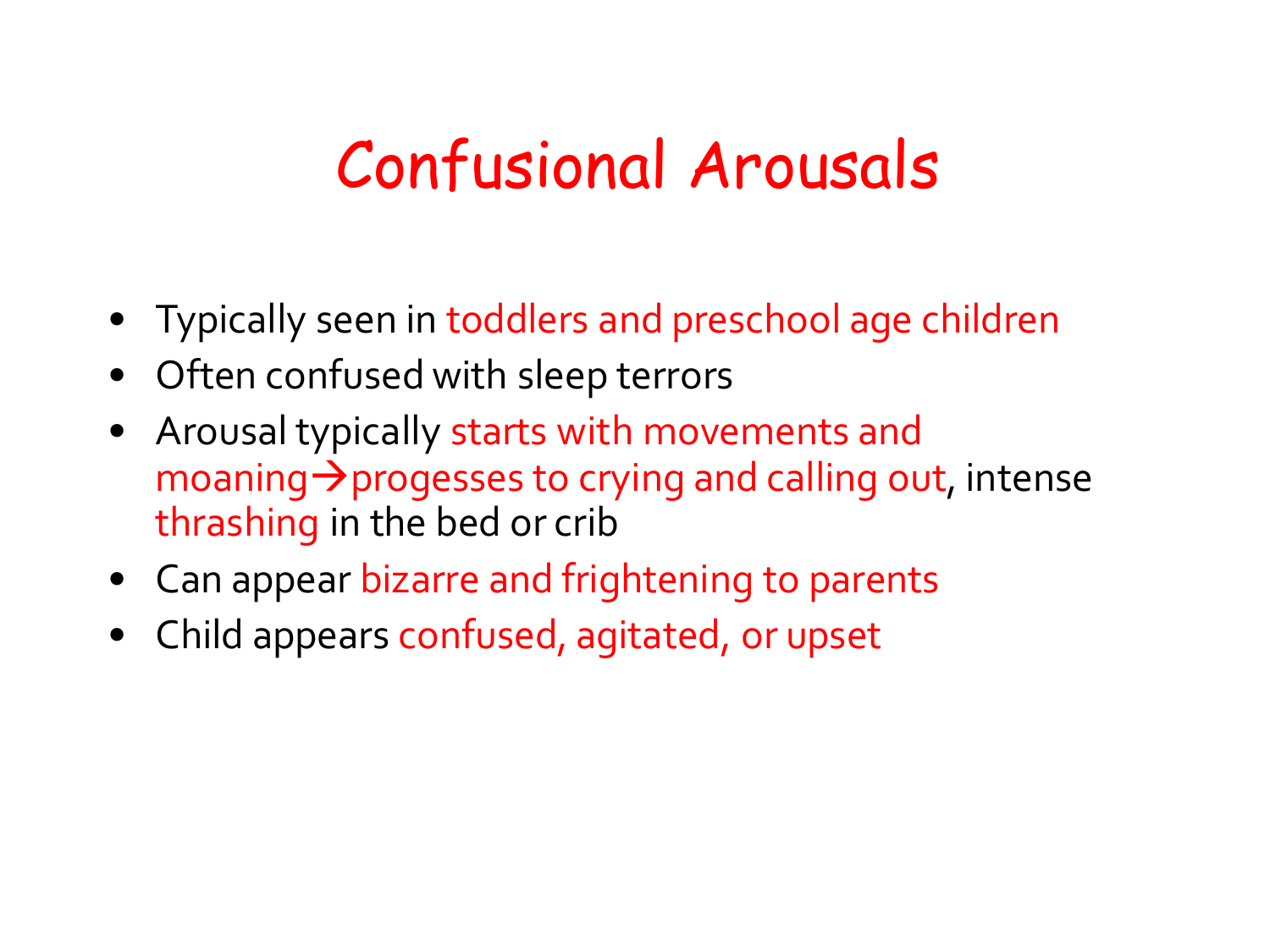#### Common Features of Arousal Disorders

- Misperception of and unresponsive to environment
- Automatic behavior
- Retrograde amnesia
- 60% have positive family history
- Pathophysiology
	- Occurs at transition from slow wave sleep to next sleep cycle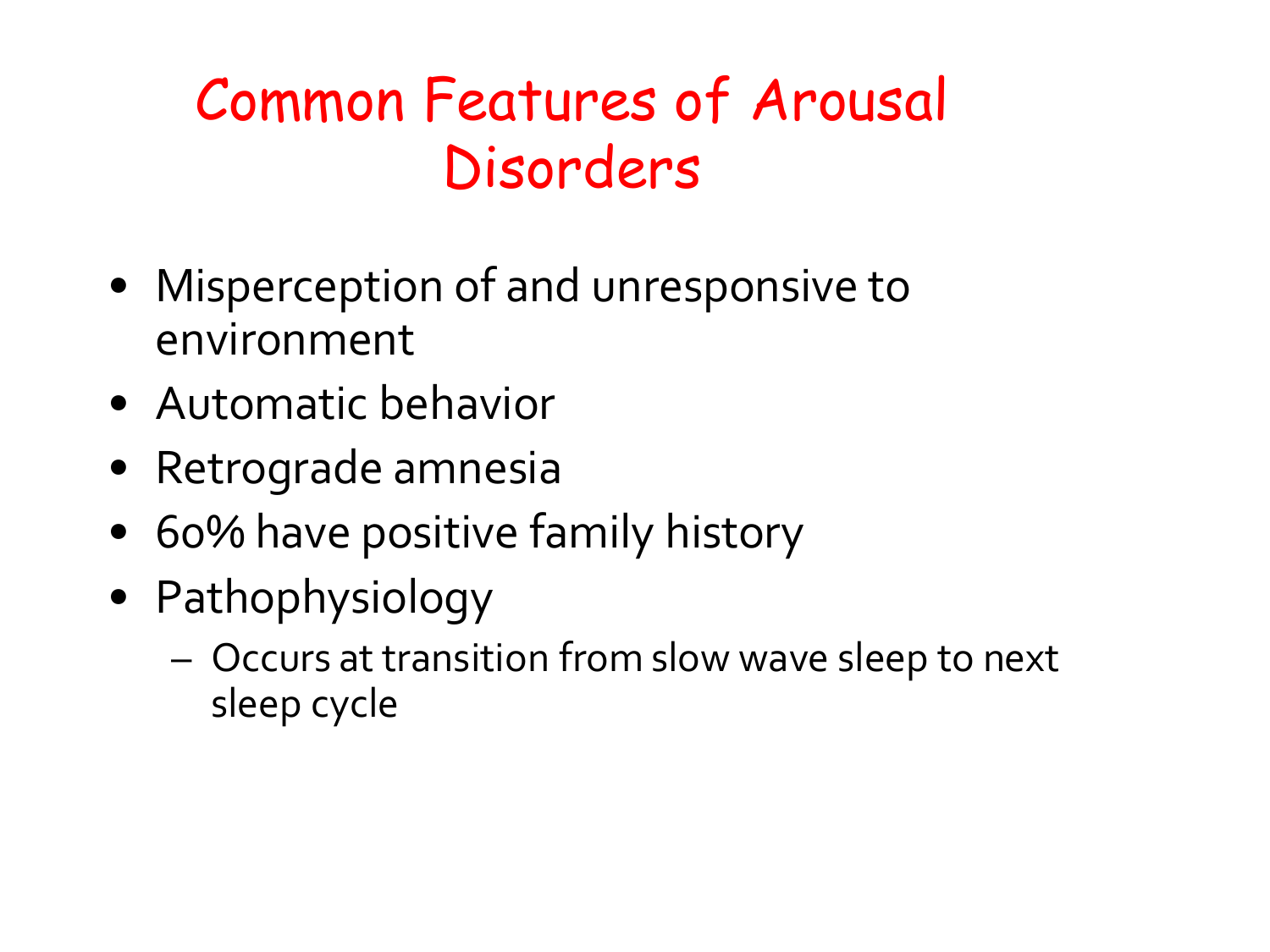#### Constitutional and Precipitating Factors for Arousals

- Constitutional
	- Genetic
	- Developmental
	- Sleep deprivation
	- Chaotic sleep schedule
	- Psychologic
- Precipitating
	- OSA
	- GERD
	- Seizures
	- Fever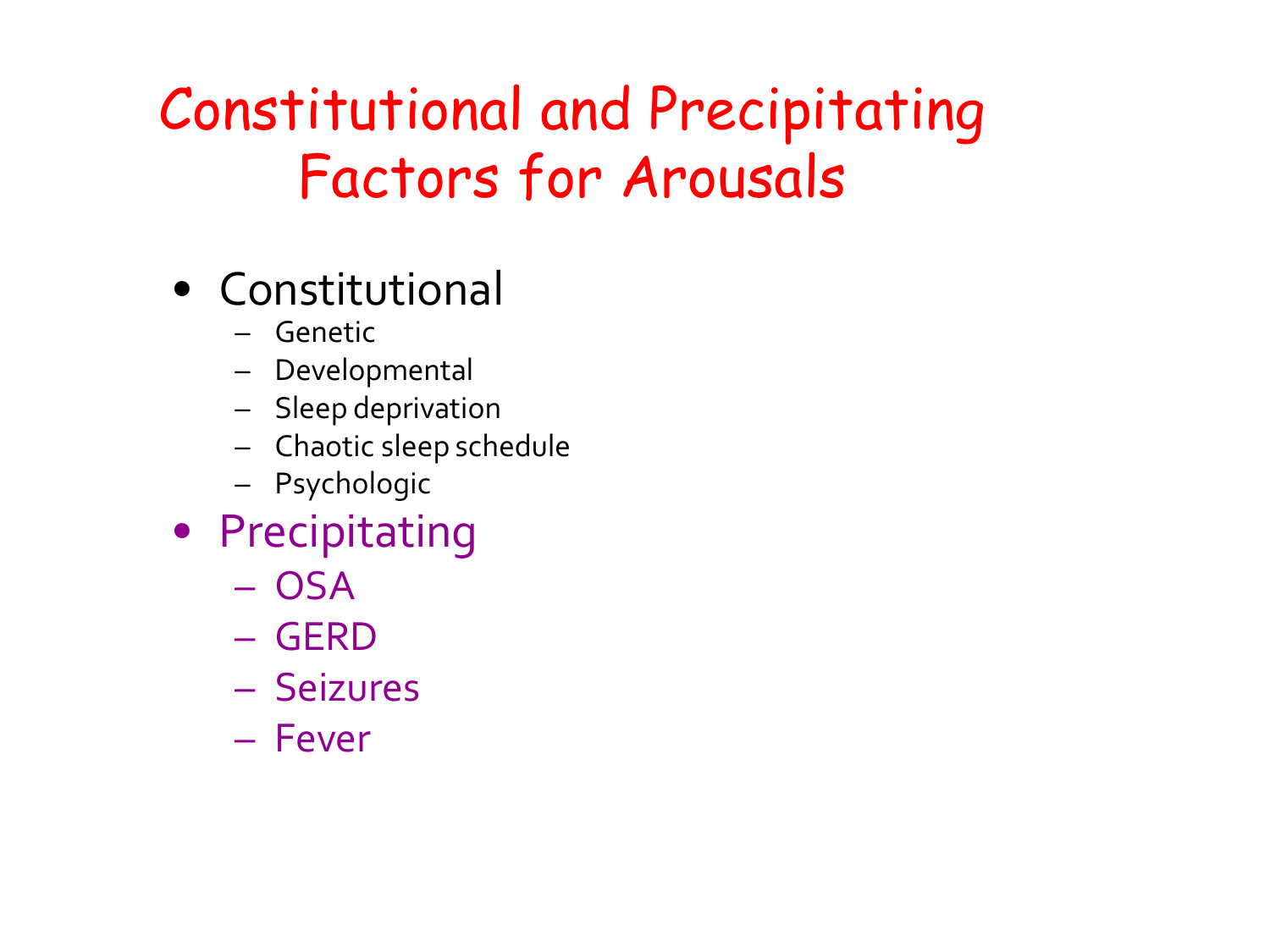#### Arousal Disorders-Treatment

- Proper diagnosis and reassurance – Most cases benign and self-limited
- Basic safety precautions
- Regular sleep/wake schedule
- Avoid sleep deprivation
- No forcible intervention
- Psychological stressors should be identified
- Rarely: medications (benzodiazepines and tricyclic antidepressants) and relaxation and mental imagery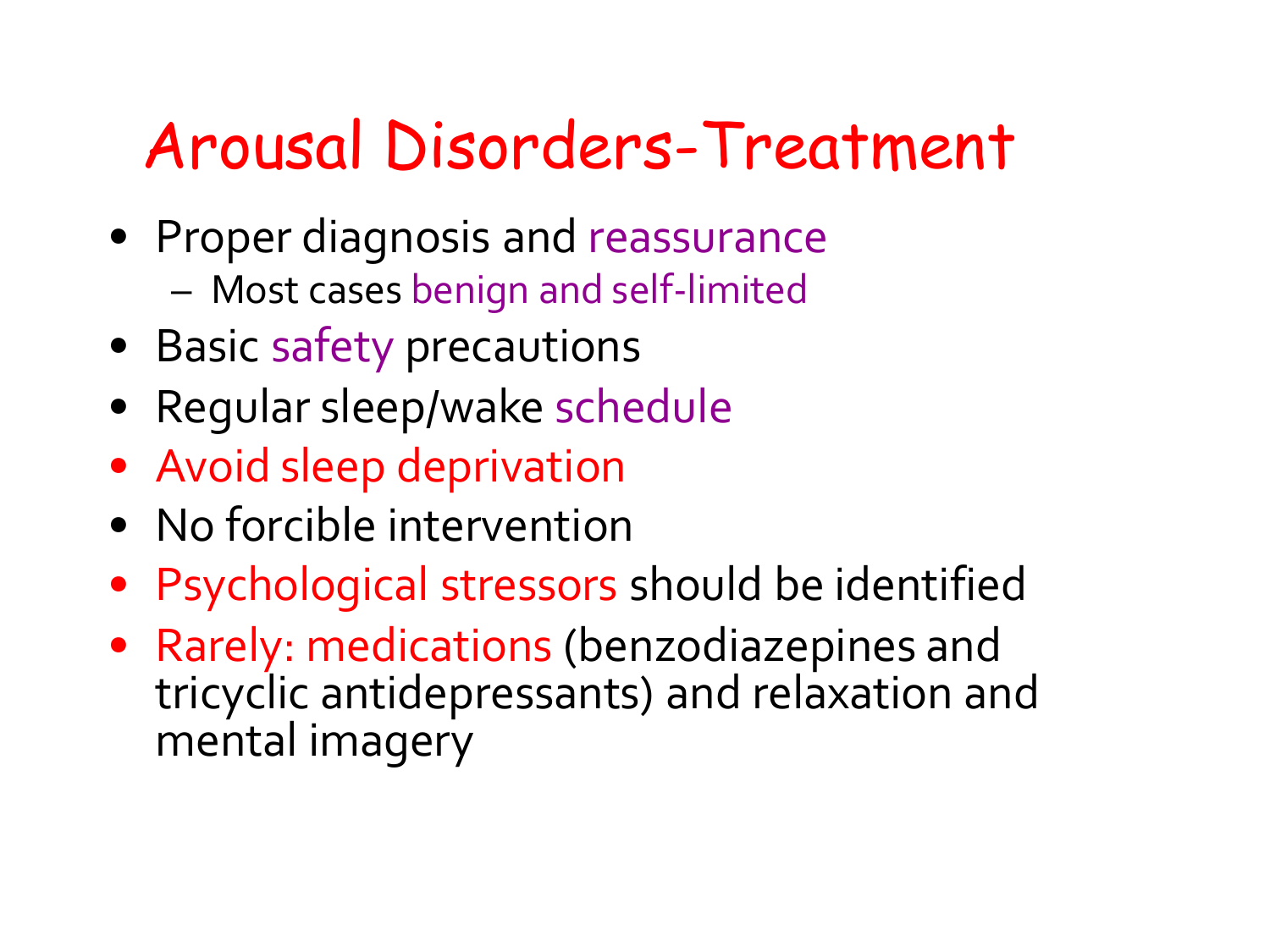## Sleep Terrors

- Uncommon in very young children
- Seen more often in older children and adolescents
- Events begin precipitously, with crying and screaming
- Eyes usually wide open, with tachycardia and diaphoresis
- Facial expression of "fear"
- Child may leave the bed and injure him or herself
- Last only a few minutes
- Most have amnesia; can have brief memory of event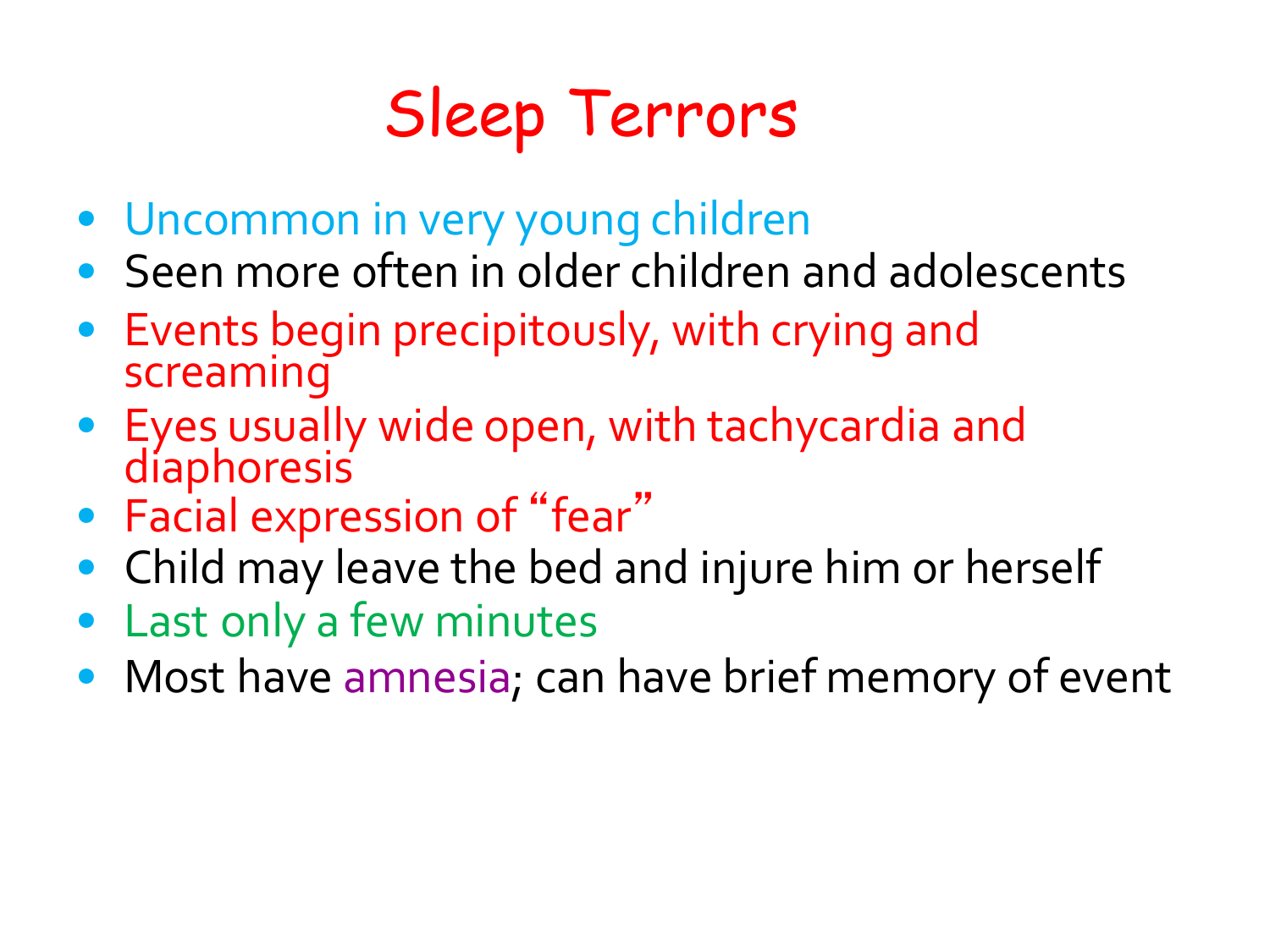## Common Features of Sleep Terrors

- Episodes can last up to 40 minutes (typically 5-15 minutes)
- Begin gradually
- The child does not recognize his/her parents
- Vigorous attempts to awaken the child may not be successful—best not to intercede
- Incidence 5-15% of children
- Family history typical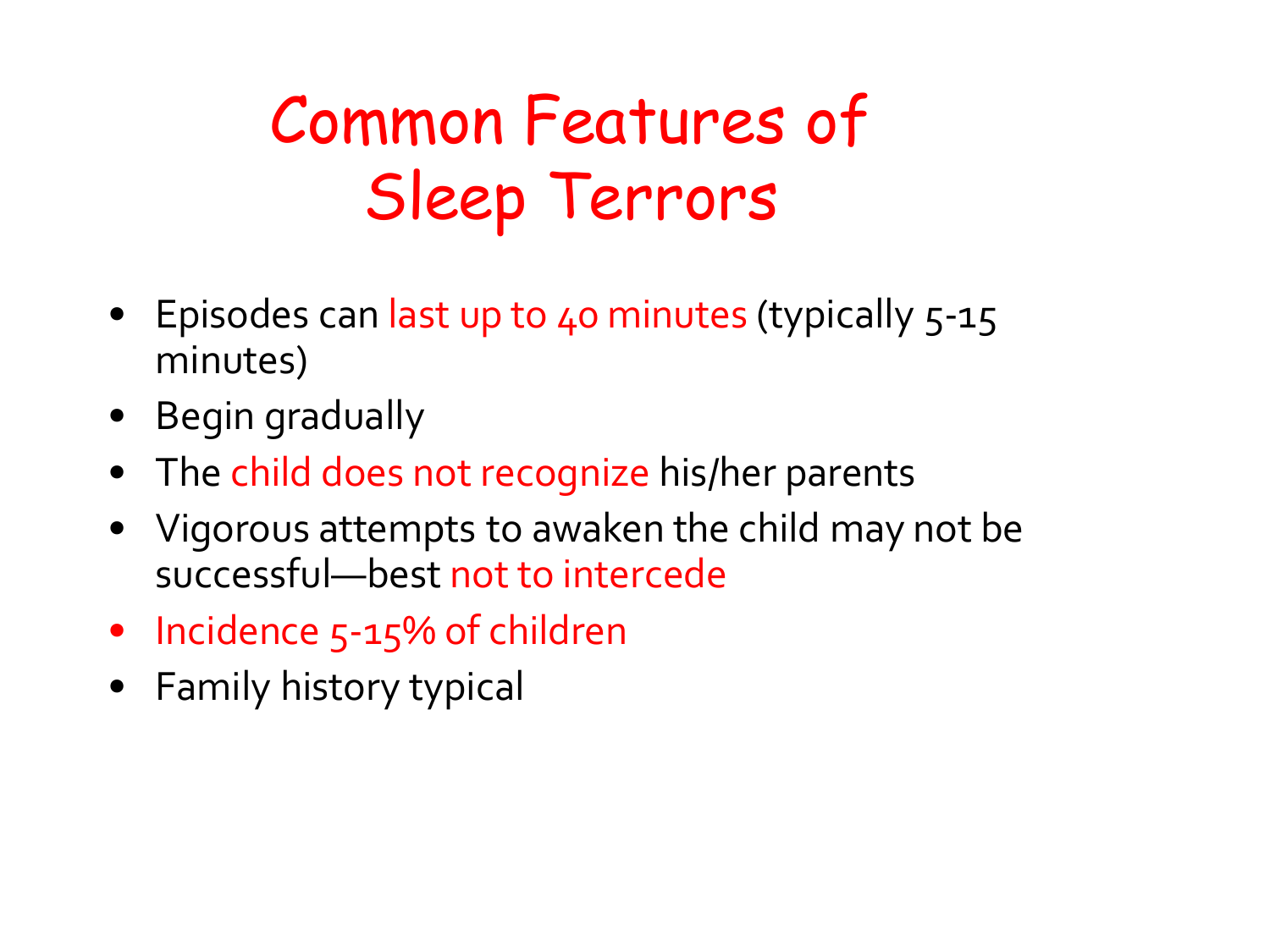# Sleep Talking (Somniloquy)

- Common disorder
- Can arise from REM or NREM sleep
- May have a genetic component
- Rarely of clinical significance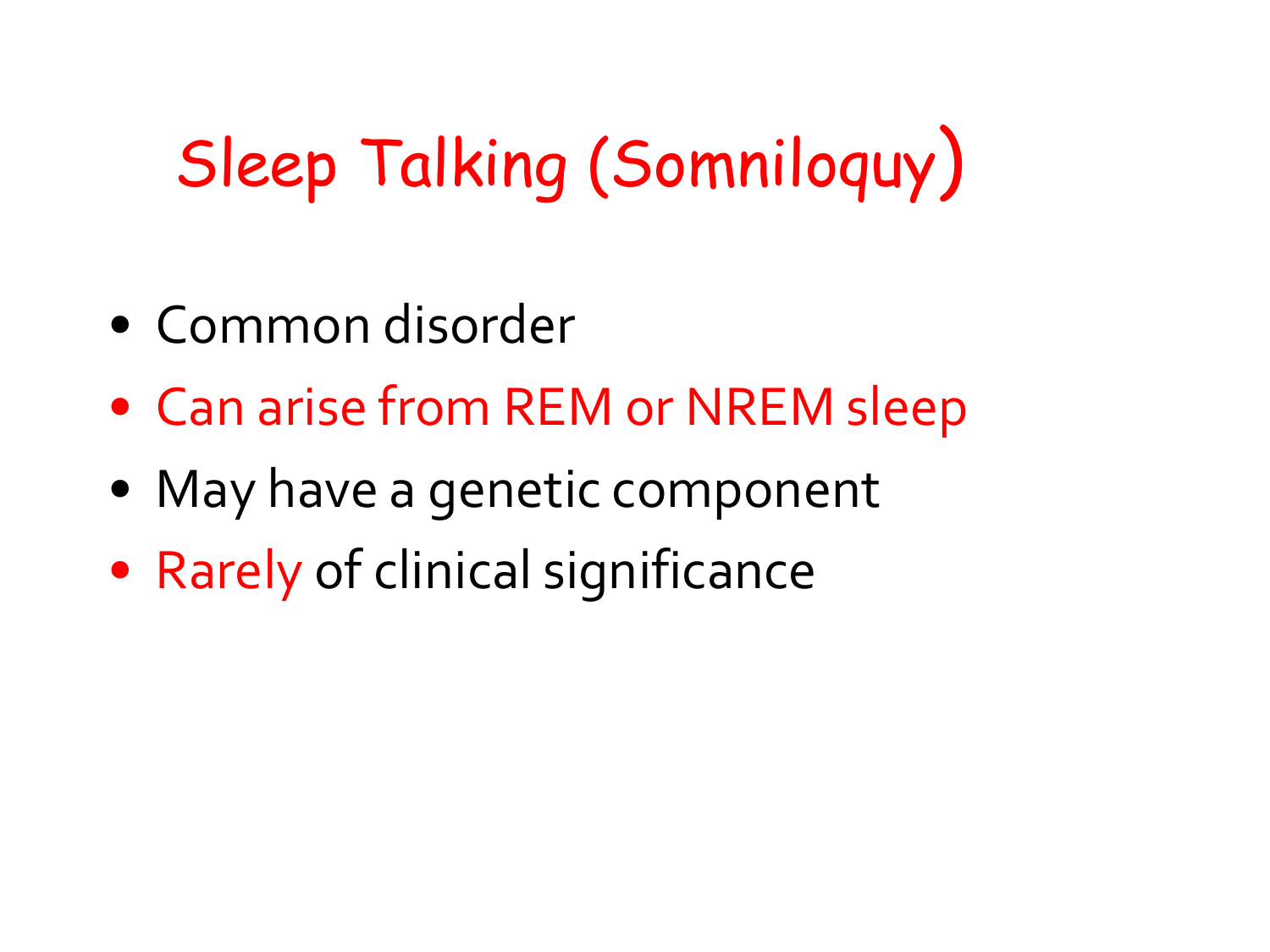#### Parasomnias

- Unpleasant or undesirable motor, autonomic, or experiental phenomena that occur predominantly or exclusively during the sleep state
- May be induced or exacerbated by sleep
- Two types:
	- Primary
	- Secondary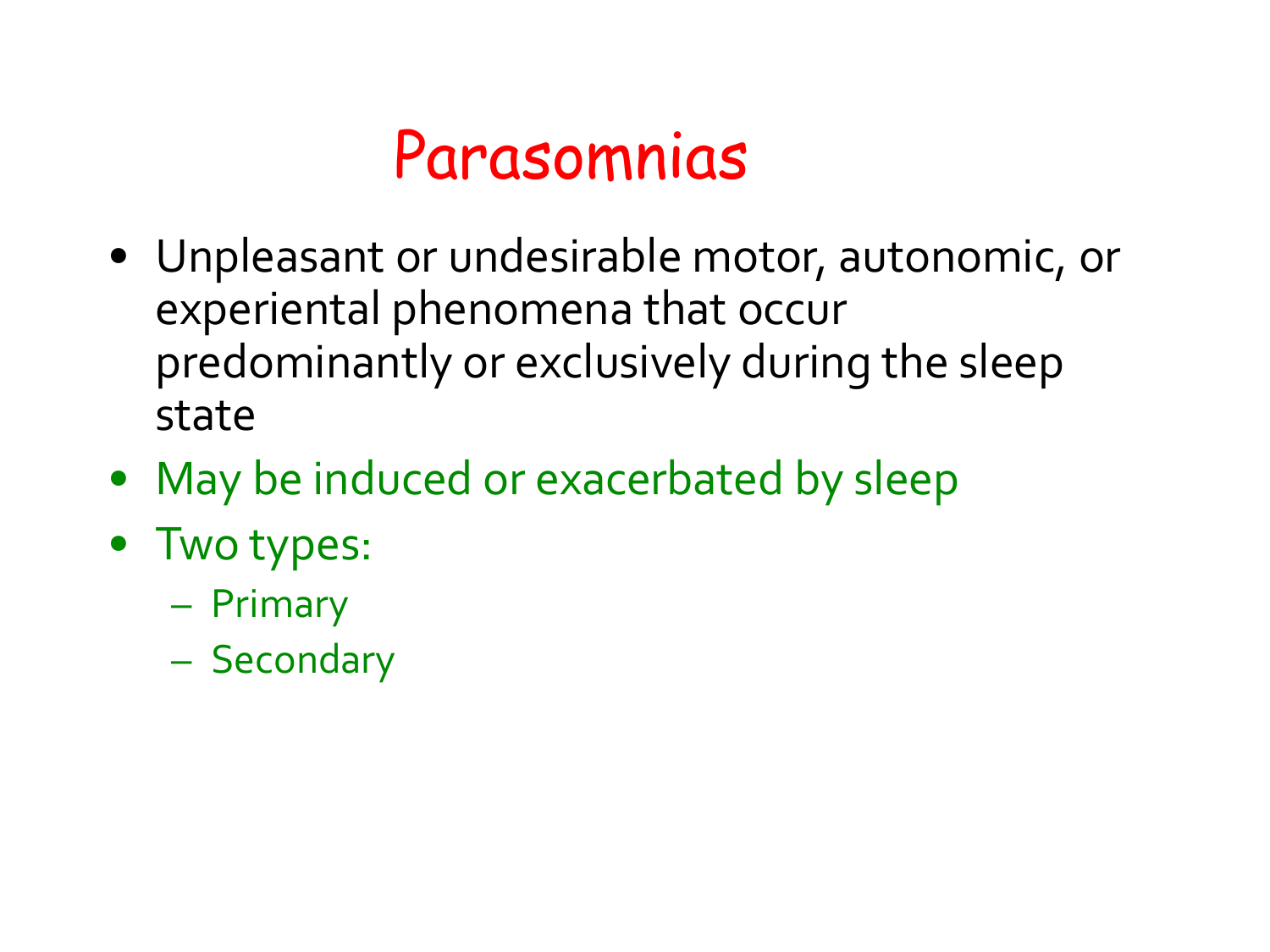## Primary Parasomnias

- Disorders of arousal
- REM sleep behavior disorder
- Recurrent Hypnagogic Hallucinations/Sleep Paralysis
- Bruxism
- Rhythmic movement disorder
- Periodic Limb movement disorder
- Sleep starts
- Sleeptalking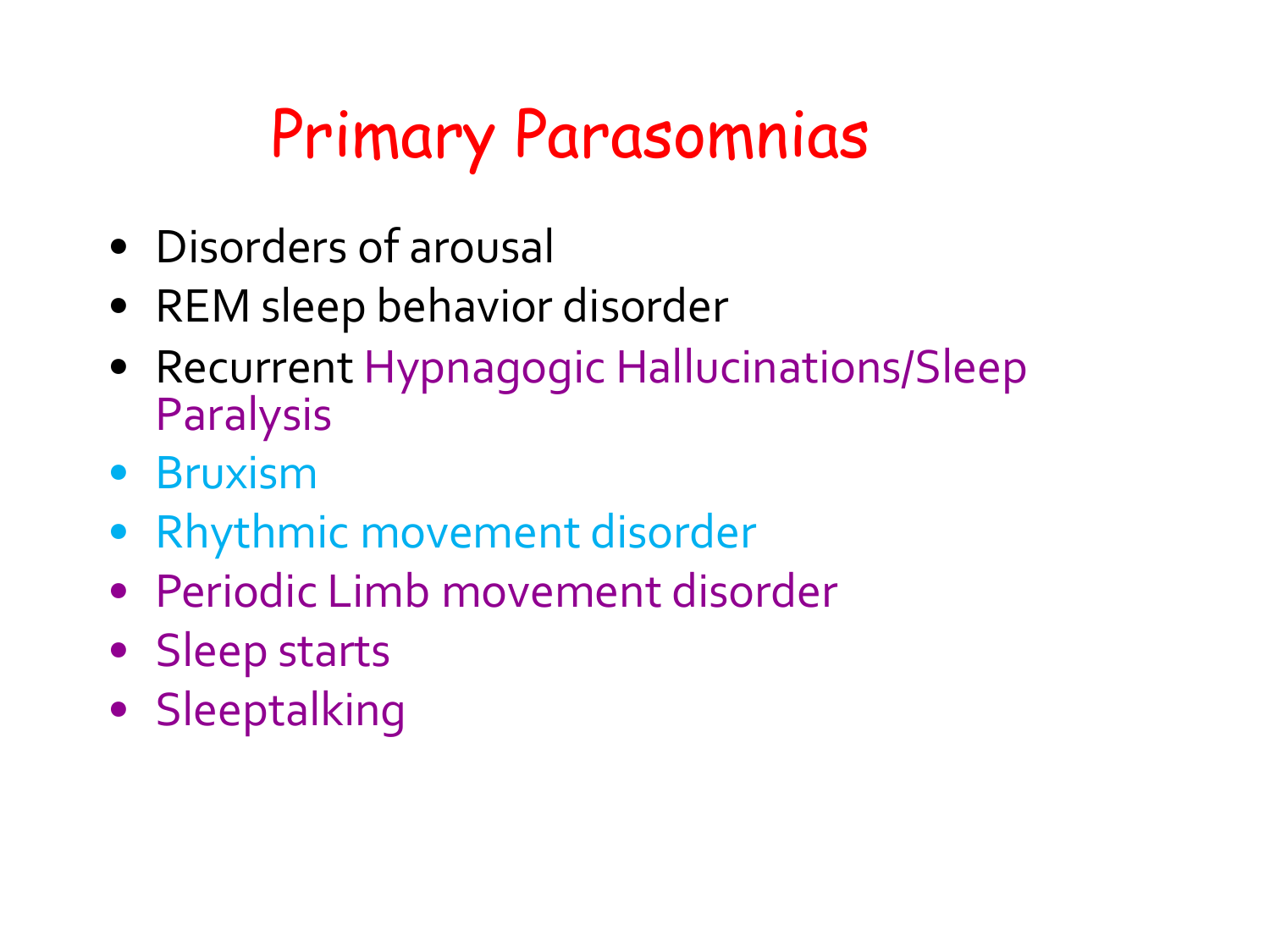#### Secondary Parasomnias

- Neurologic
	- Seizures
	- Consider with stereotypical movements, recurrent dreams, unusual autonomic symptoms (stridor, choking, coughing)
	- Headaches
	- Muscle cramps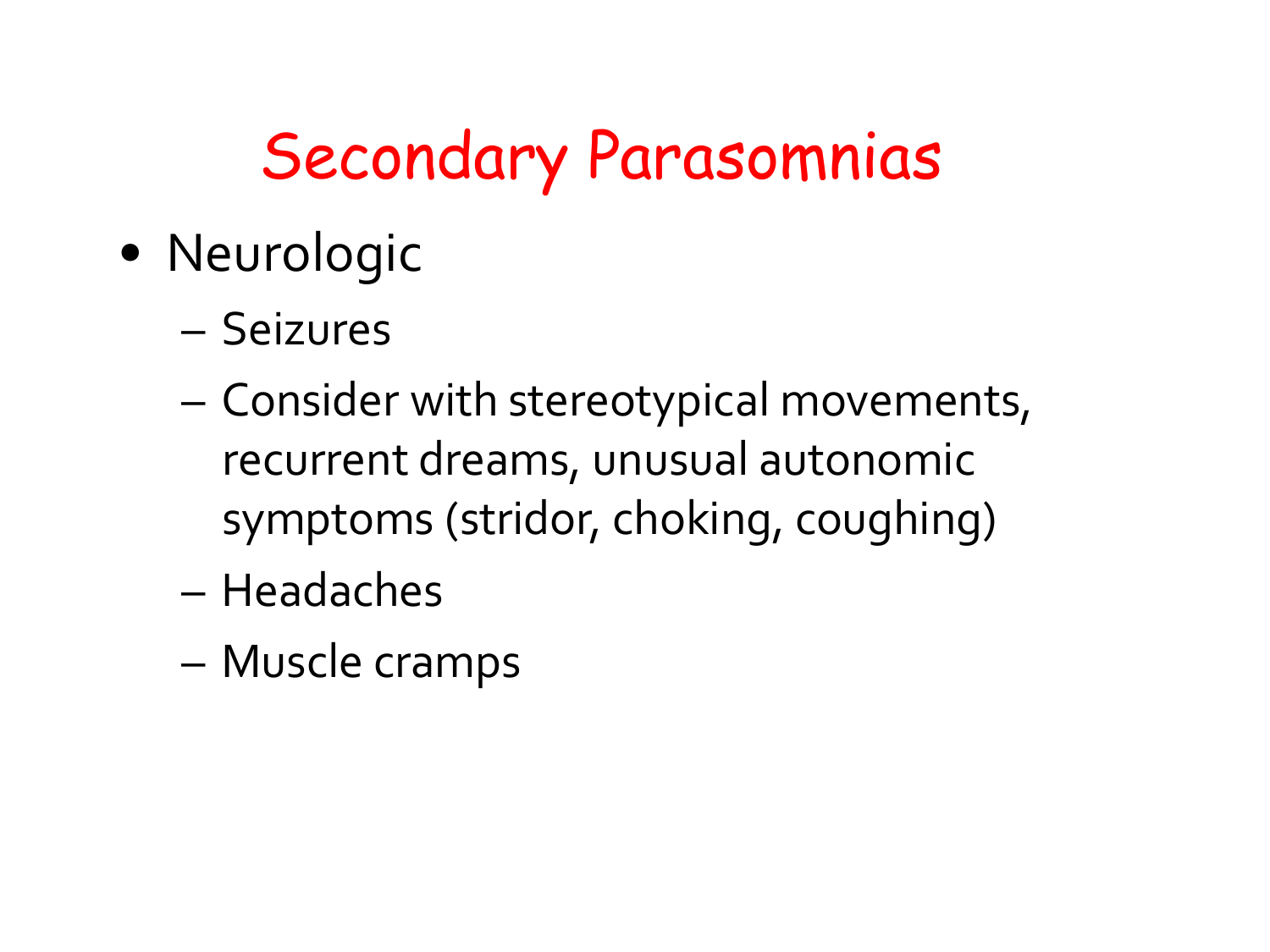#### American Academy of Pediatrics Practice Guidelines April, 2002

- All children should be screened for snoring
- Sleep hx for snoring should be a part of routine health care hx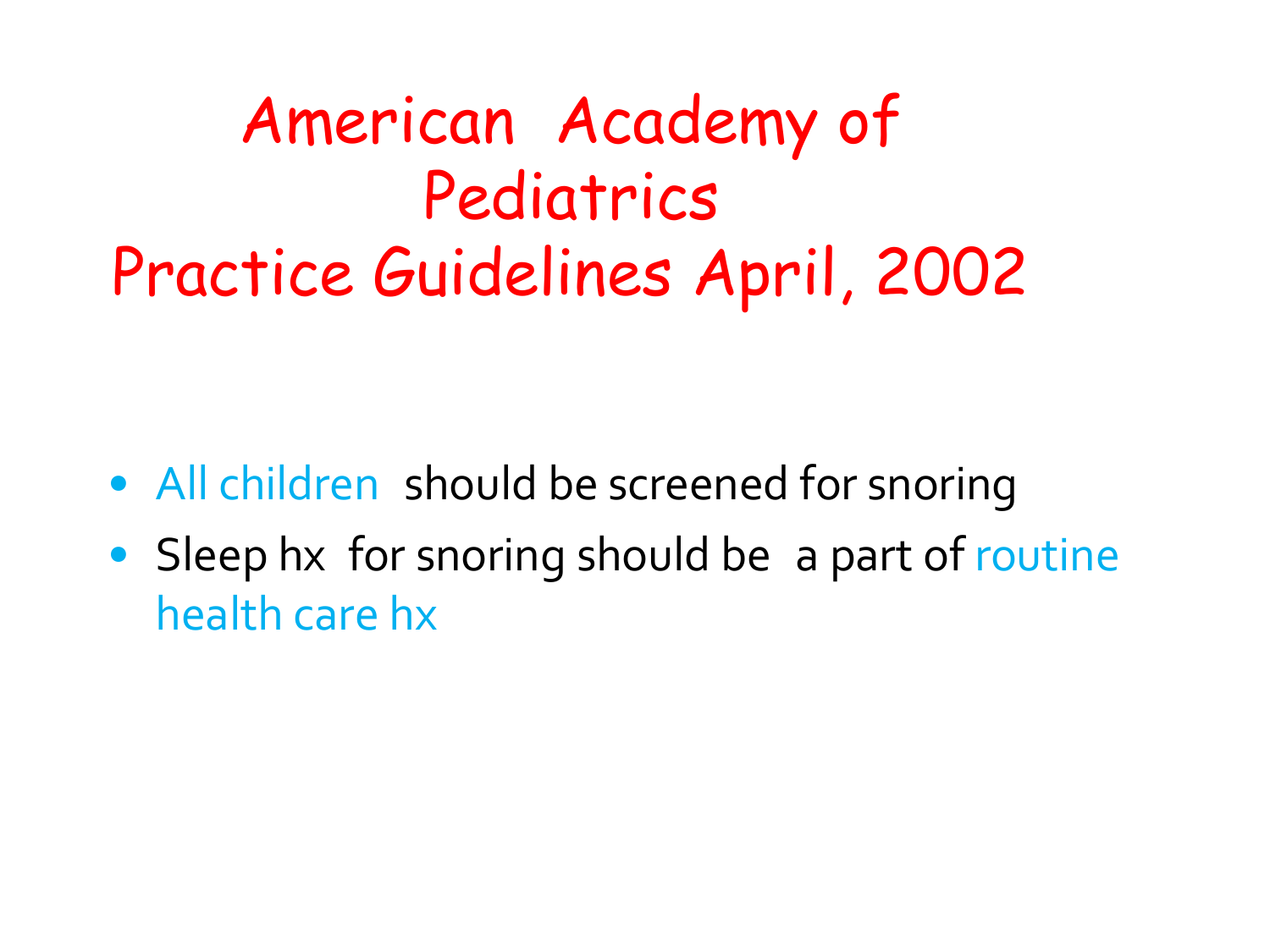#### Obstructive Sleep Apnea

- Prevalence OSAS 2% Children
- 3-12% "Primary Snoring"
- Peak incidence Preschoolers (4-6yo) (tonsils/adenoids largest in relation to airway size overall)
- 25-30% snoring children have OSAS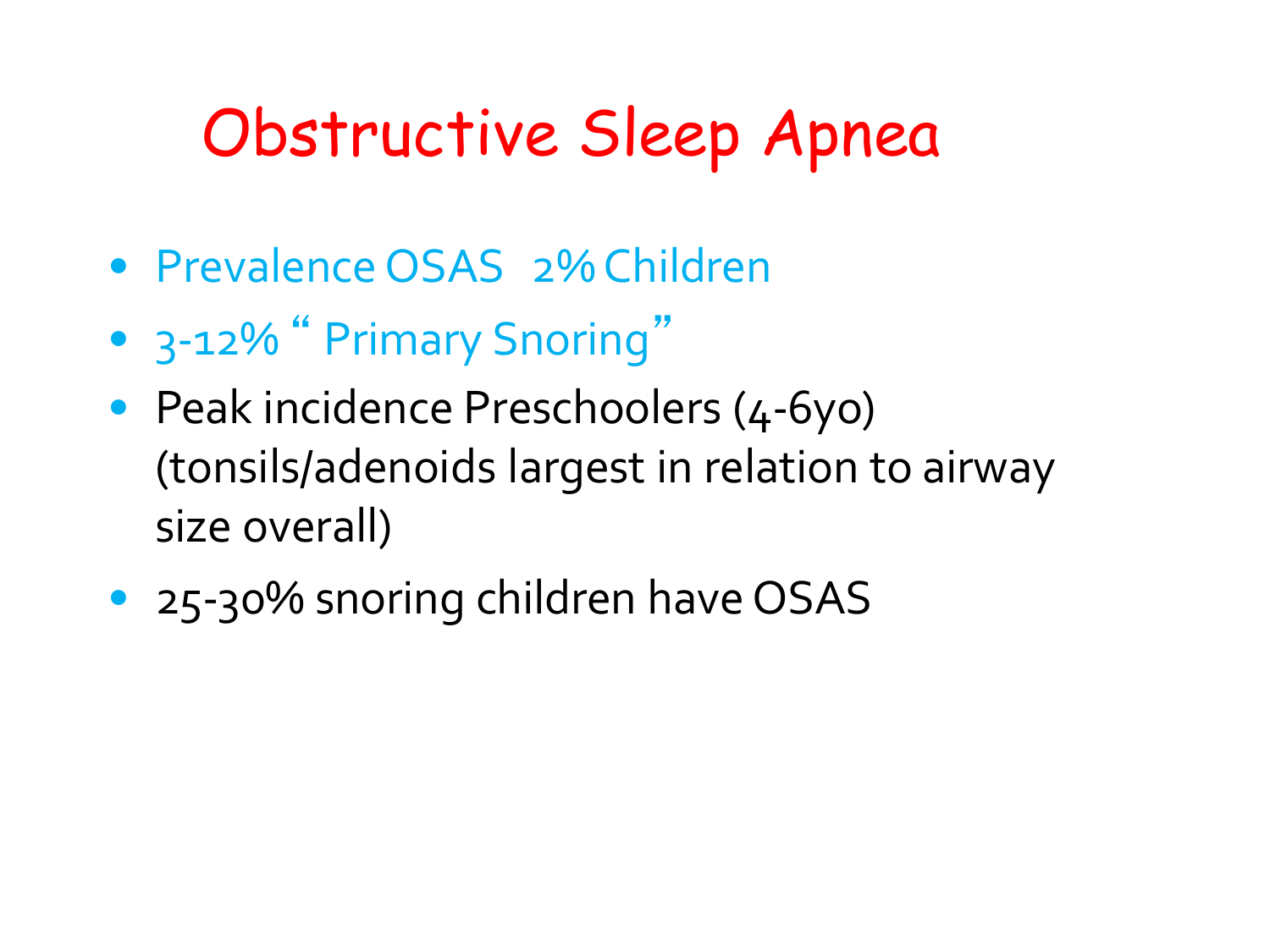#### Definition OSA

• "Disorder of breathingduring sleep characterized by prolonged partial upper airway obstruction and/or intermittent complete obstruction that disrupts normal ventilation during sleep and normal sleep patterns " . Pediatrics Vol 109 No.4April 2002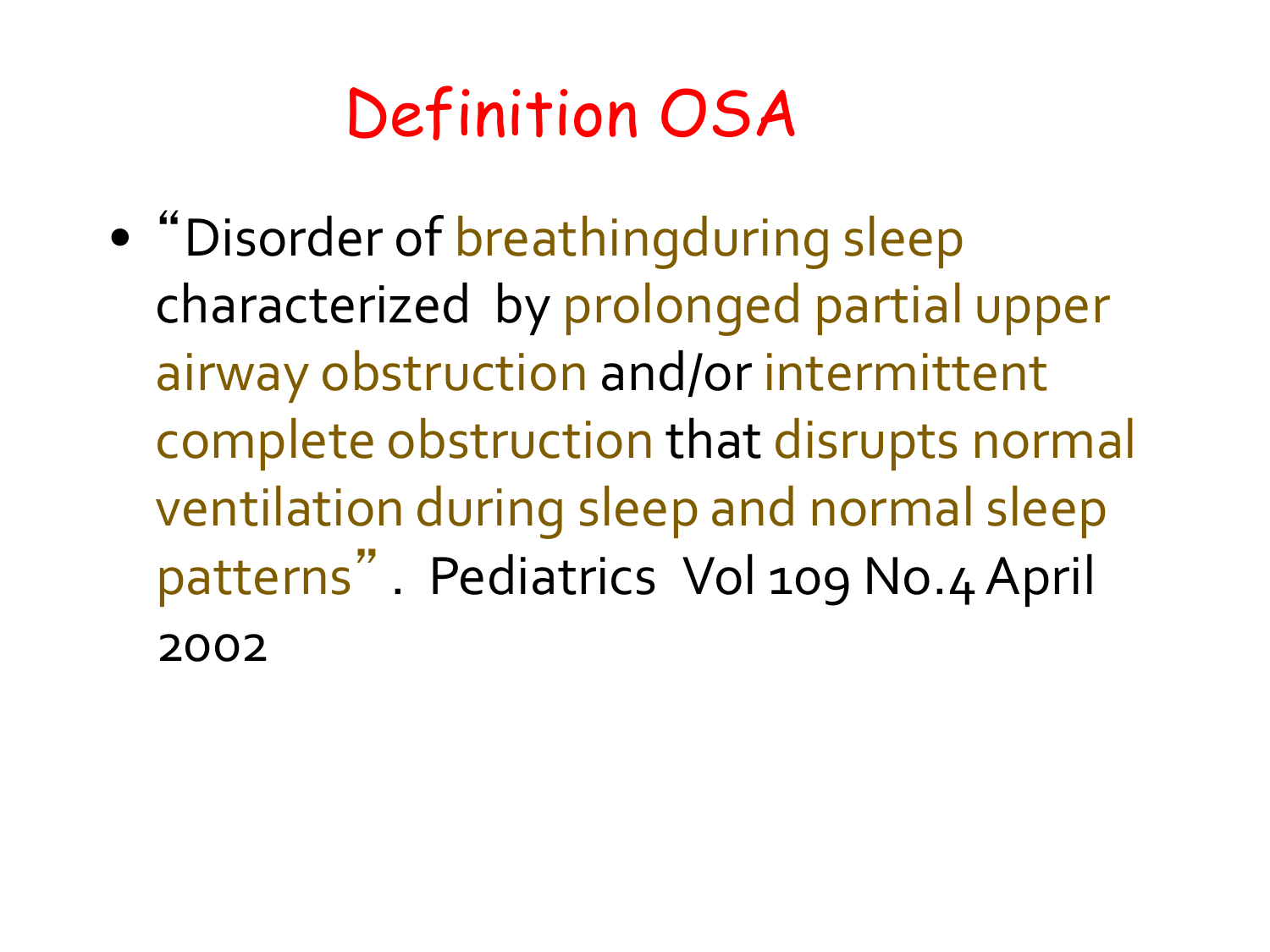### Risk Factors

- African-American 4 X risk
- Obesity prepubertal  $5 \times$  teens
- Hx Prematurity 3 X risk
- ?? PriorT&A
- Positive Family Hx
- Cerebral Palsy / Syndromes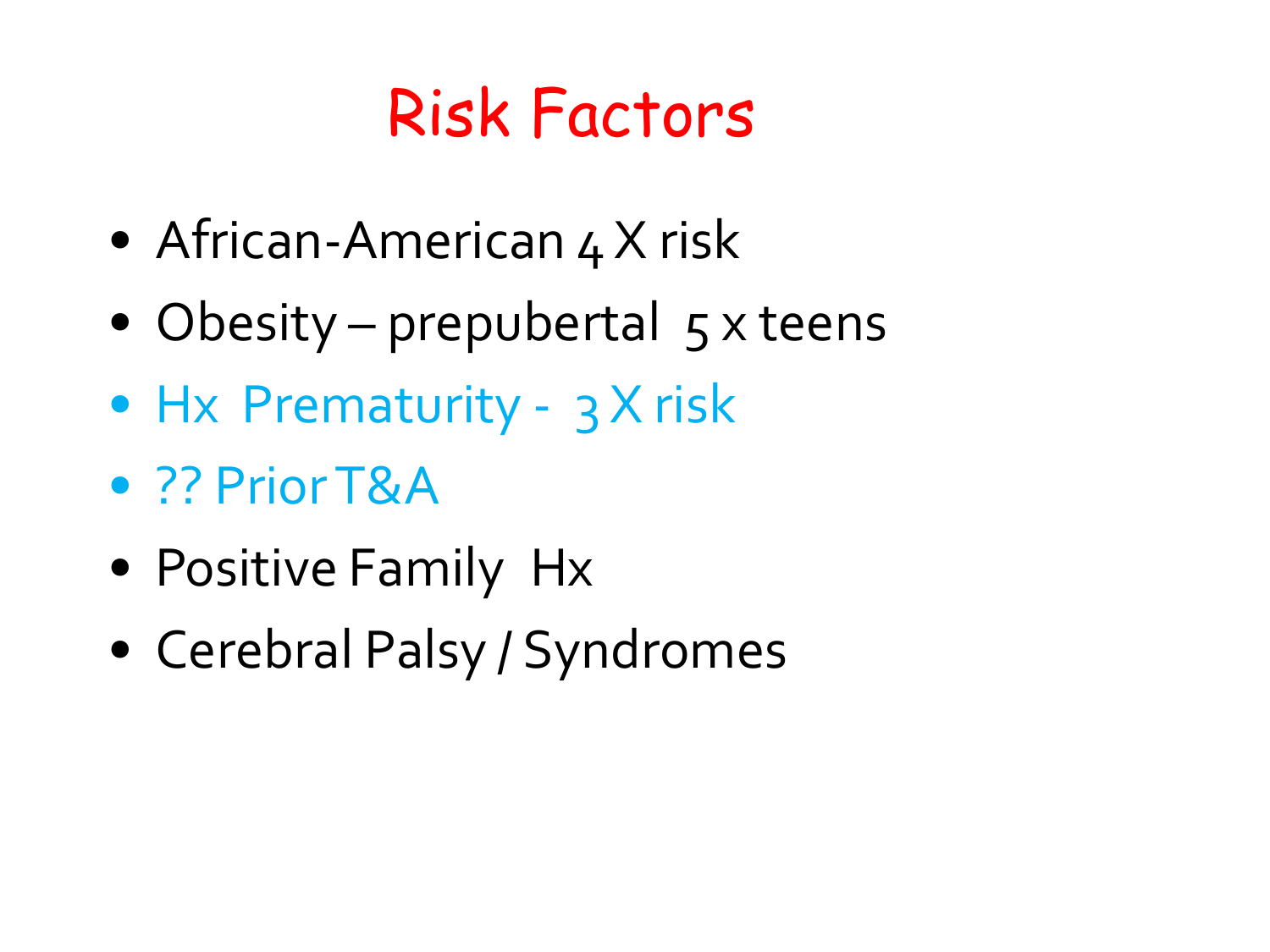## Definition Primary Snoring

- Snoring without obstructive sleep apnea, frequent arousals from sleep, or gas exchange abnormalities
- Healthy, thriving kids. Rested in AM. Active. Growing. Reasonable behavior.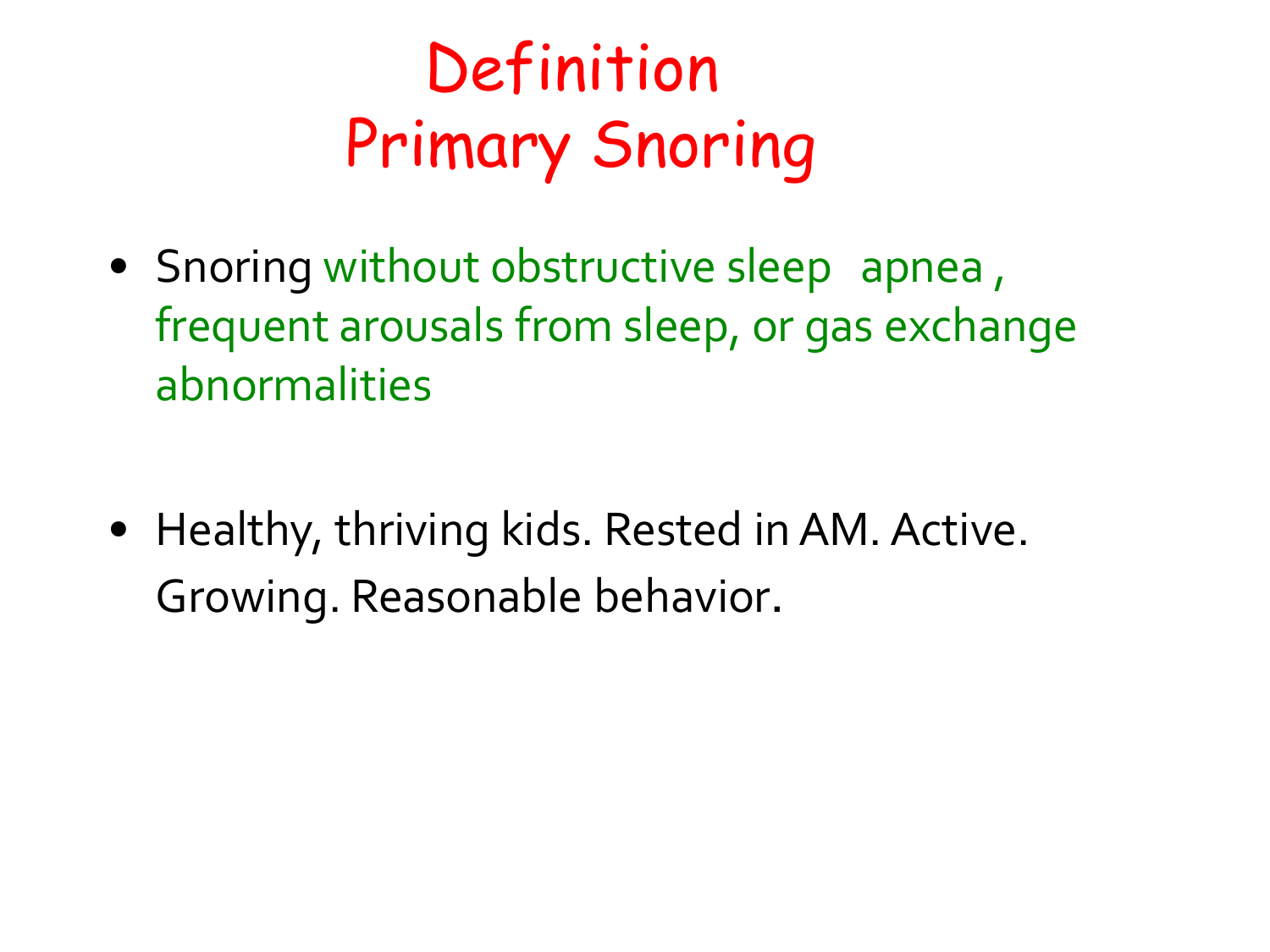## Morbidity OSA

- Behavioral/ Mood Disturbances/ ? ADHD
- Inattention/ Poor Memory/Hyperactivity
- School Problems: Low IQ
- Family Disruption
- Reduced quality of life
- Pulmonary Hypertension/Elevated Diastolic /Increase left Ventricular wall thickness / Increased healthy expenses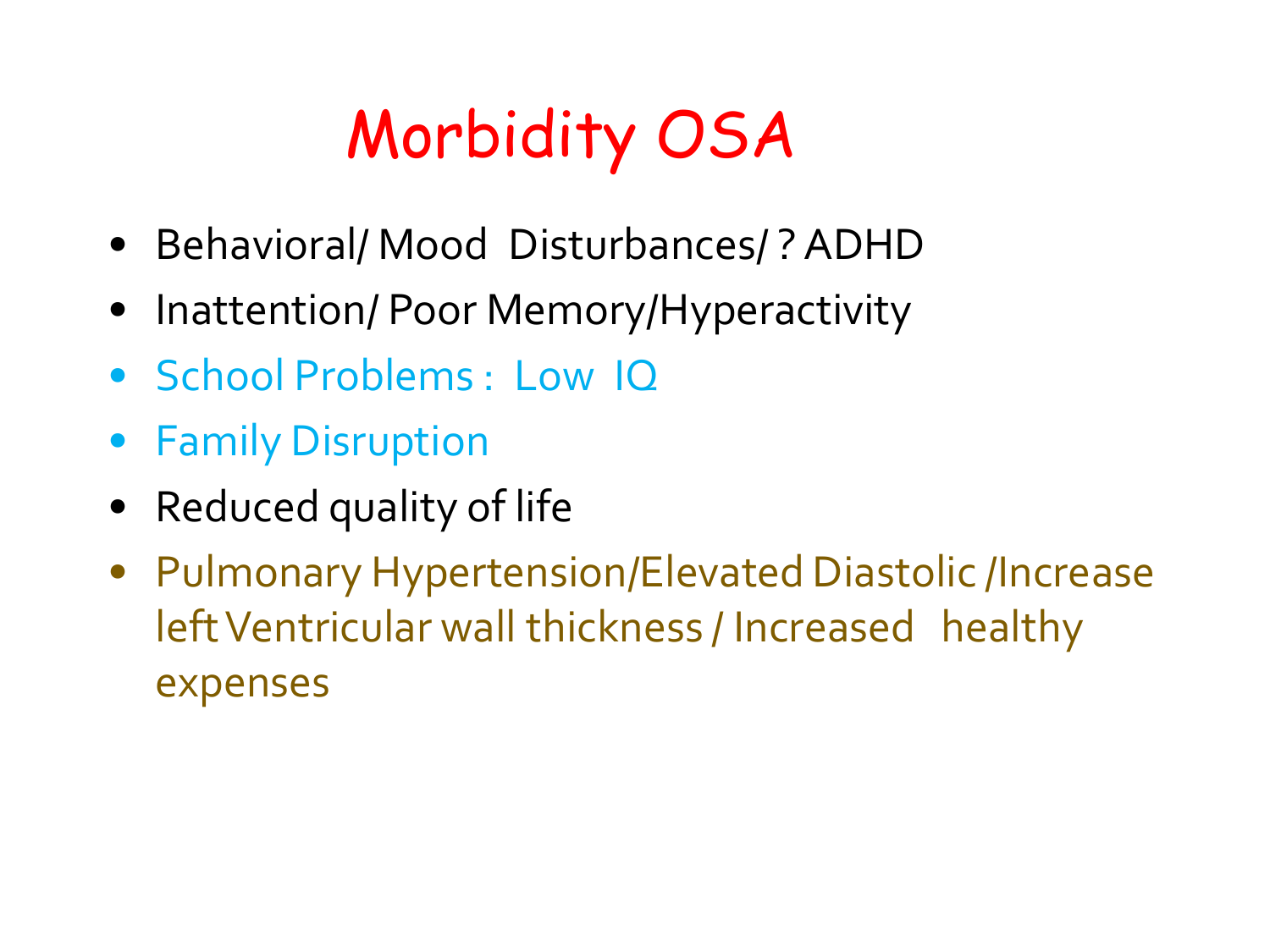### Neurobehavioral Consequences

- Deficits in learning, memory, vocabulary
- IQ loss of 5 points or more
- Apneic events inversely related to memory and learning performance
- Treatment of OSA likely improves behavior, attention, quality of life, neurocognitive functioning.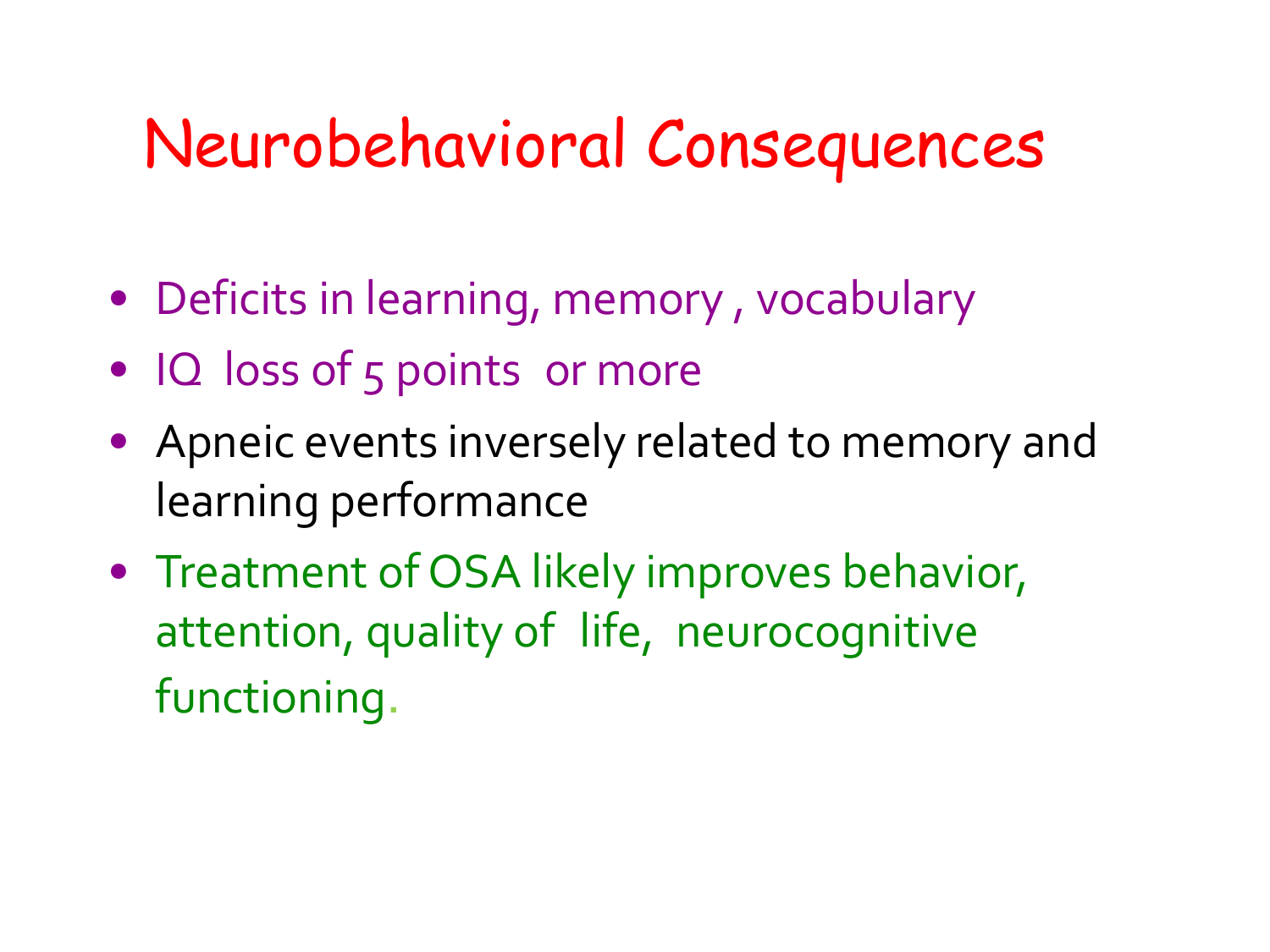### Metabolic Consequences

• Incidence: type 2 Diabetes 30% OSA patient vs. 18 % no OSA

• Increase glucose intolerance and insulin resistance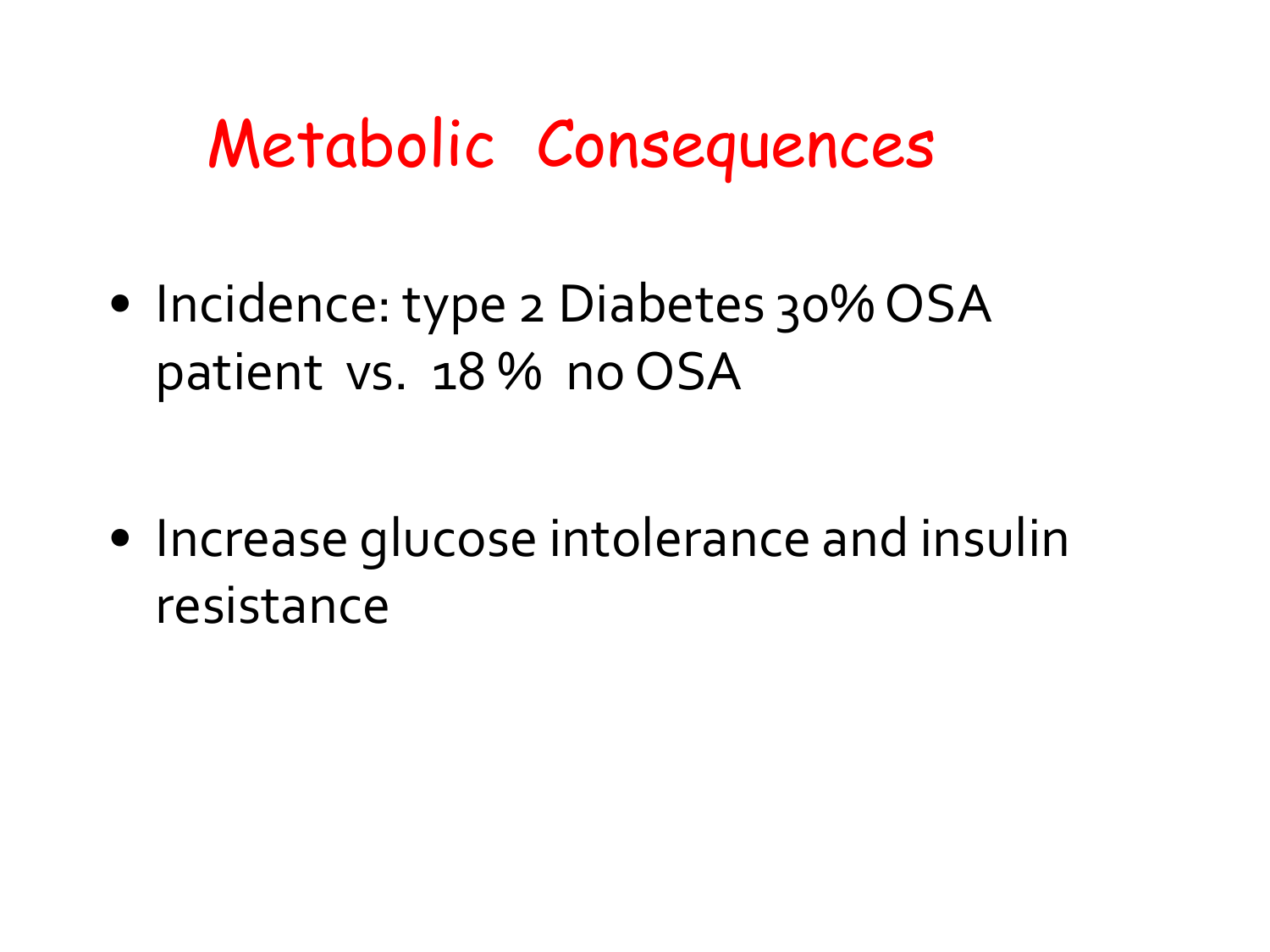#### Causes

- Craniofacial Abnormalities ie: Choanal Atresia/Cleft Palate
- Hypertrophic Tonsils and/or Adenoids (Most common)
- Obesity
- GERD (Laryngeal/pharyngeal edema)
- Neuromuscular Disorders : MD
- Achondroplasia
- Mucopolysaccharidosis
- Nasal Polyps (CF)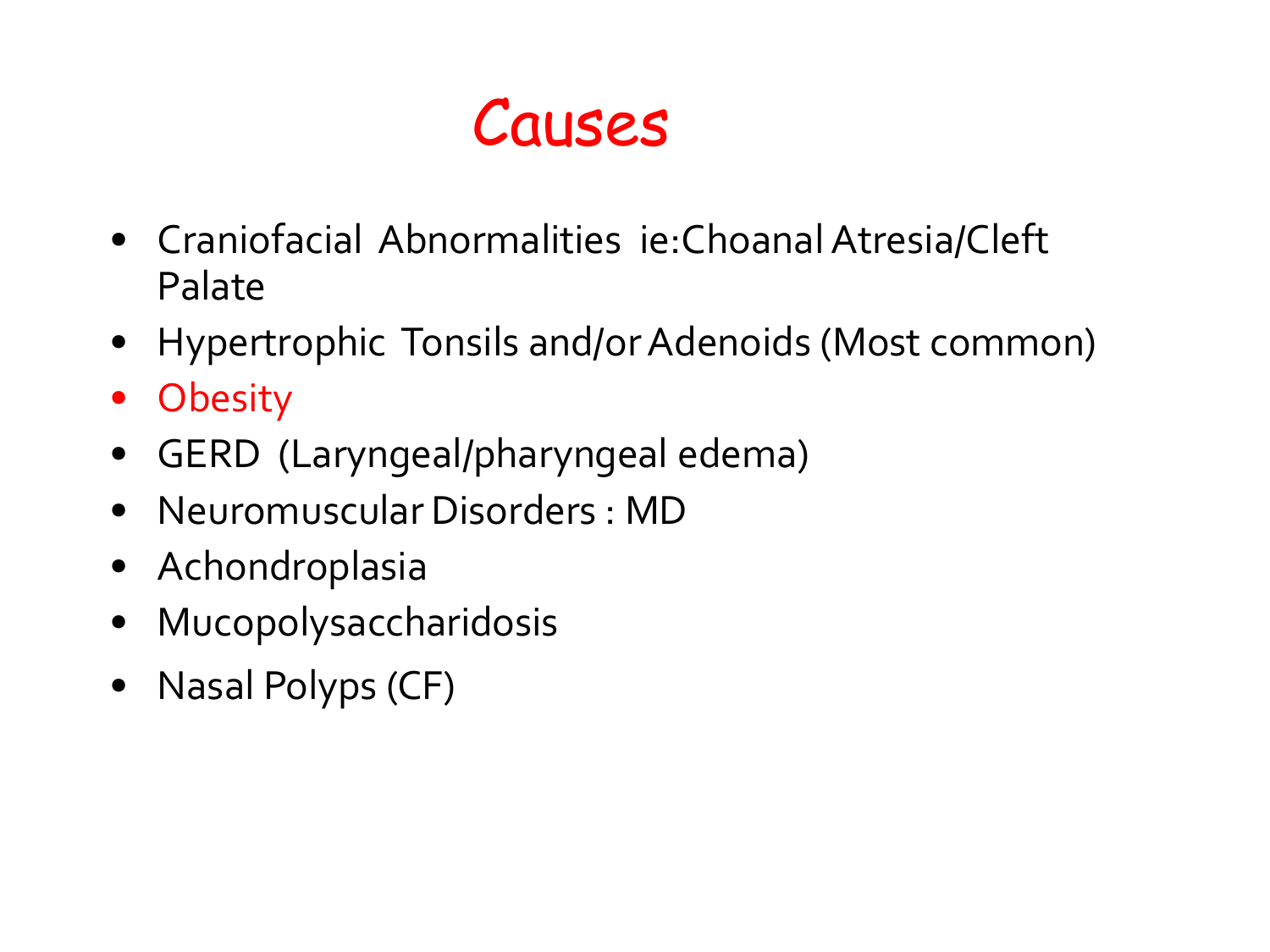### Craniofacial Disorders

- Down syndrome
- Crouzon
- Aperts
- Treacher-Collins
- Pierre-Robin sequence
- Nager ' s Syndrome
- Goldenhar ' s Syndrome
- Choanal Atresia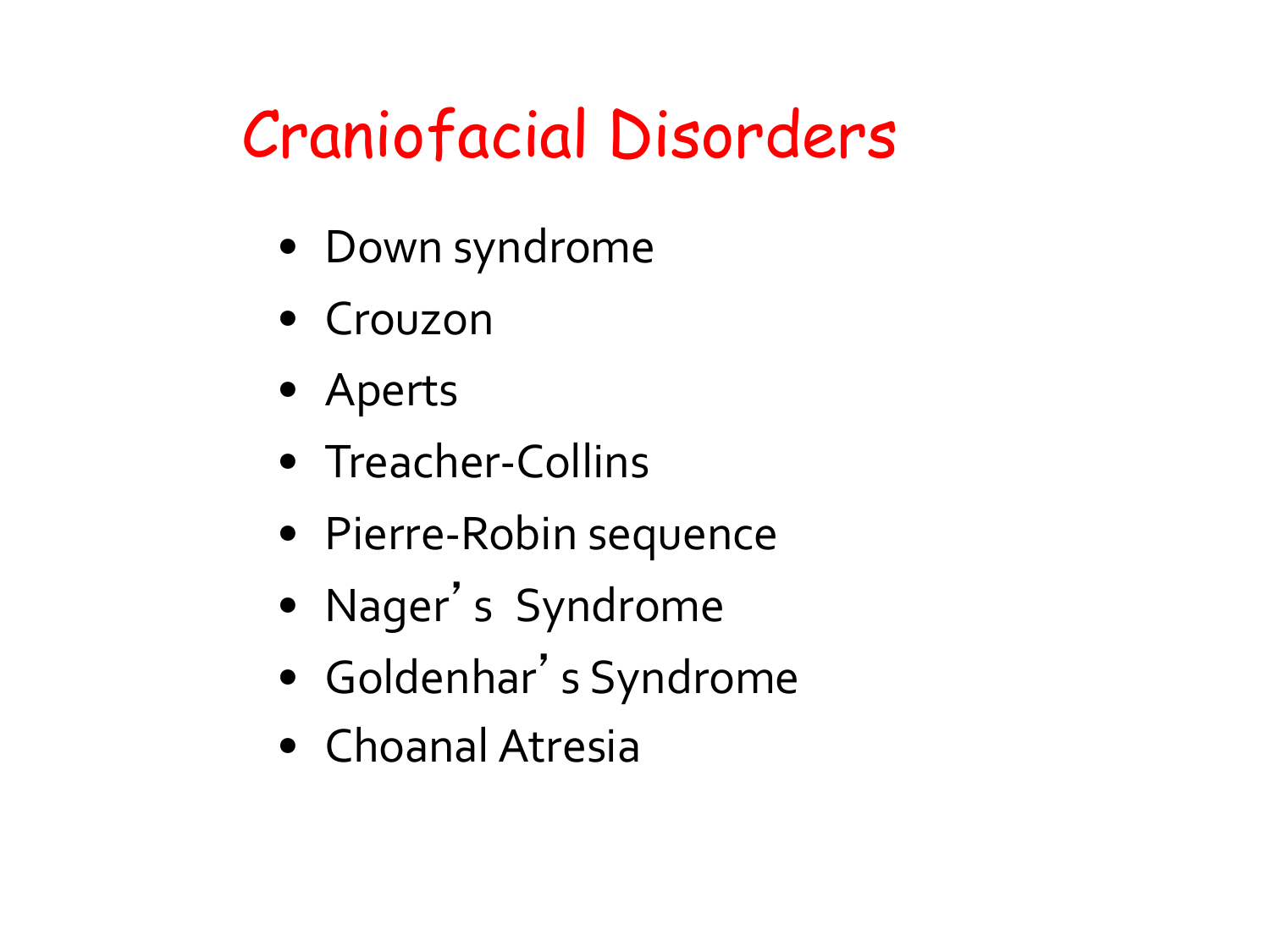#### OSA and ADHD

- These 2 problems share many of the same behavioral manifestations.
- In any child where a diagnosis of ADHD is being considered, please think about the possibility of underlying OSA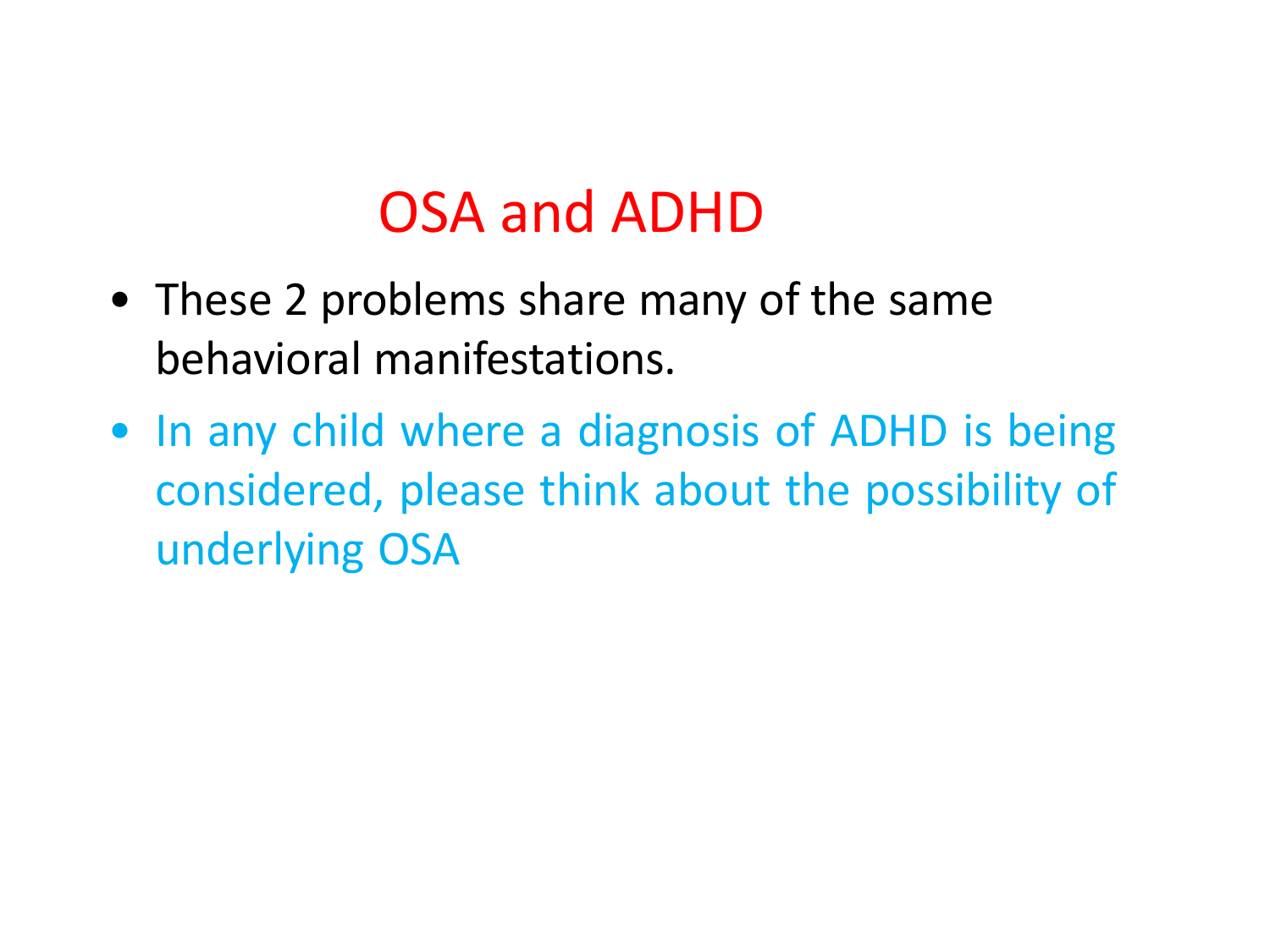#### OSA and Enuresis

- Bedwetting present in 1/3 of kids with OSA
- Proposed factors include:
- 1. Decreased arousal response
- 2. Impaired Urodynamics—Increased abdominal pressure leading to increased bladder pressure
- 3. Affects secretion of ADH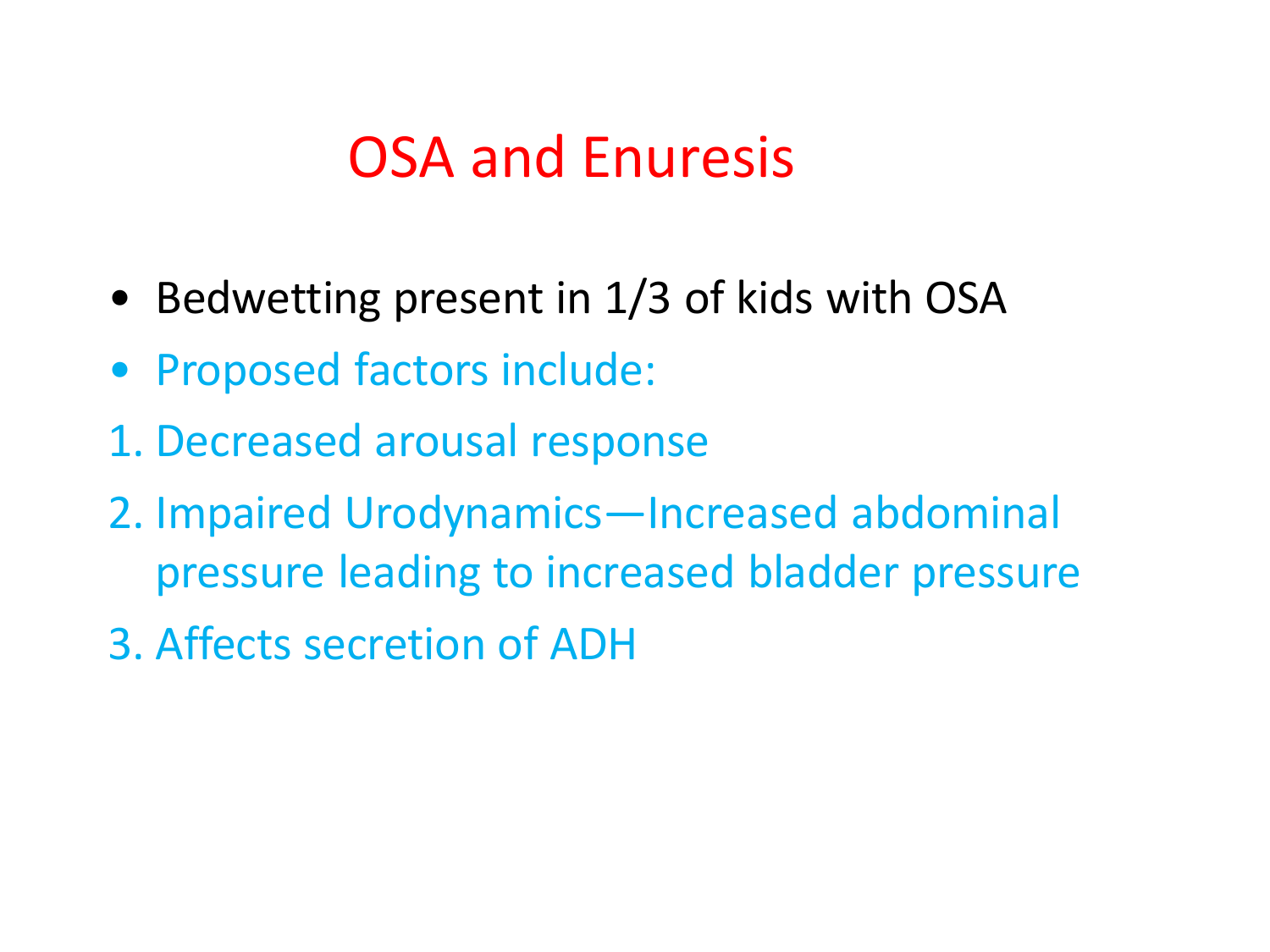### OSA and OBESITY

- Narrowing Upper airway
- Increase pharyngeal floppiness
- Limitation diaphragm movement restrictive effect
- Increased abdominal and chest wall mass decrease lung volume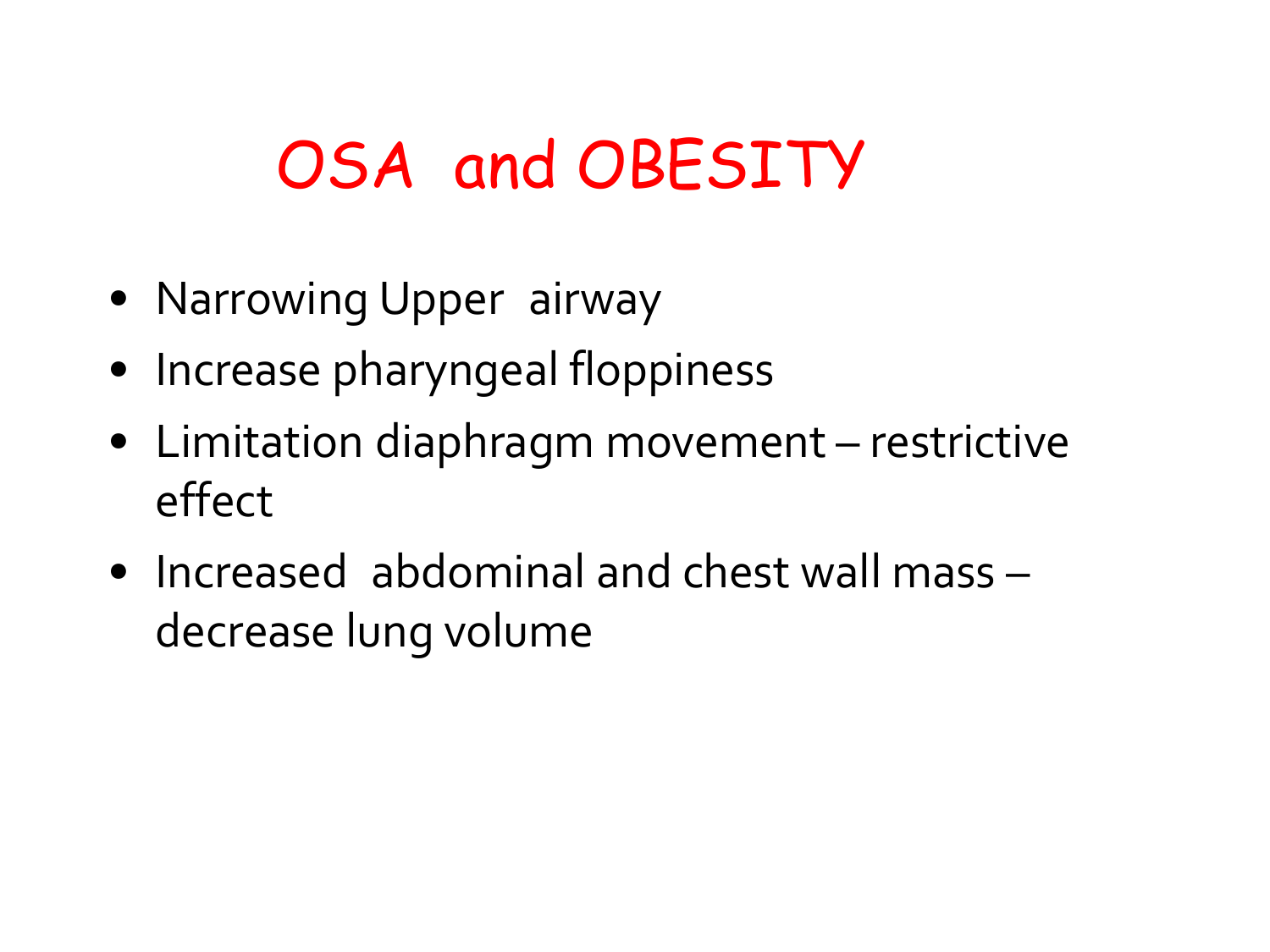### Diagnosis OSA

- Caregiver Obervations
- Sleep Study Required to confirm Dx (Exam findings limited correlation )
- Limited consensus what is " abnormal:
- Sleep centers use different scoring criteria
- Adult OSA criteria not applicable to children
- Must use age related criteria for OSA: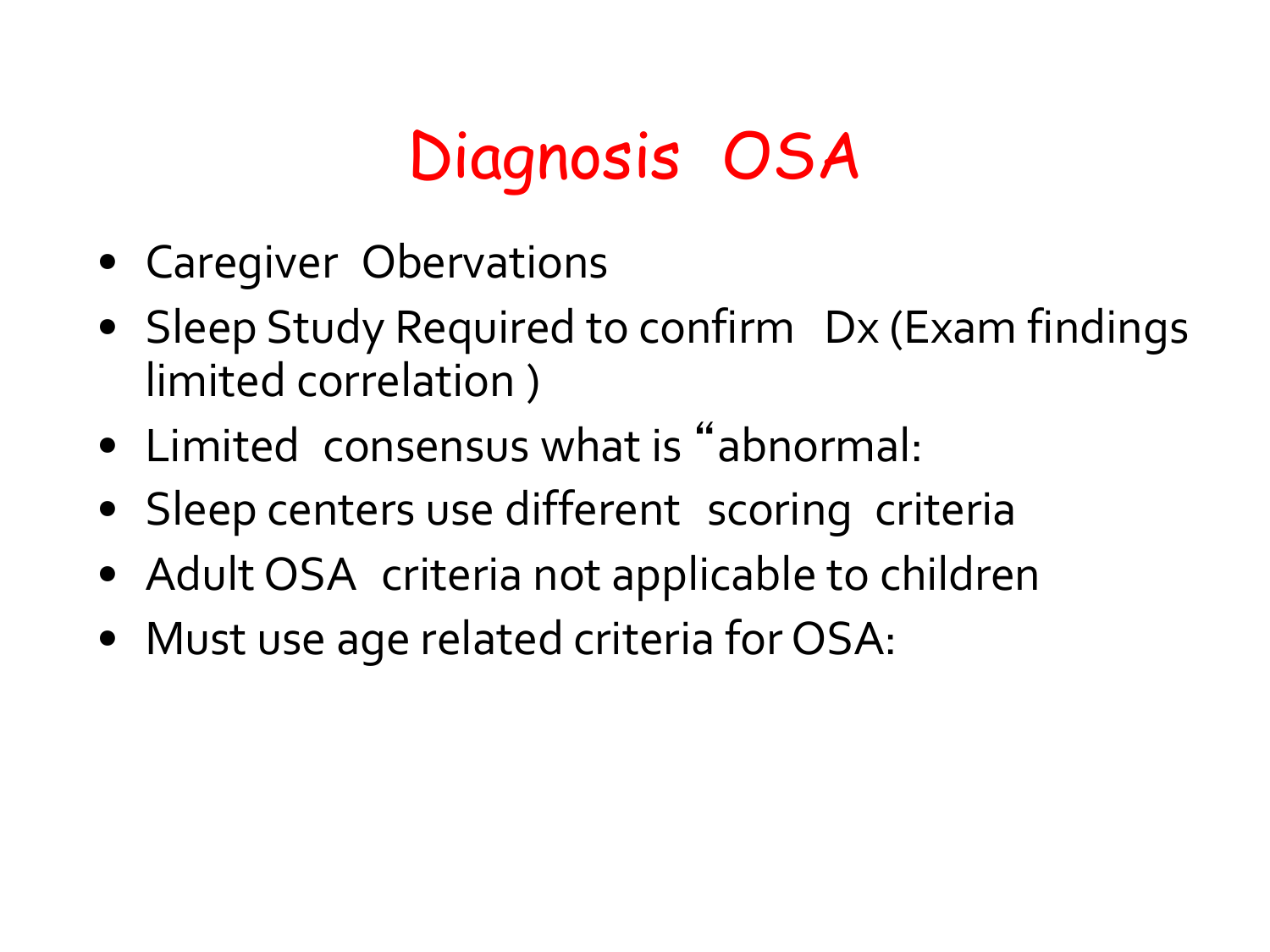## Caregiver Observations

- Snoring/Arousals/ Agitated sleep
- Labored breathing
- Neck Hyperextension
- Excessive daytime sleepiness/ naps
- Hyperactivity or aggressive behavior
- Enuresis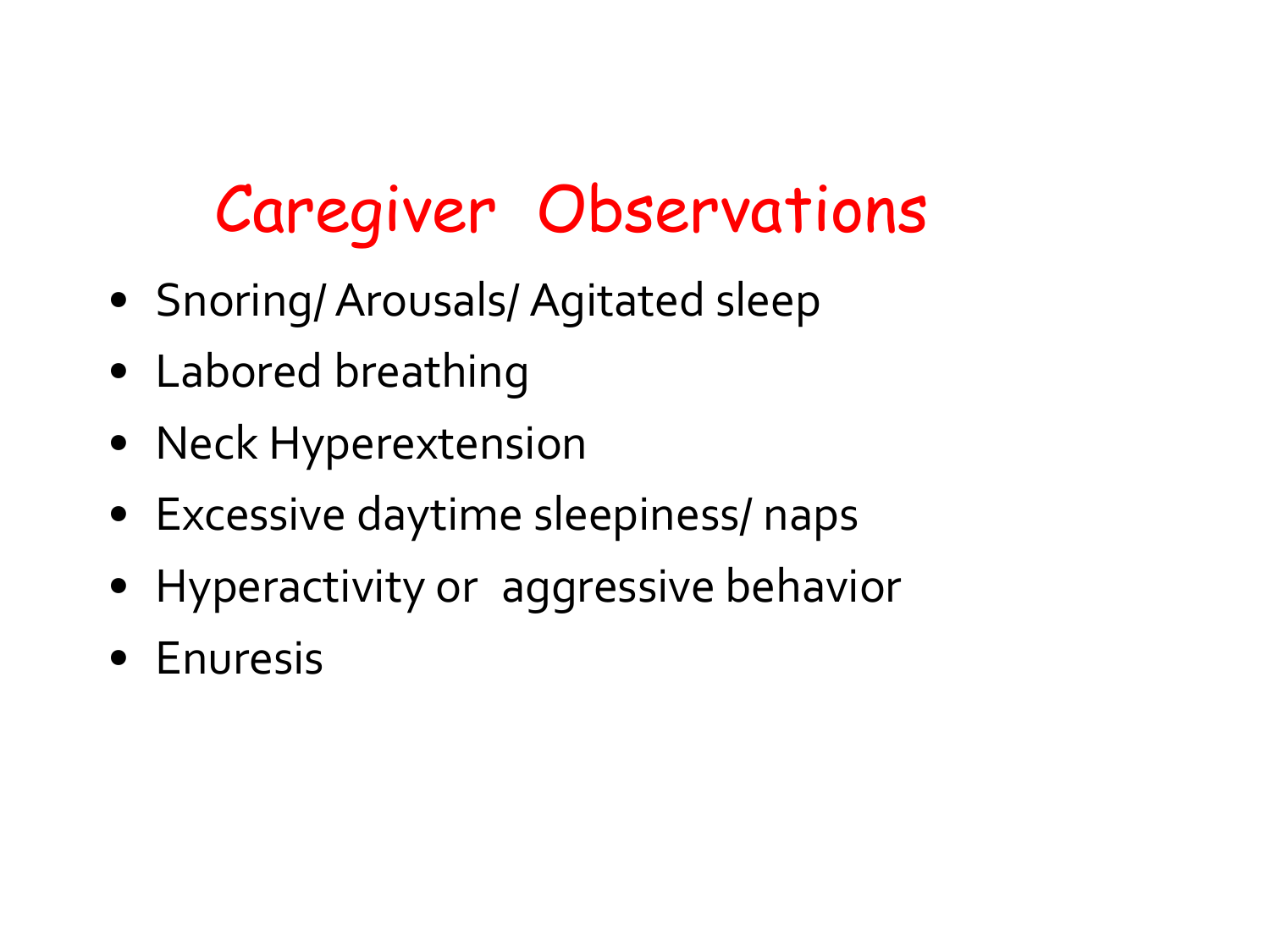#### OSA often Multifactorial

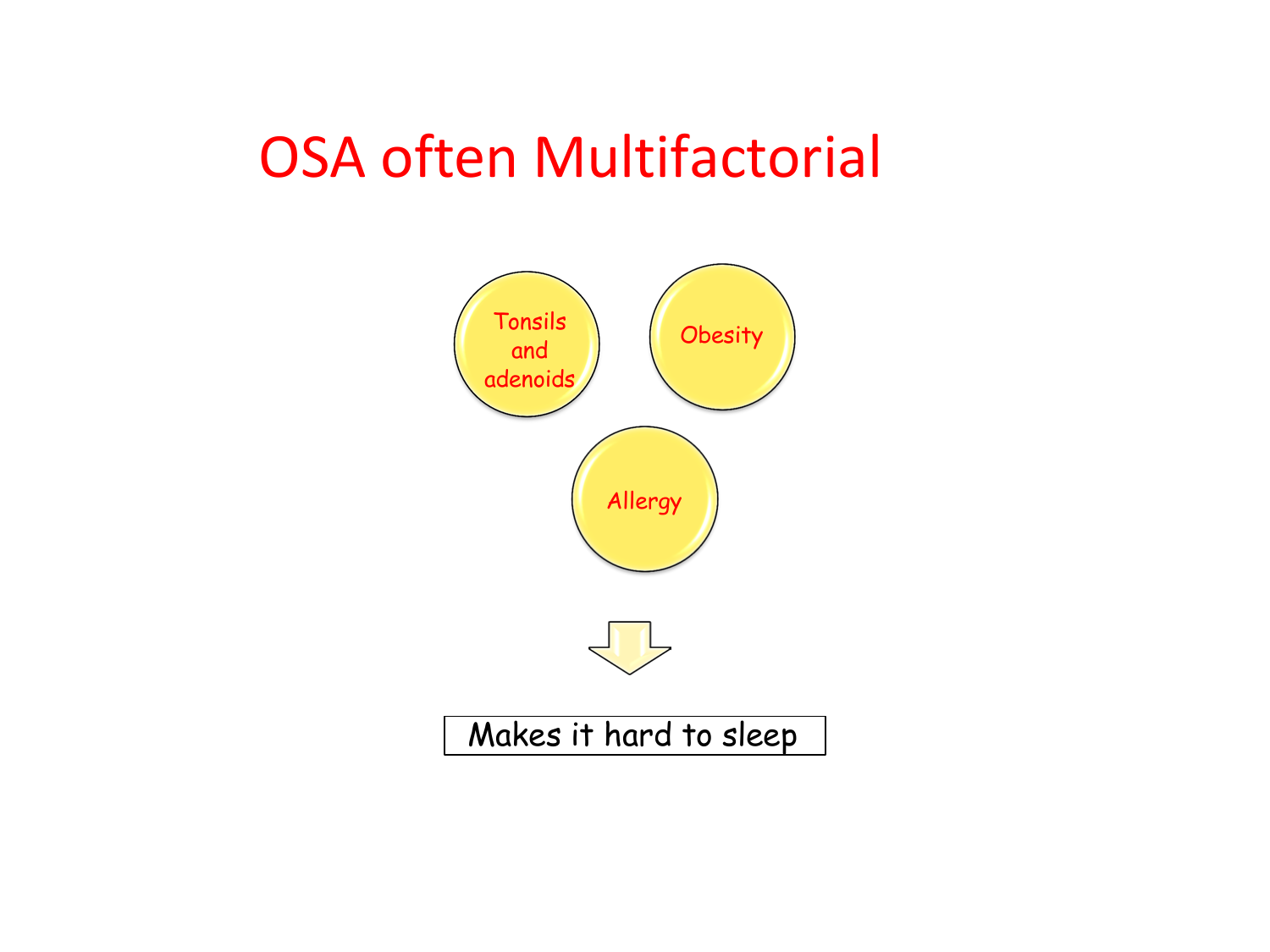#### Sequelae of OSA

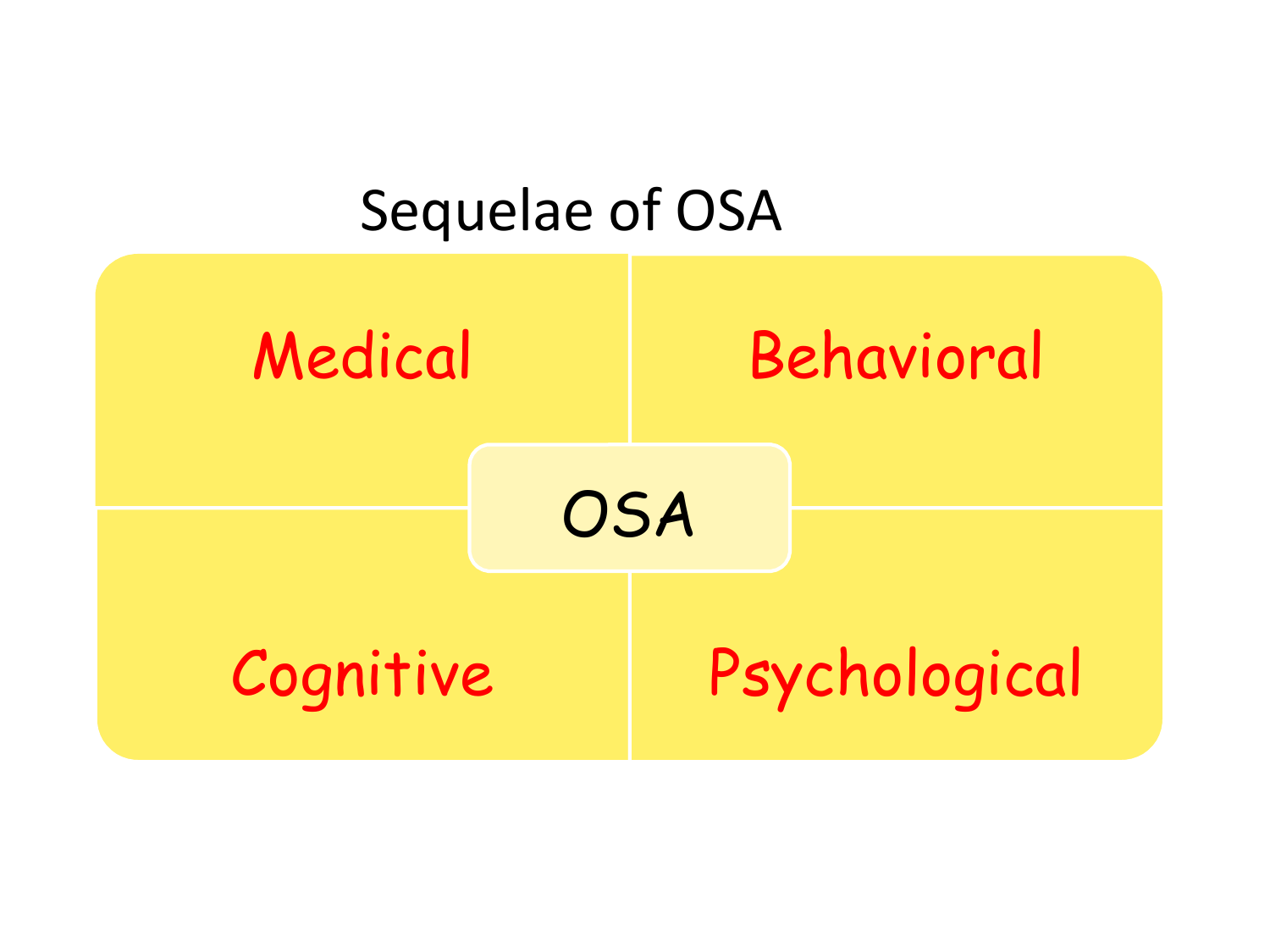#### Polysomnography Gold Standard for Diagnosis

- Can be performed in children of any age
- Should be scored and interpreted using ageappropriate criteria1
- Can distinguish OSAS from primary snoring
- Determines severity of OSAS and related gas exchange and sleep disturbances
- May help determine operative risk
- 1 American Thoracic Society. Standards and indications for cardiopulmonary sleep studies in children. Am J Resp Crit Care Med. 1996; 153:866-878.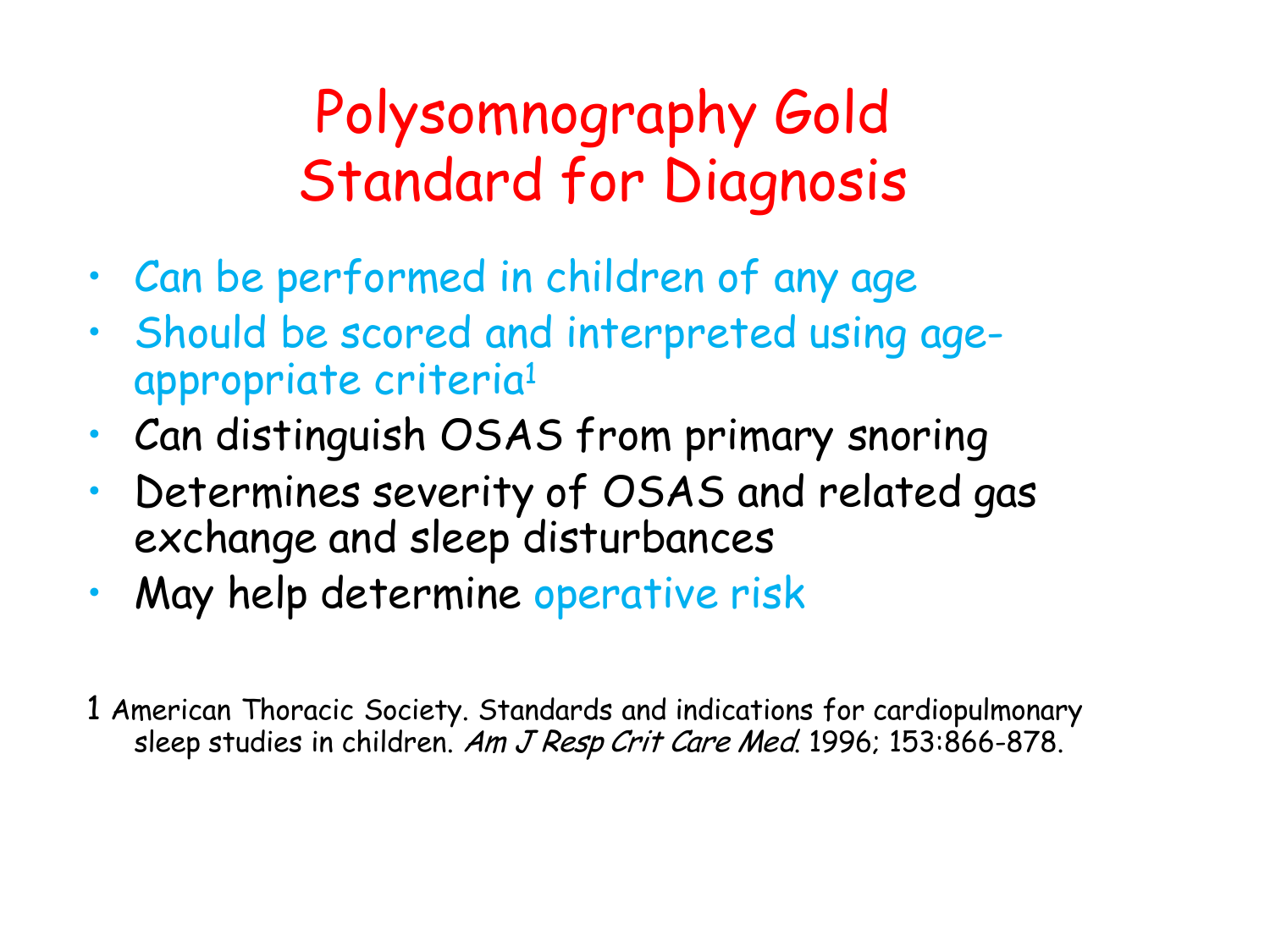#### How to Grade Tonsils

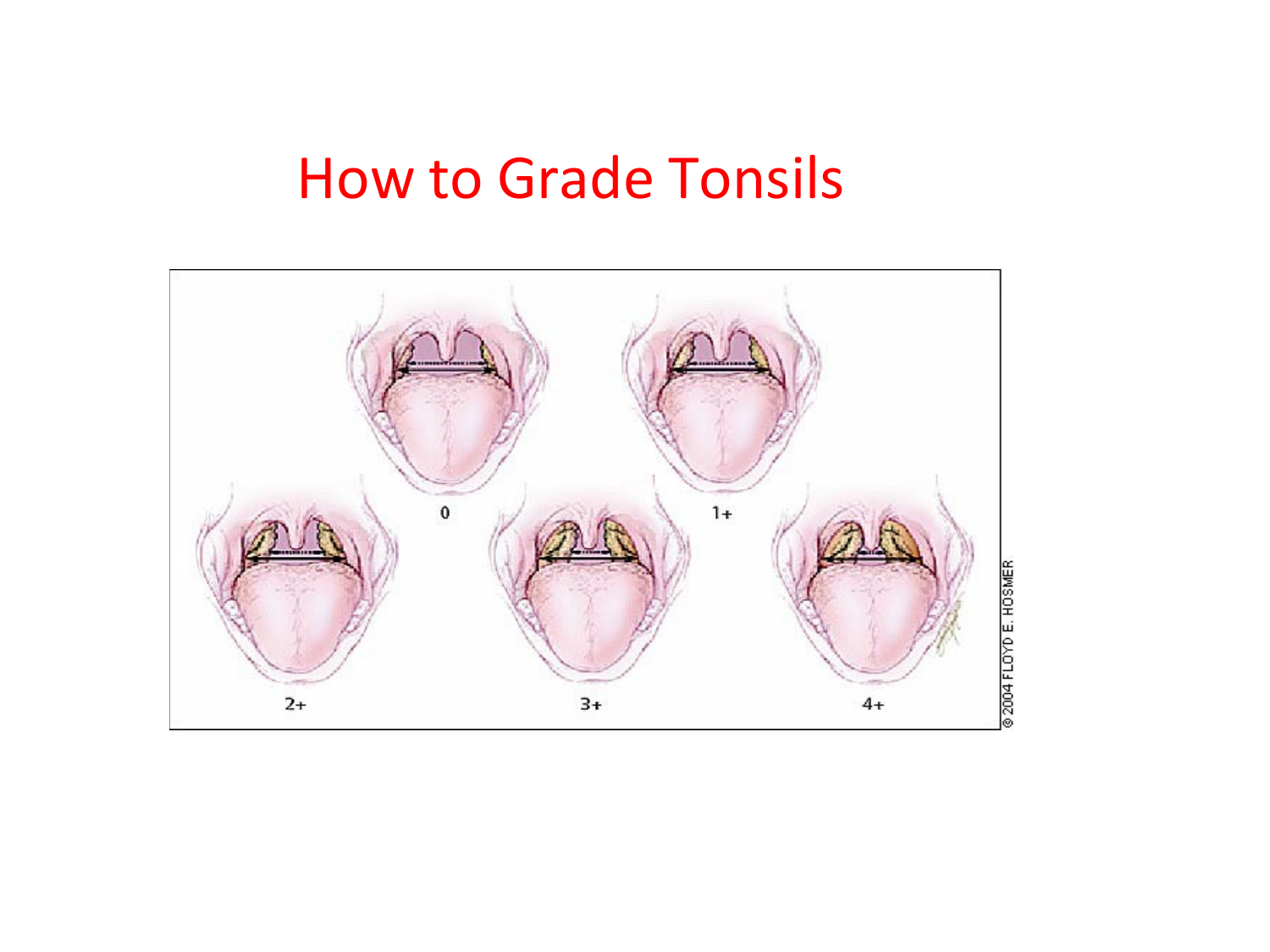#### Study: Sleep Disordered Breathing in Children

- Introduction
	- ADHD comorbidity
- Prospective Study
	- Adenotonsillectomy (AT) cohort and surgical control
	- N=78, Children 5-13 yrs of age
	- Mild-Moderate severity
	- 57% male
	- 95% f/u rate
	- Measurements

• Results

- AT group
	- Higher scores for hyperactivity, inattention, sleepiness, ADHD at baseline and improved to control rate 1 yr after surgery
	- However, only sleepiness correlated with PSG

Chervi et al. Sleep disordered breathing, behavior, and cognition in children before and after adenotonsillectomy. *Pediatrics.* 117(4) 2006 e769-e778.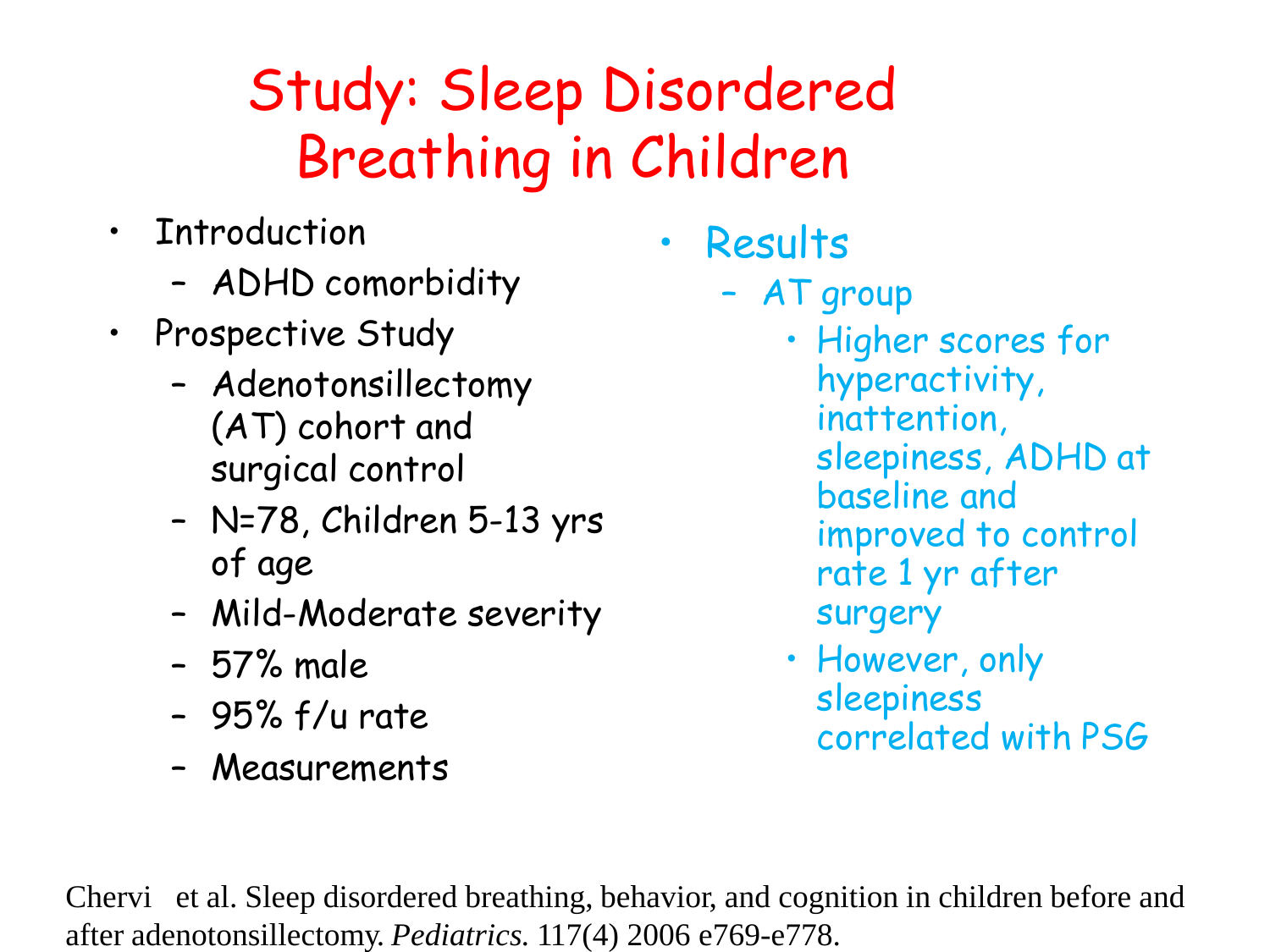#### $\sim$ CHAT $\sim$

#### Childhood Adeno Tonsillectomy Study

- NIH- sponsored multi-site study ages 5-9yr
- Early T&A vs Watchful Waiting
- Measure efficacy of tx:
- $\checkmark$  Neuro-cognitive outcomes
- $\checkmark$  Respiratory outcomes (AHI)
- $\checkmark$  Behavior, growth, QOL, BP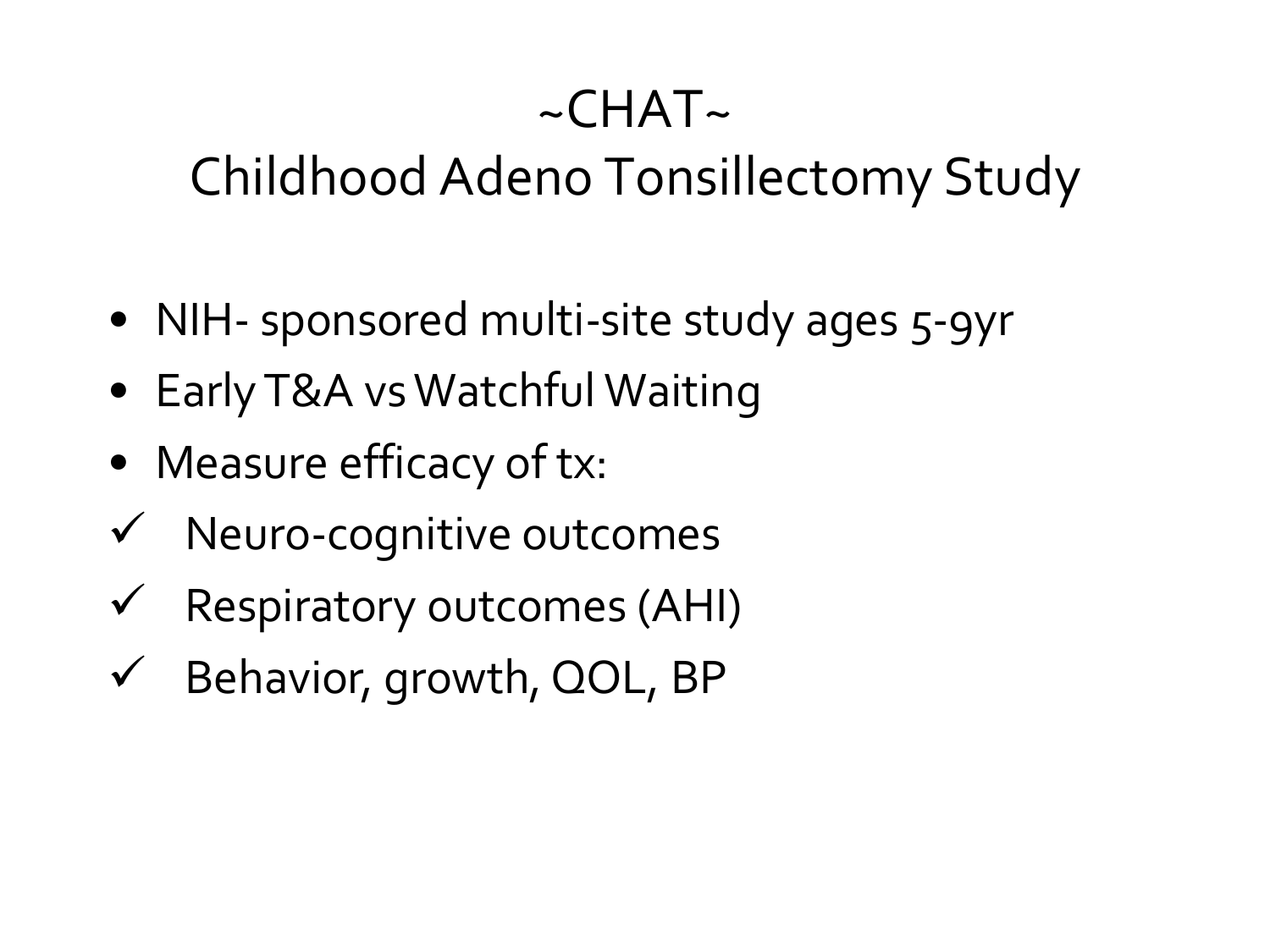### Tonsillectomy and OSA

- Tonsillectomy effective 60-70% of children with significant tonsillar hypertrophy
- Tonsillectomy produces resolution of OSA in only 10-25% of obese children
- Tonsillectomy is not curative in all cases of OSA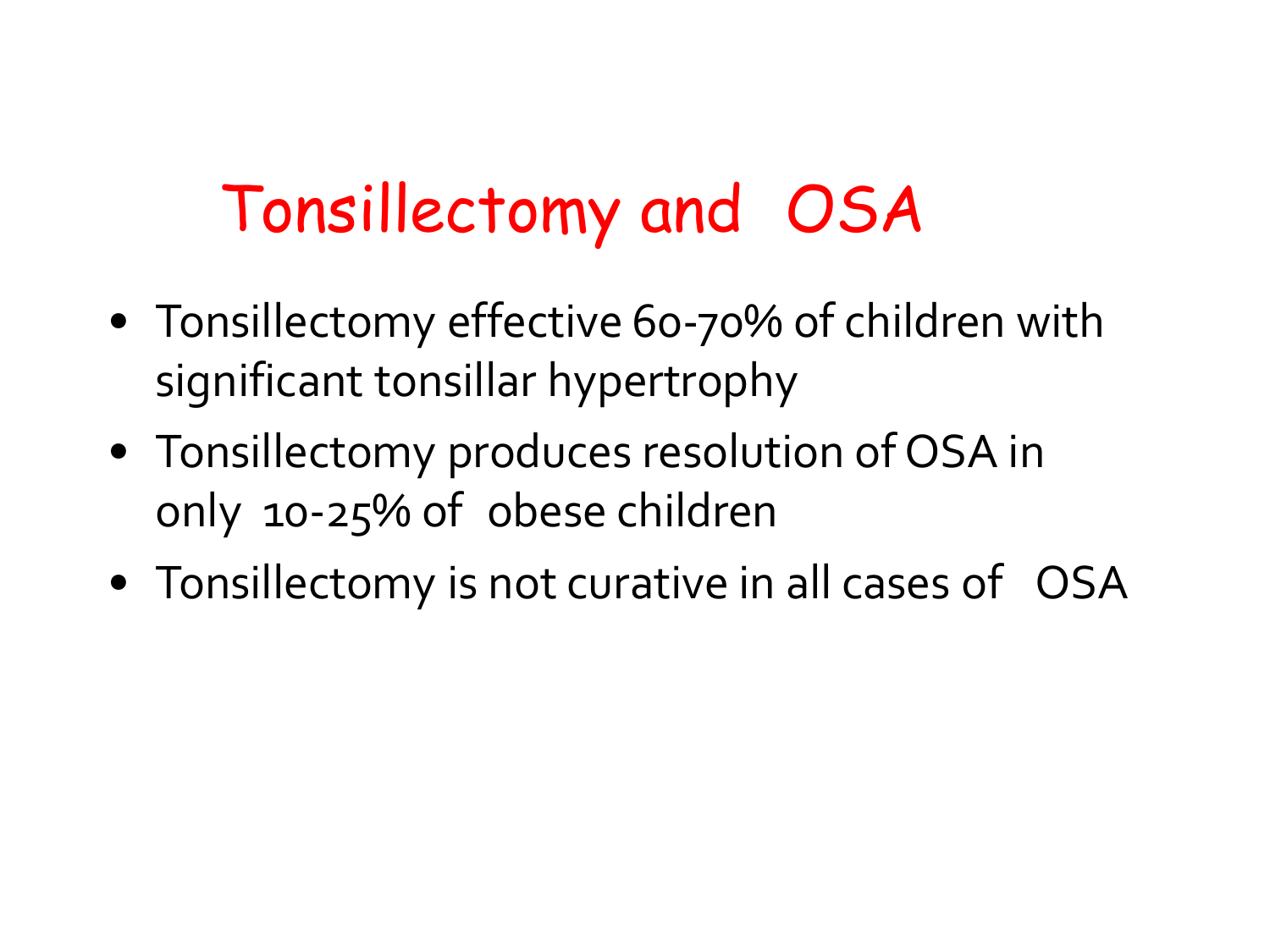## History by Caregiver

- Snoring and labored breathing
- Arousals
- Neck Hyperextension
- Excessive daytime sleepiness, naps
- Hyperactivity or aggressive behavior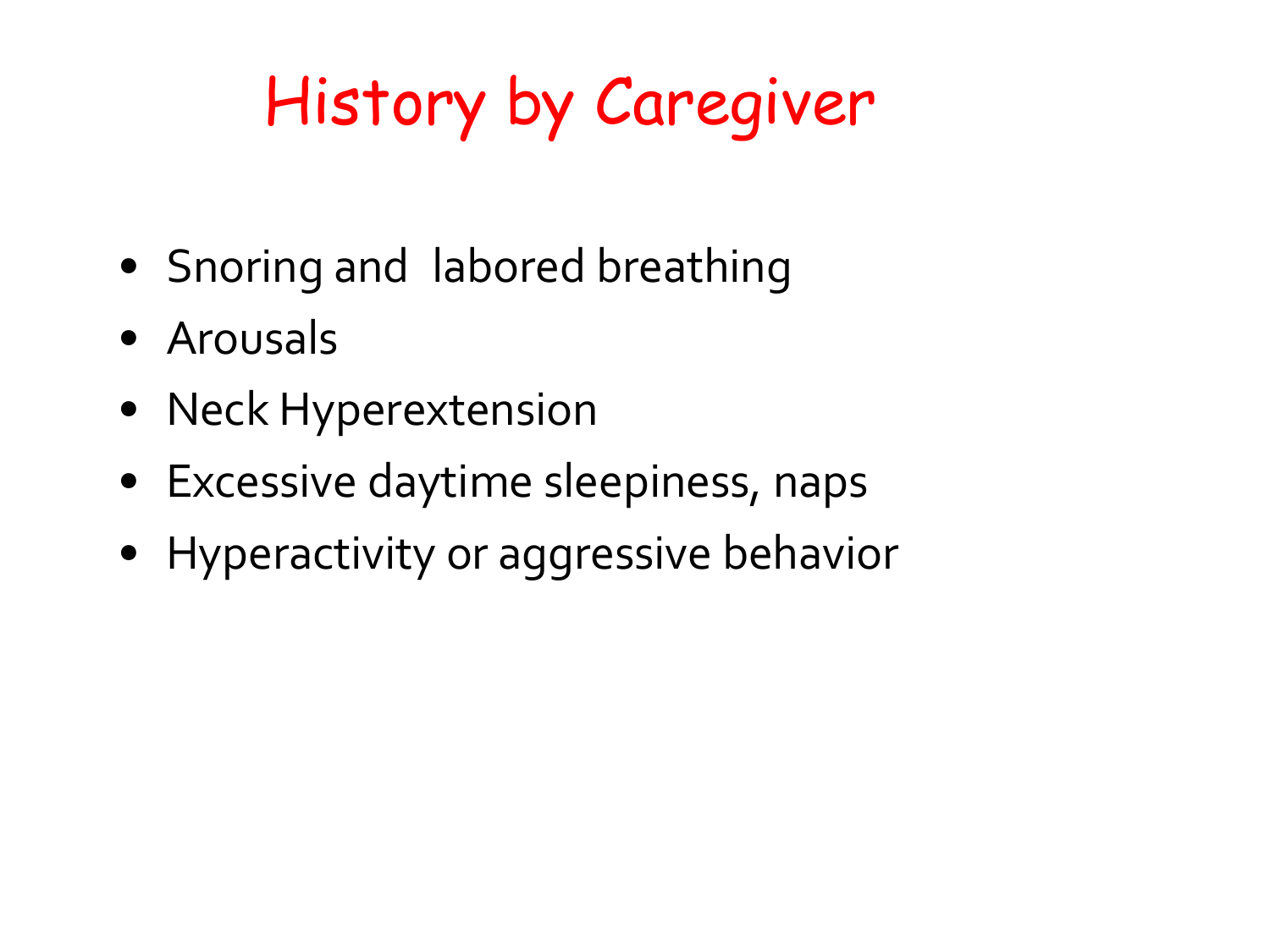## Signs and Symptoms

- Snoring "like a train"
- Irritability
- Hyperactivity, inattention, impulsivity (ADHD triad)
- TemperTantrums
- Poor school performance due to poor concentration
- Enuresis
- Nightmares
- Failure to Thrive
- Elevations in insulin and CRP levels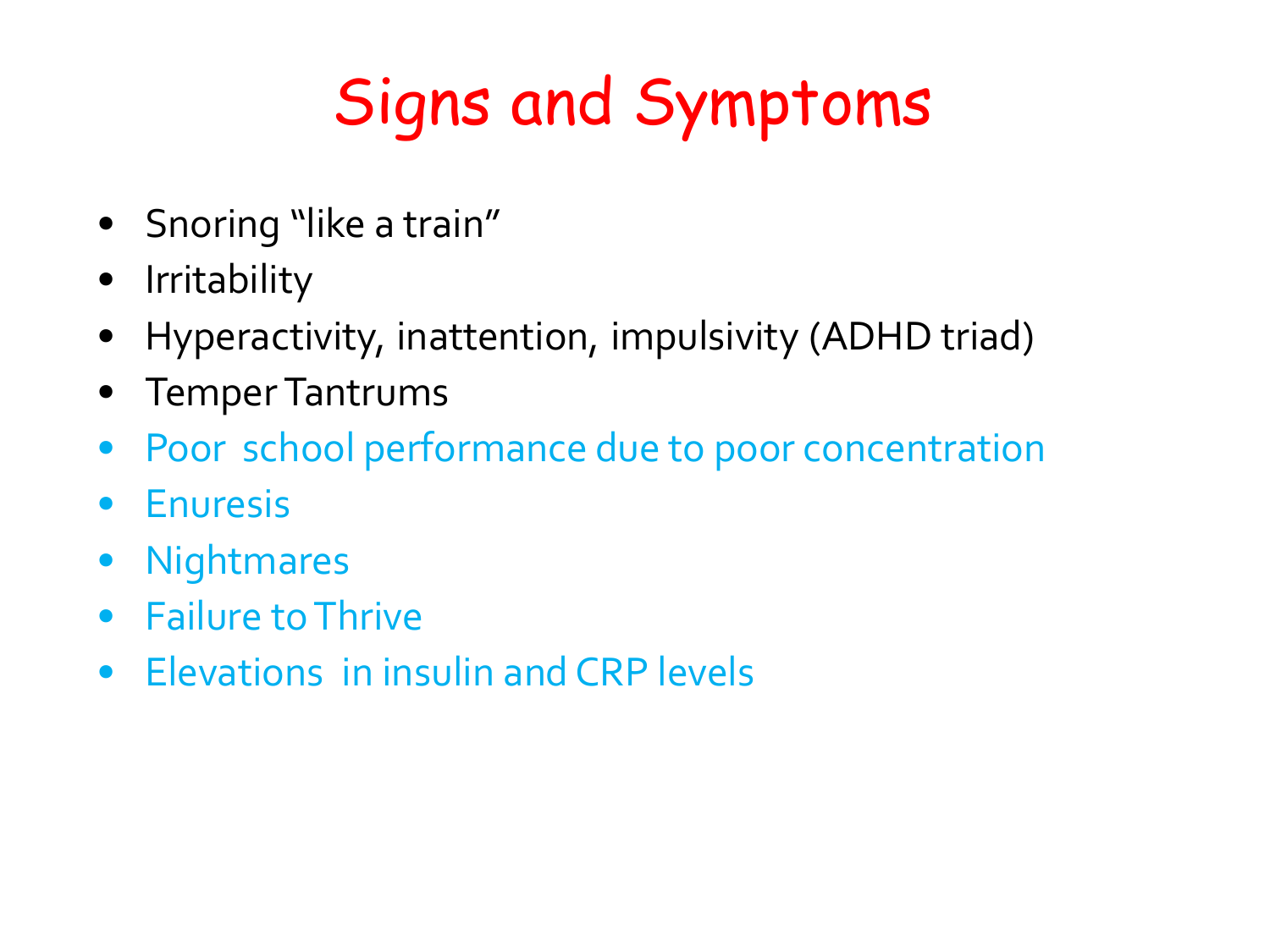## Ten Most Common Indications for Tonsillectomy: 2010

- **Enfections**
- **Swallowing problems**
- **E** Look ugly
- **Halitosis**
- **Snoring**
- Obstructive Sleep Apnea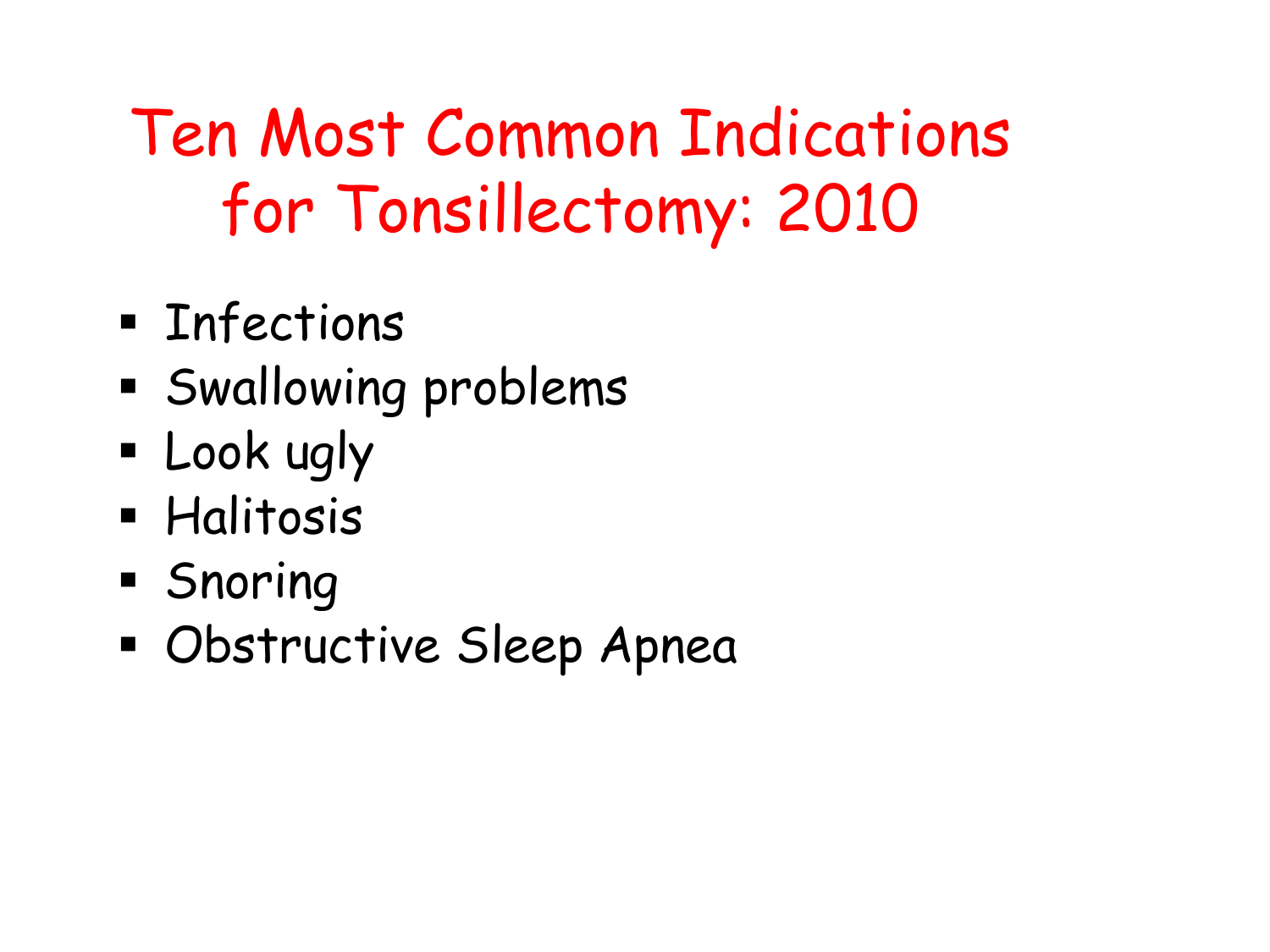#### Key Points

- Large tonsils and adenoids do not indicate the presence of OSA
- Loudness of snoring does not correlate with degree of OSA
- A formal sleep study remains the gold standard in diagnosing OSA and other sleep related disorders.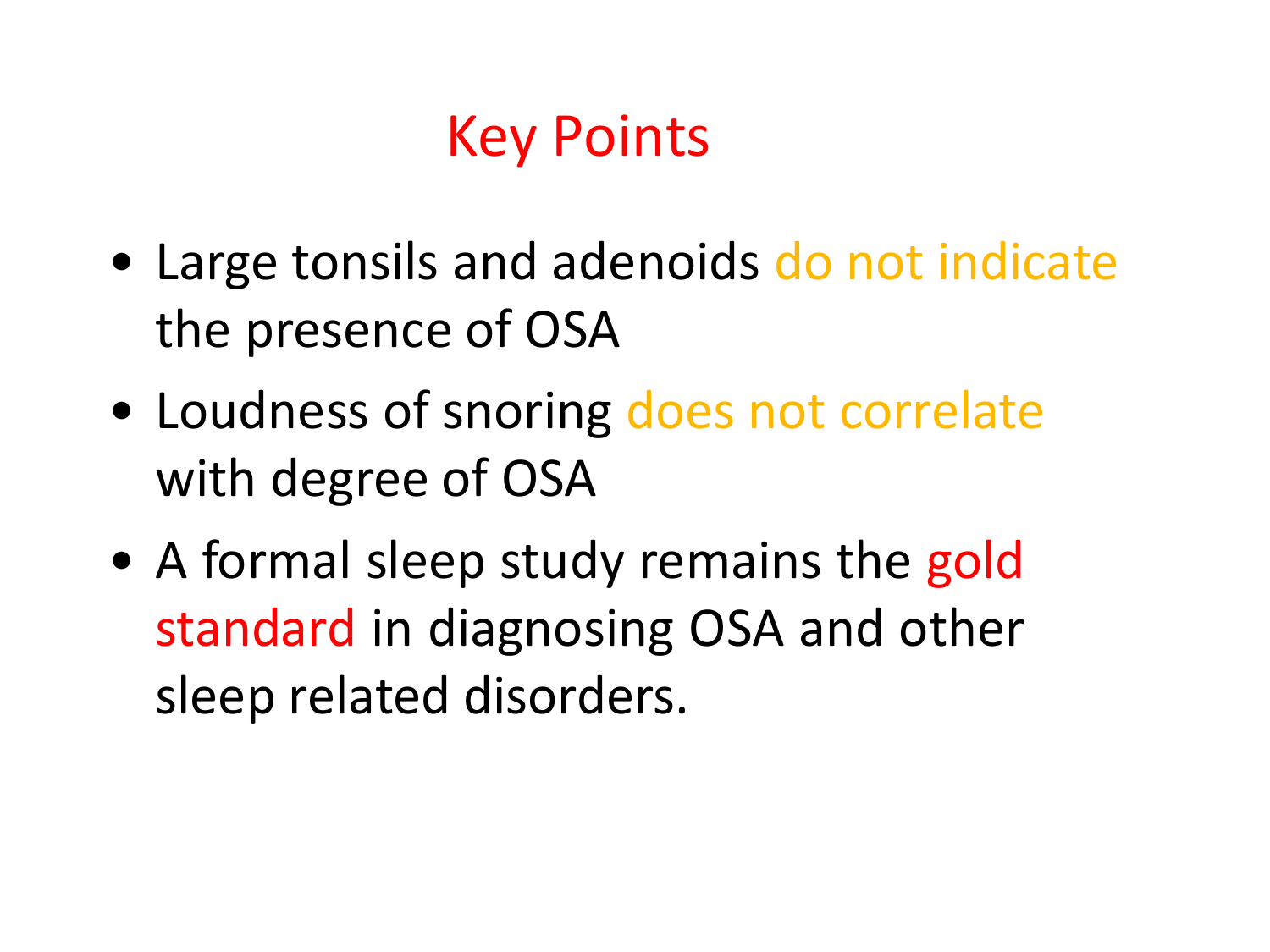# Sleep Study (Polysomnogram)

- Apnea: Cessation of breathing 10+sec
- Hypopnea: (hypoventilation) O2 desaturation 3- 4% 10sec or more
- AHI: apnea/hypopnea index:
- $\#$ apnea +  $\#$  hypopnea = AHI
- RDI: #apnea + #hypopnea / total sleep time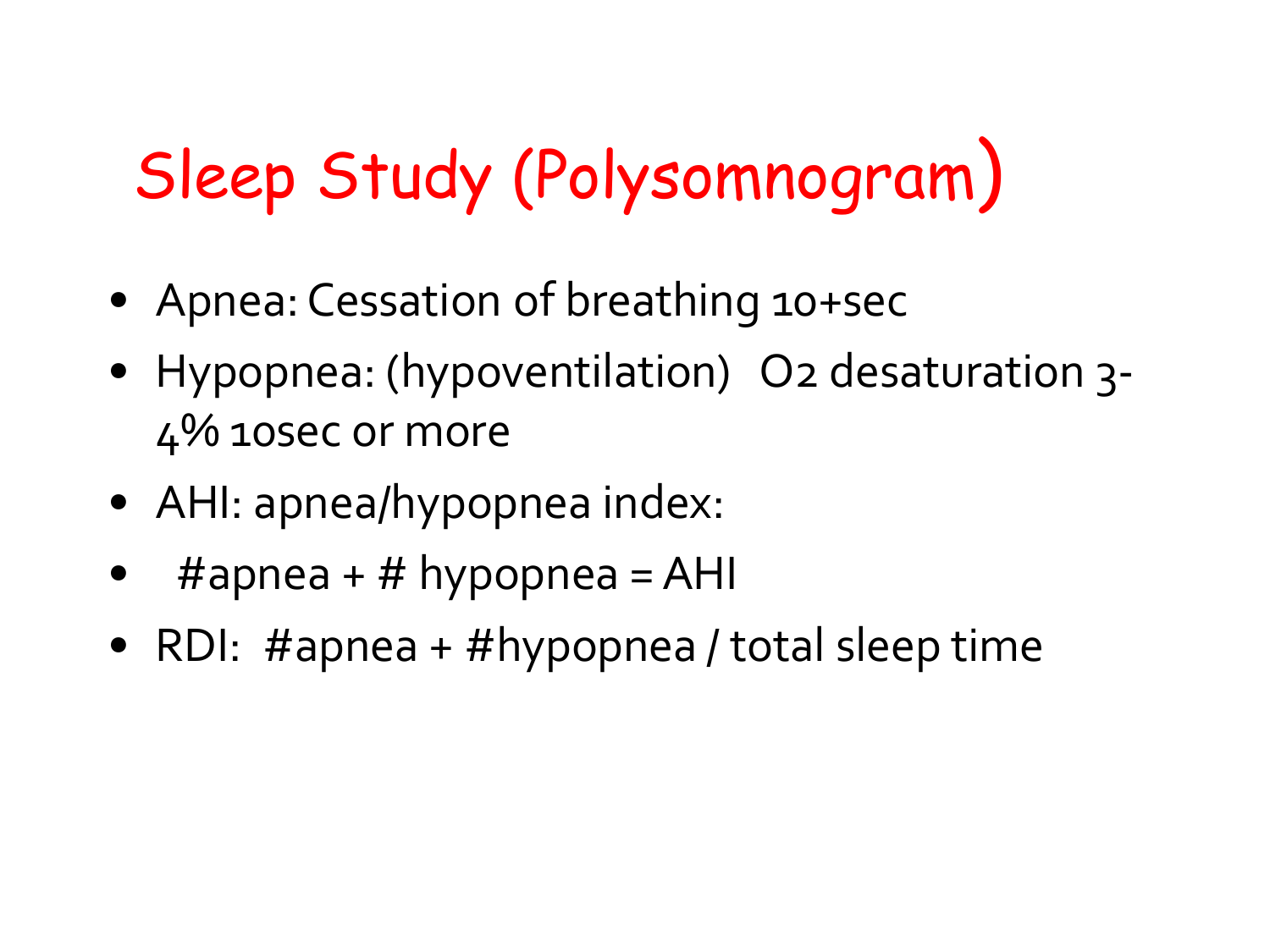#### Treatment

- Weight loss/ ? Bariatric Surgery: Major Risks
- CPAP use will increase in future: obese teens
- T&A (? 10-20% residual OSAS)
- MandibularAdvancement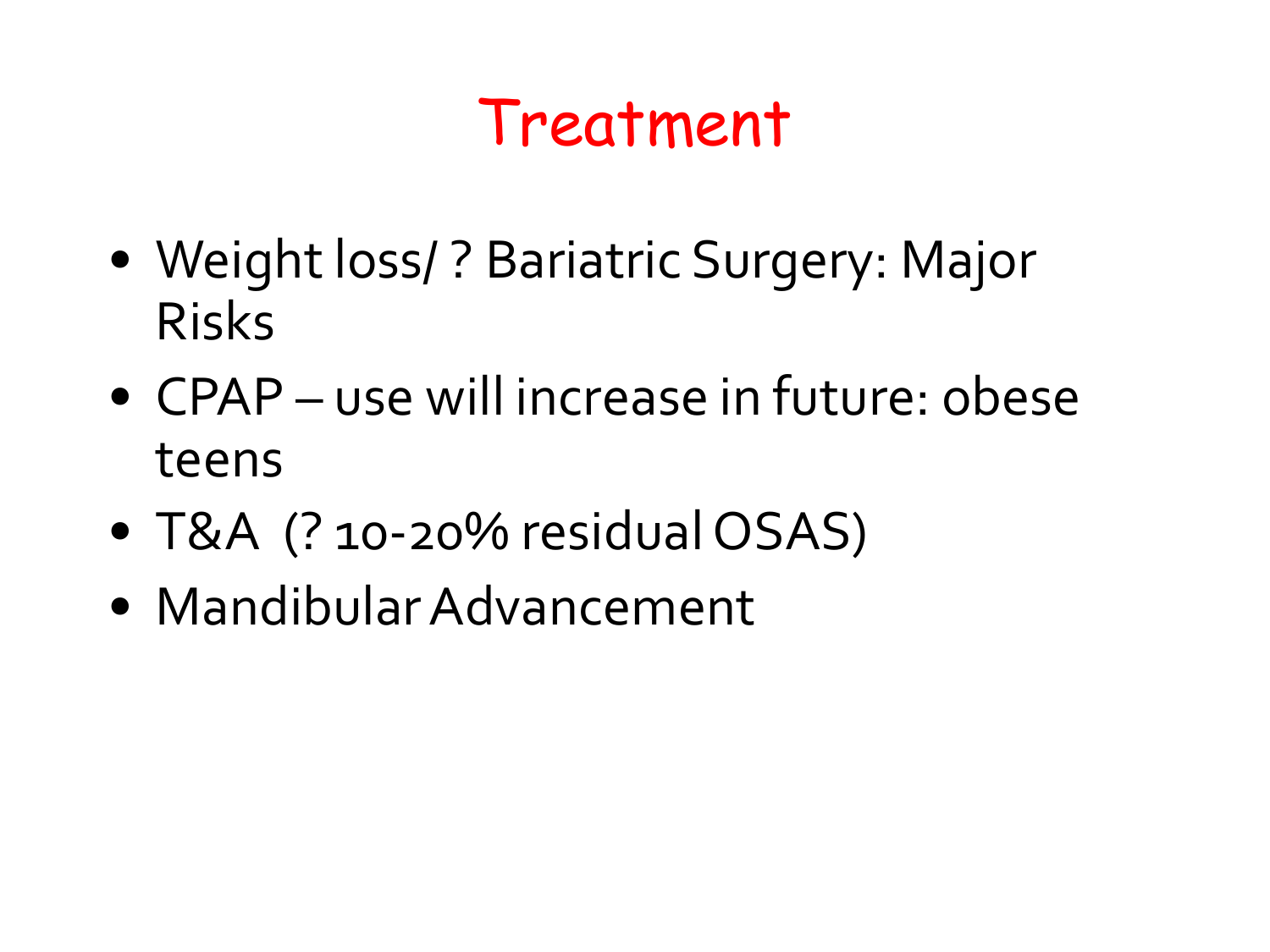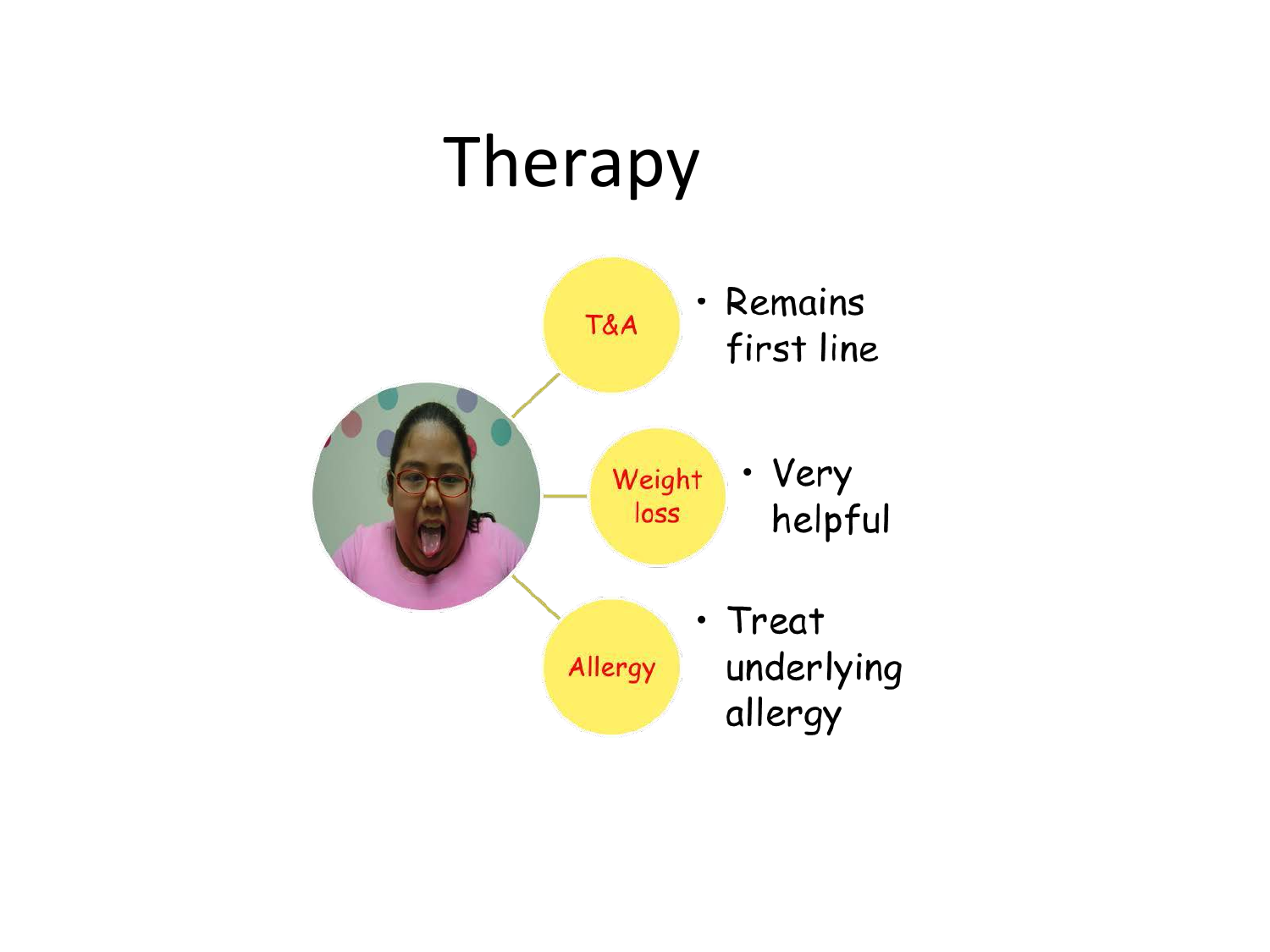#### Summarize

- Recognize that OSA is becoming more common
- Screen kids for snoring
- Refer to PCP or Psychiatrist as they can order a sleep study
- Please consider OSA in patients with **bedwetting**
- Please consider OSA in patients with ADHD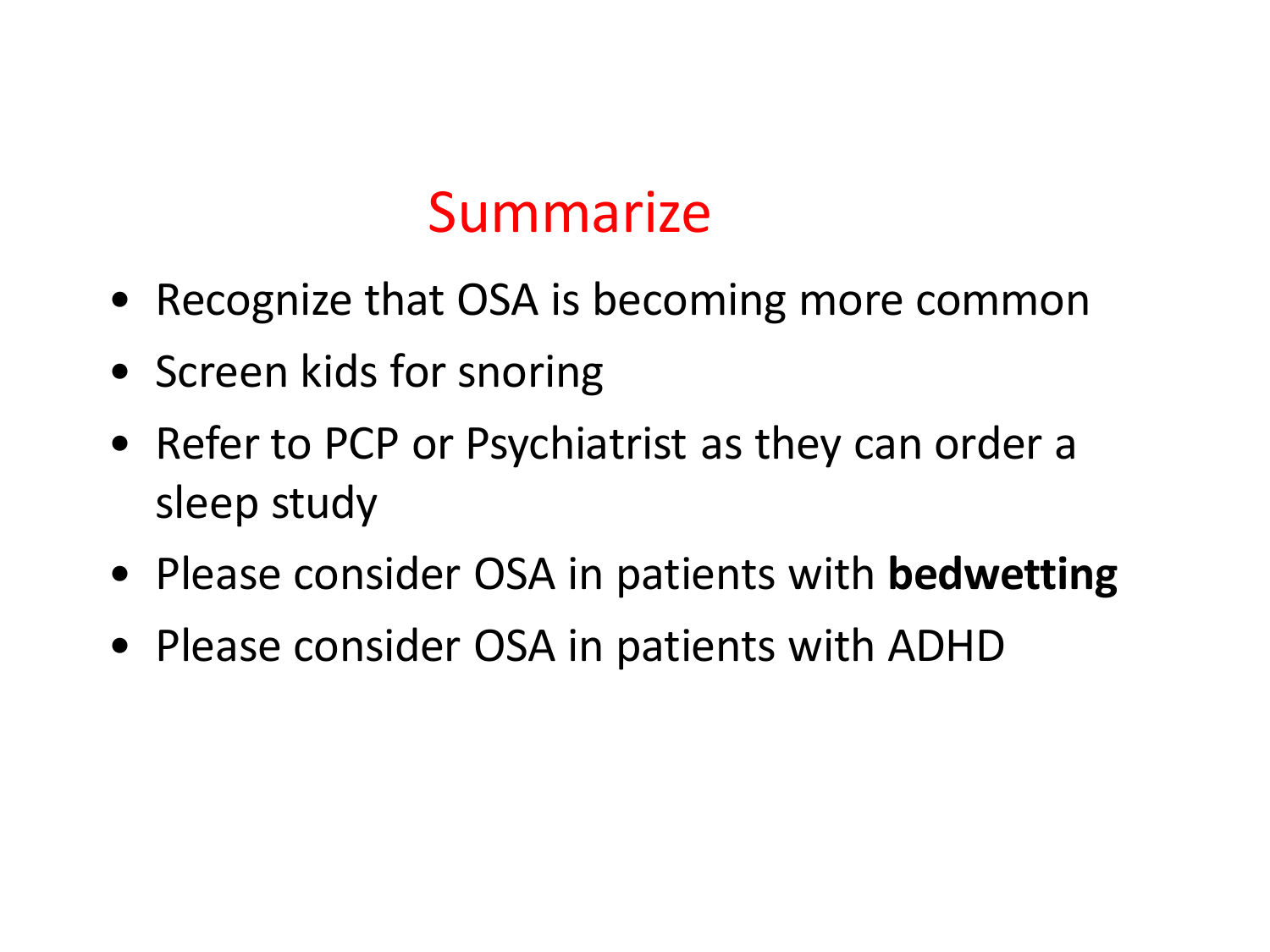## American Academy of Oto/Hd & Neck surgery

• Clinical Practice Guideline: Polysomnography for Sleep- DisorderedBreathing Prior to Tonsillectomy in Children

• July, 2011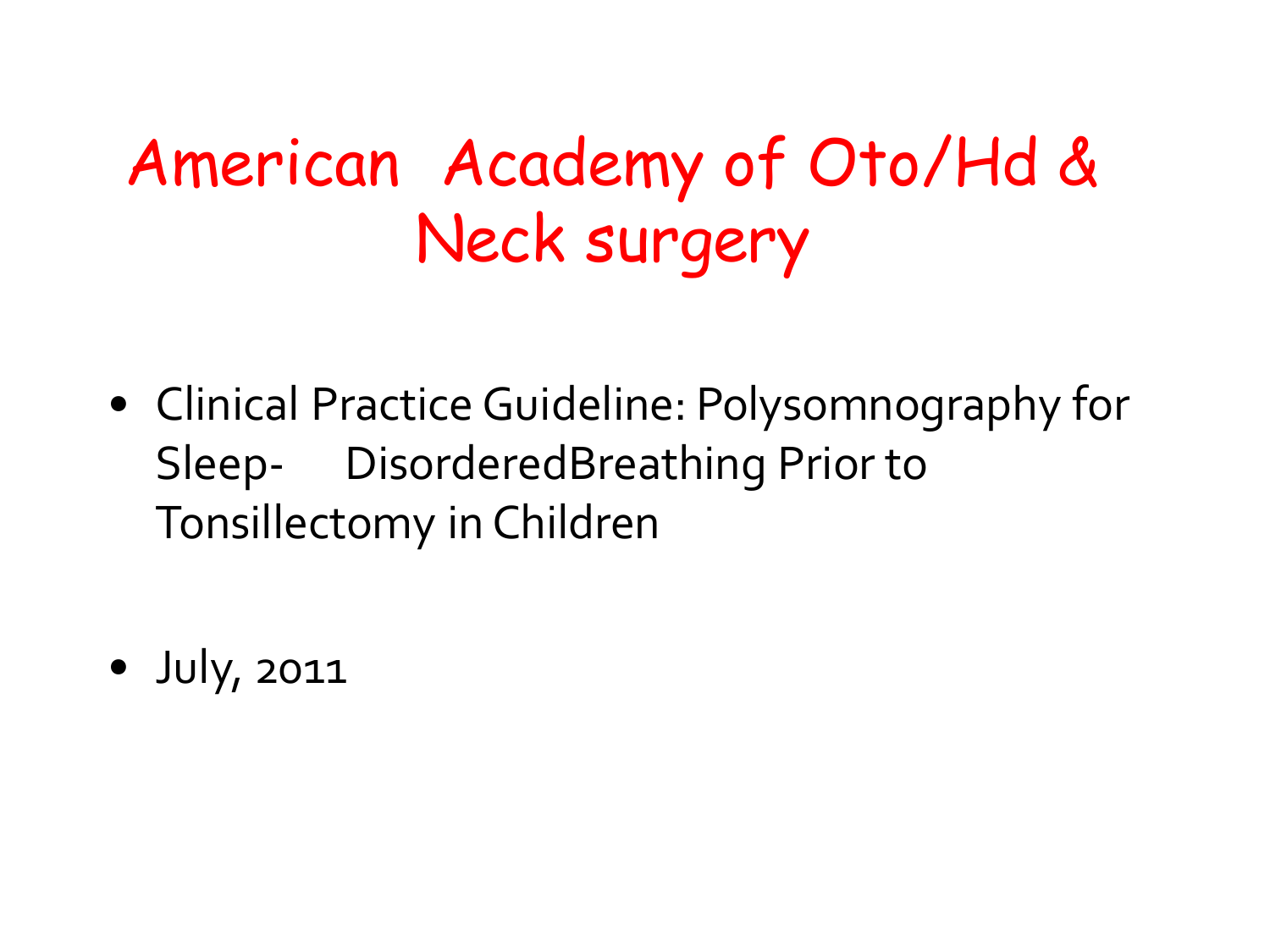#### Questions to Ask in Assessment

- Any problems with sleep?
- How many hours of sleep does the child get?
- Time it takes for child to fall asleep?
- Does the child sleep all night without interruption?
- If they do wake up how often and for what length of time? Check for waking with panic or breathlessness.
- Does the child have a bedtime routine and if so, what is it?
- Do they have beverages with caffeine in the late afternoon, early evening, Mountain Dew, "energy drinks", hot chocolate etc?
- Snoring, restless sleep, perspiring?
- Nightmares?
- Tonsils? Sinus problems and/or congestion?
- Obesity?
- Family History of sleep issues?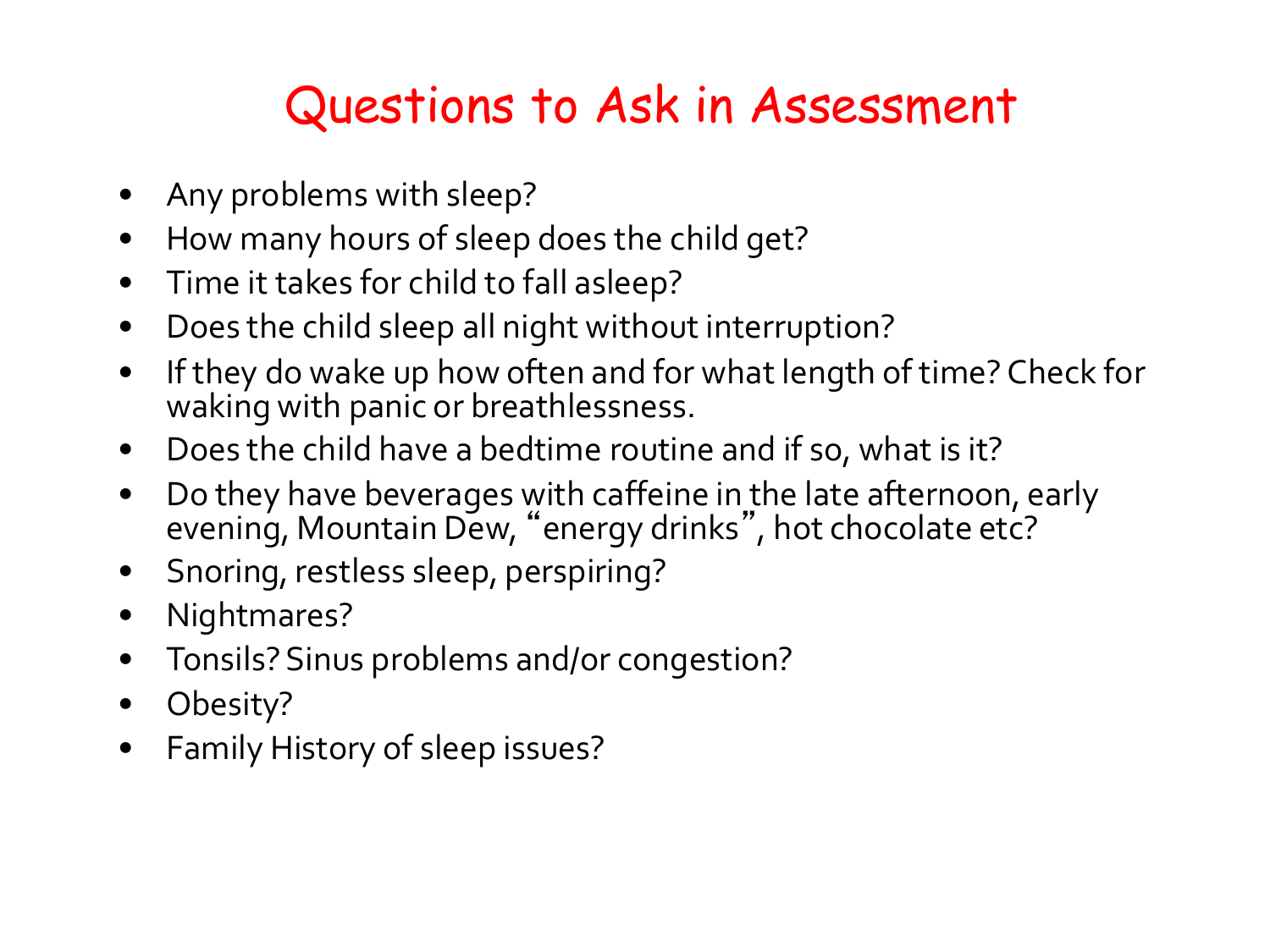#### Periodic Limb Movement Disorder (PLMS)

- Prevalence and significance unknown in childhood
- Characterized by periodic (every 20-40 seconds) and sustained (0.5-4.0 seconds) contractions of one or both anterior tibialis muscles
- Often associated with unperceived arousals
- Usually benign
- Has been associated with metabolic disorders and childhood leukemia
- **Recent reports show linkage with ADHD**
- Associated with iron deficiency

Picchietti Sleep 1999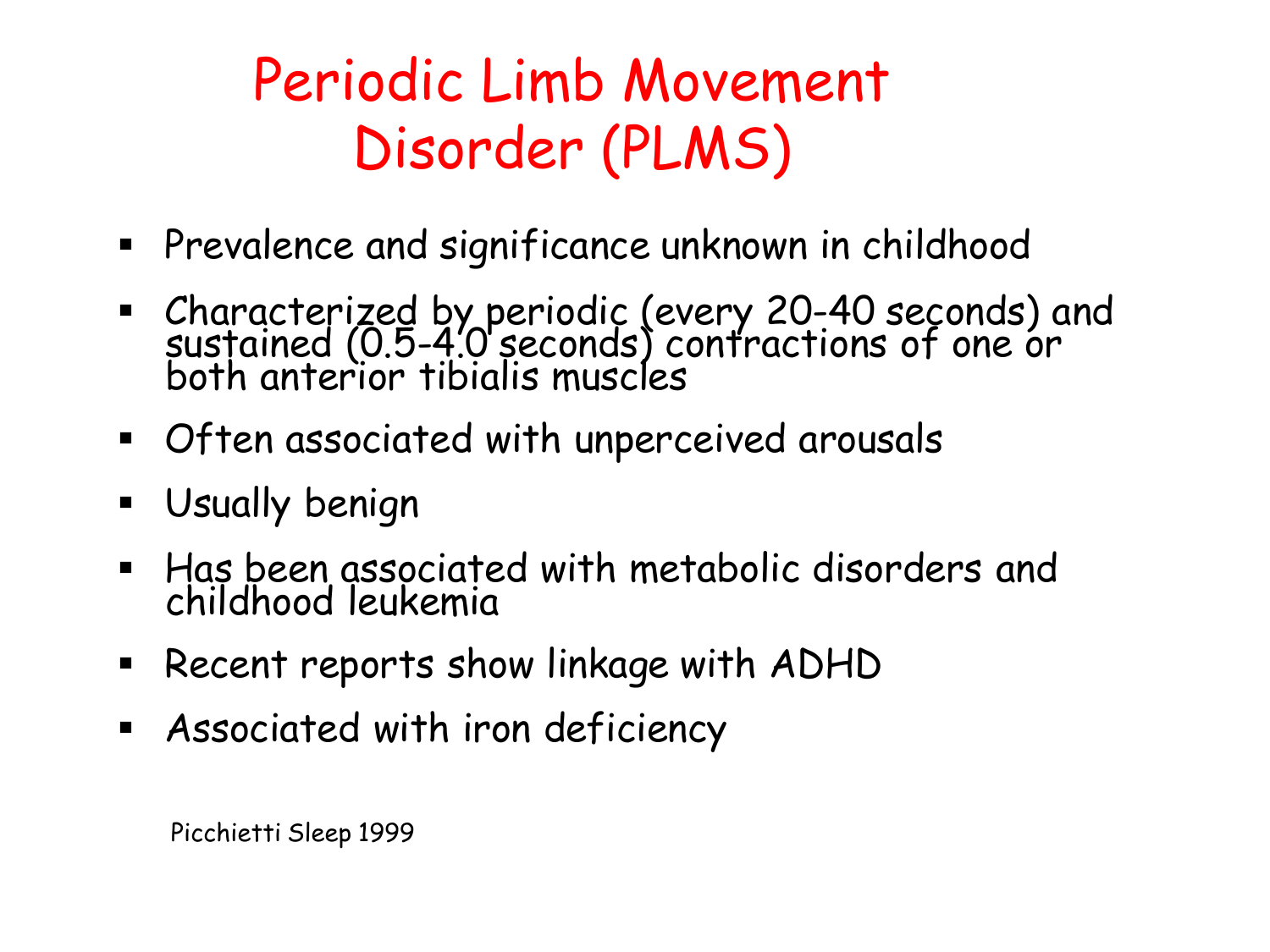## Restless Legs Syndrome (RLS)

- Sensory-motor disorder involving the legs
- Prevalence approximately 4% of the population
- Age of onset can occur at any age
- Results in sleep disturbance with difficulty initiating and/or maintaining sleep
- Can be exacerbated by pregnancy, caffeine, or iron deficiency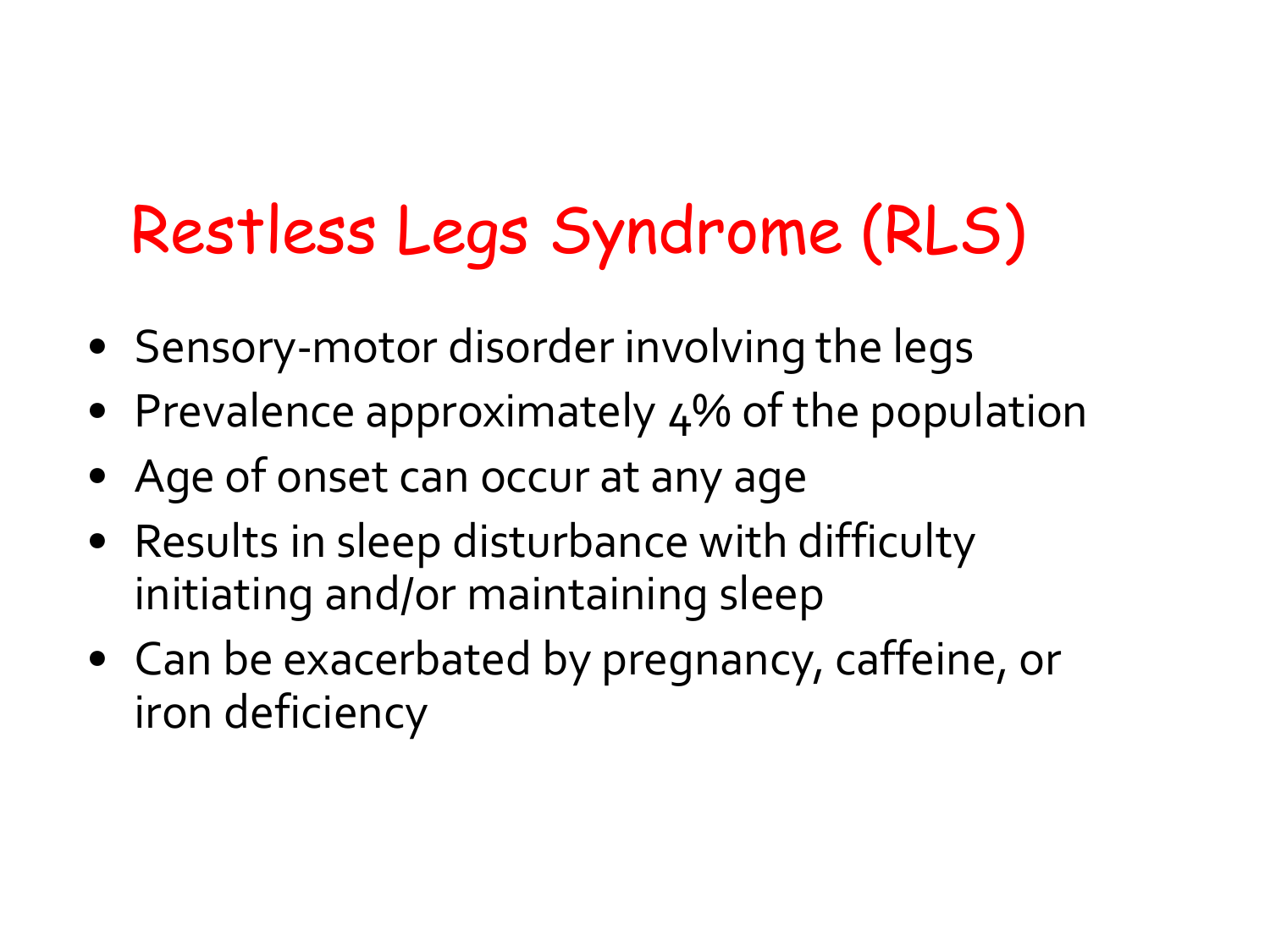# RLS in Children

- Study by Chervin et al\*:
	- Community based survey of 866 children ages 2 to 13.9 years
	- Relationship found between significant hyperactivity and periodic limb movement scores, and between hyperactivity and restless legs
- Study of 11 children referred to a pediatric neurology clinical with a diagnosis of growing pains--10/11 met clinical criteria for RLS\*\*

\* Chervin et al. Associations between symptoms of inattention, hyperactivity, restless legs, and periodic leg movements. Sleep 2002;25:213-8. \*\*Rajaram et al Sleep 2004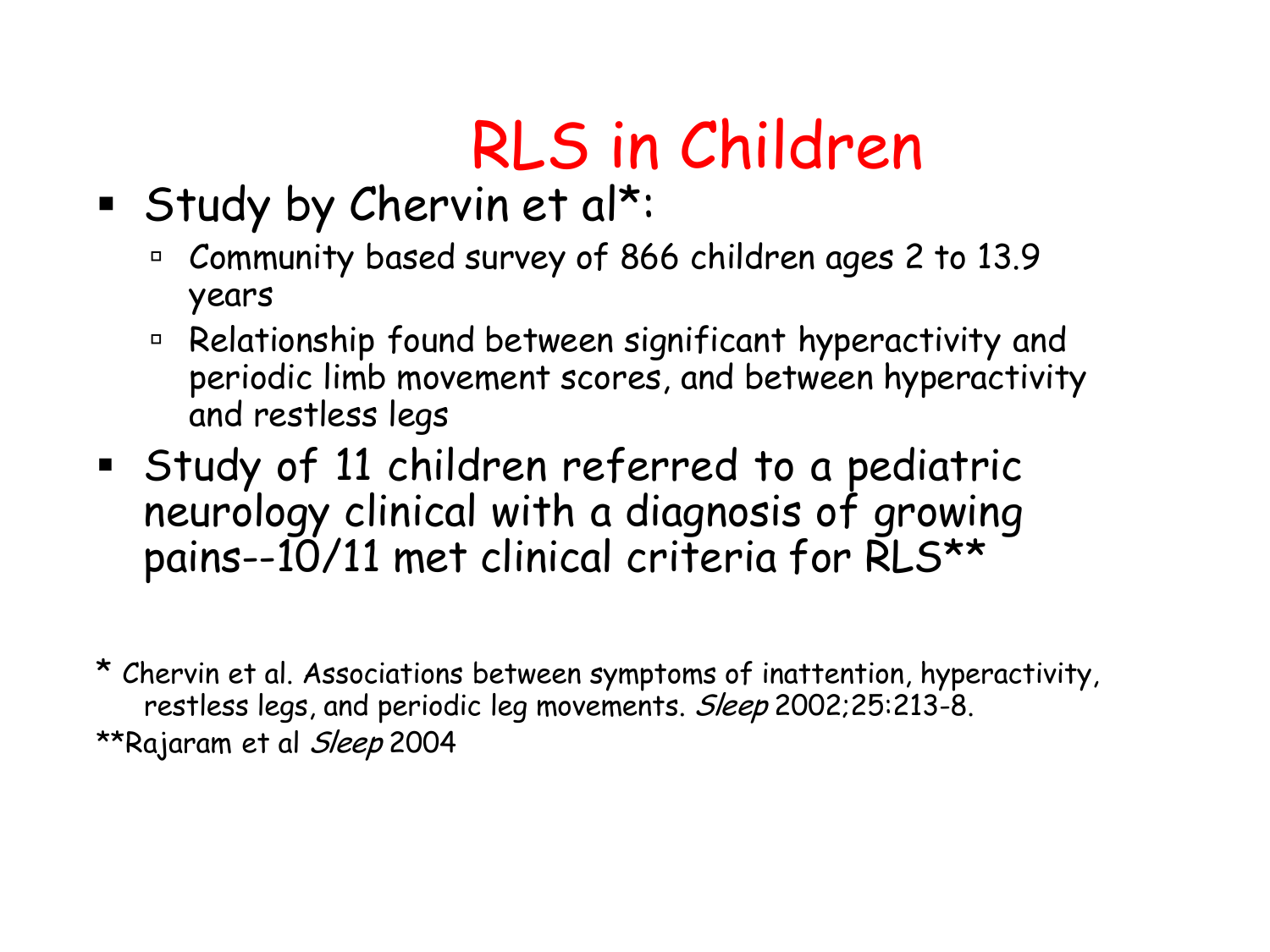## RLS-Diagnosis

- Criteria
	- **Major**
		- Desire to move the limbs, usually associated with paresthesia or dysesthesia
		- Motor restlessness
		- Worsening of symptoms at rest, with at least partial relief with activity
		- Worsening of symptoms at night time

#### – **Ancillary:**

- Involuntary movements
- Neurologic examination
- Clinical course
- Sleep disturbance
- Family history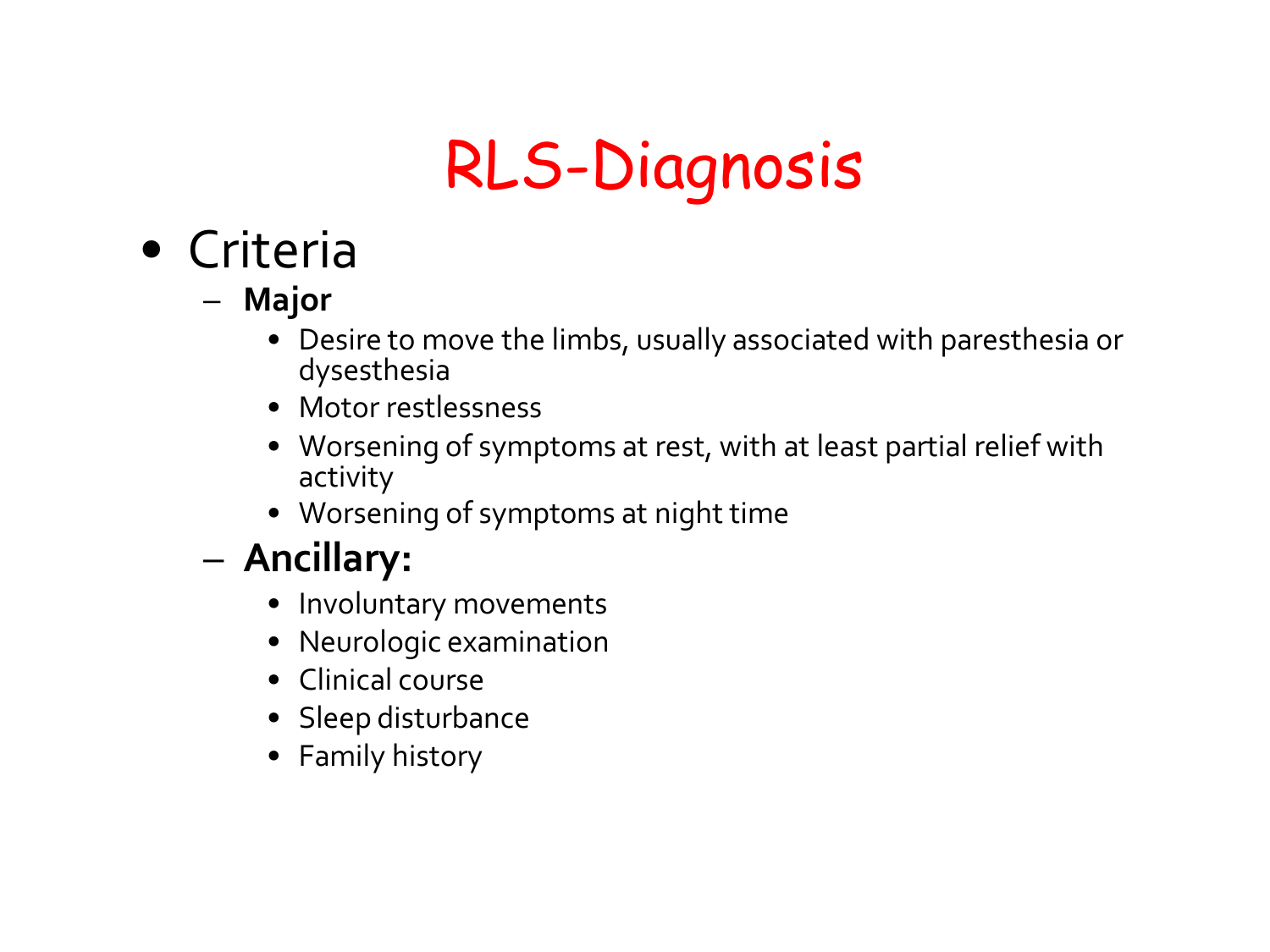### RLS-Treatment

- Correct underlying medical cause, if present – Diabetes, uremia, anemia
- Dopaminergic agents
	- Pramipexole (Mirapex)
	- Cardidopa-levodopa (Sinemet)
- Benzodiazepines
- Opiates

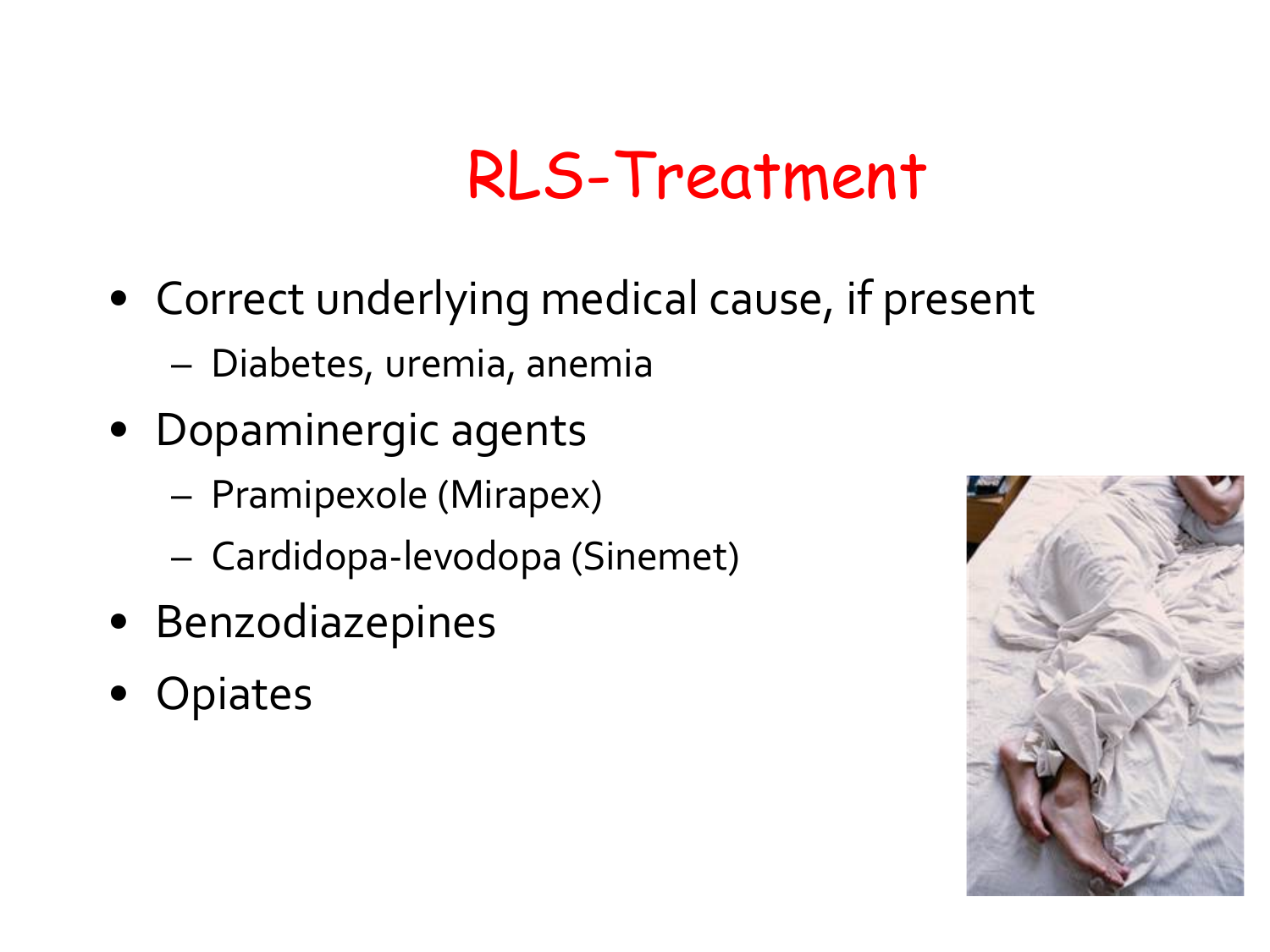### Pharmacologic treatment of Insomnia

- Centuries ago opium-based laudanum given to children to keep babies quiet
- Antihistamines
- Benzodiazepines
- Zolpidem (Ambien)—not approved for pediatric usage
	- Interacts with GABA-benzodiazepine receptor complexes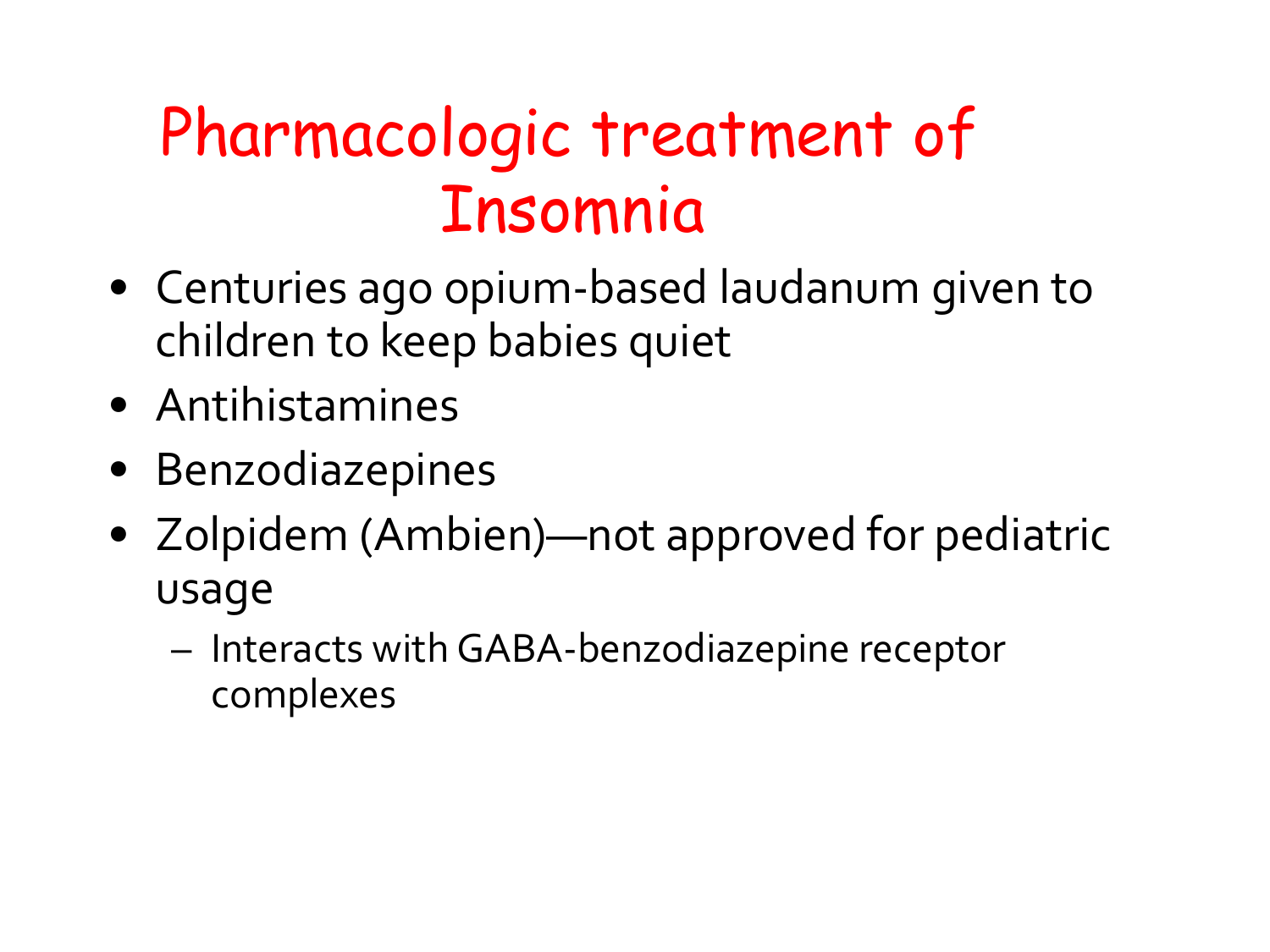## Good Sleep Hygiene

- Measures that promote sleep
	- Avoidance of caffeinated beverages, alcohol, and tobacco in the evening
	- No intense mental activities or exercise close to bedtime
	- Avoid daytime naps and excessive time spent in bed
	- Adherence to a regular sleep-wake schedule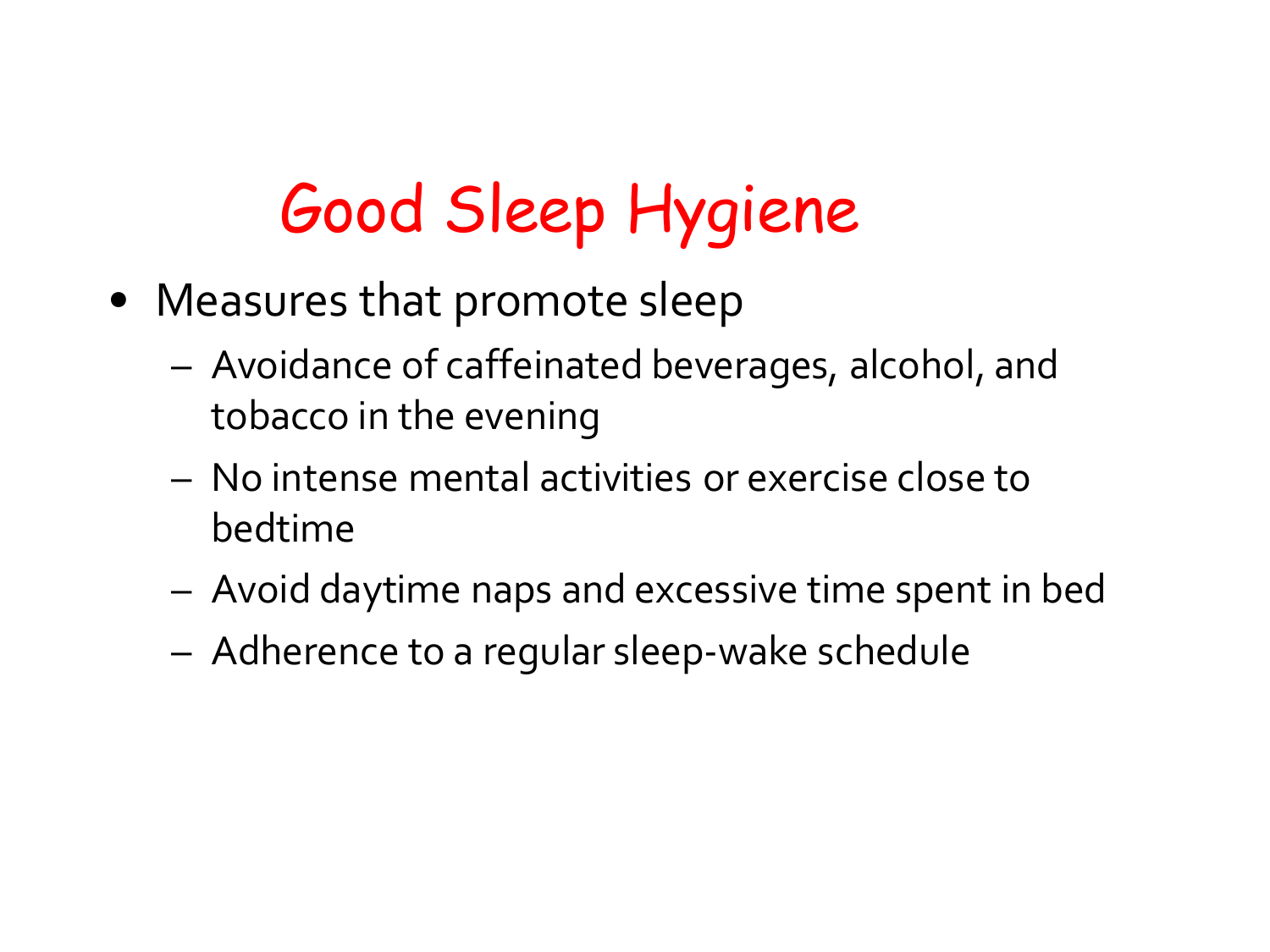### Melatonin

- **Hormone synthesized from serotonin in the pineal** gland
- Provides human brain with signal for darkness
- Suppressed by bright light
- Regulates sleep-wake cycle
- **Has been shown to have sleep phase shifting** properties
	- May be helpful in circadian rhythm disturbances
	- Has been used to regulate circadian rhythms in blind adults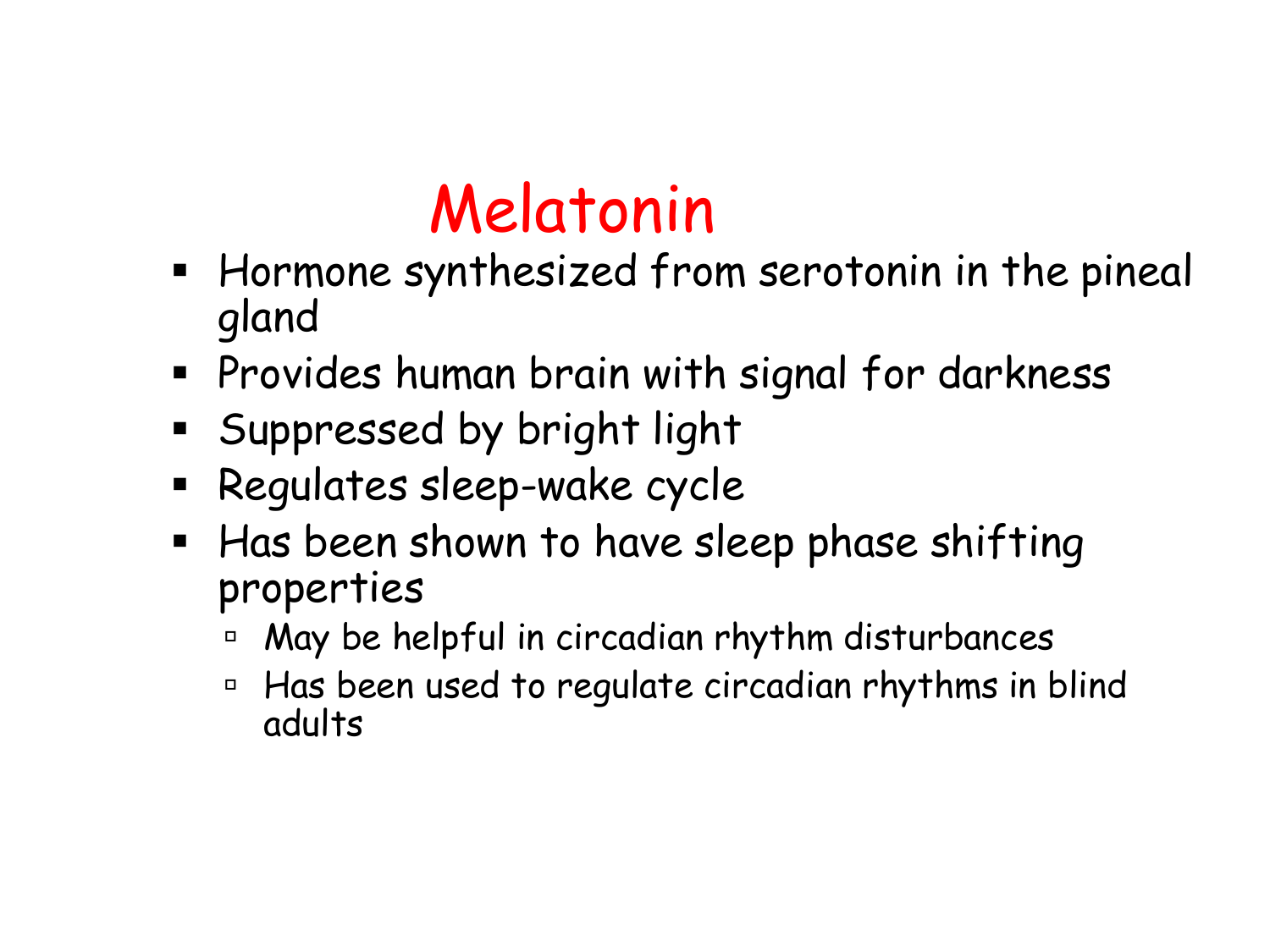### Melatonin

- Production unregulated—considered a food product
	- Dose: 1-5 mg PO QHS
	- **Safety and efficacy not established in any age group**
- Ramelteon—newly approved melatonin agonist, not studied in children
	- Dose: 8mg PO QHS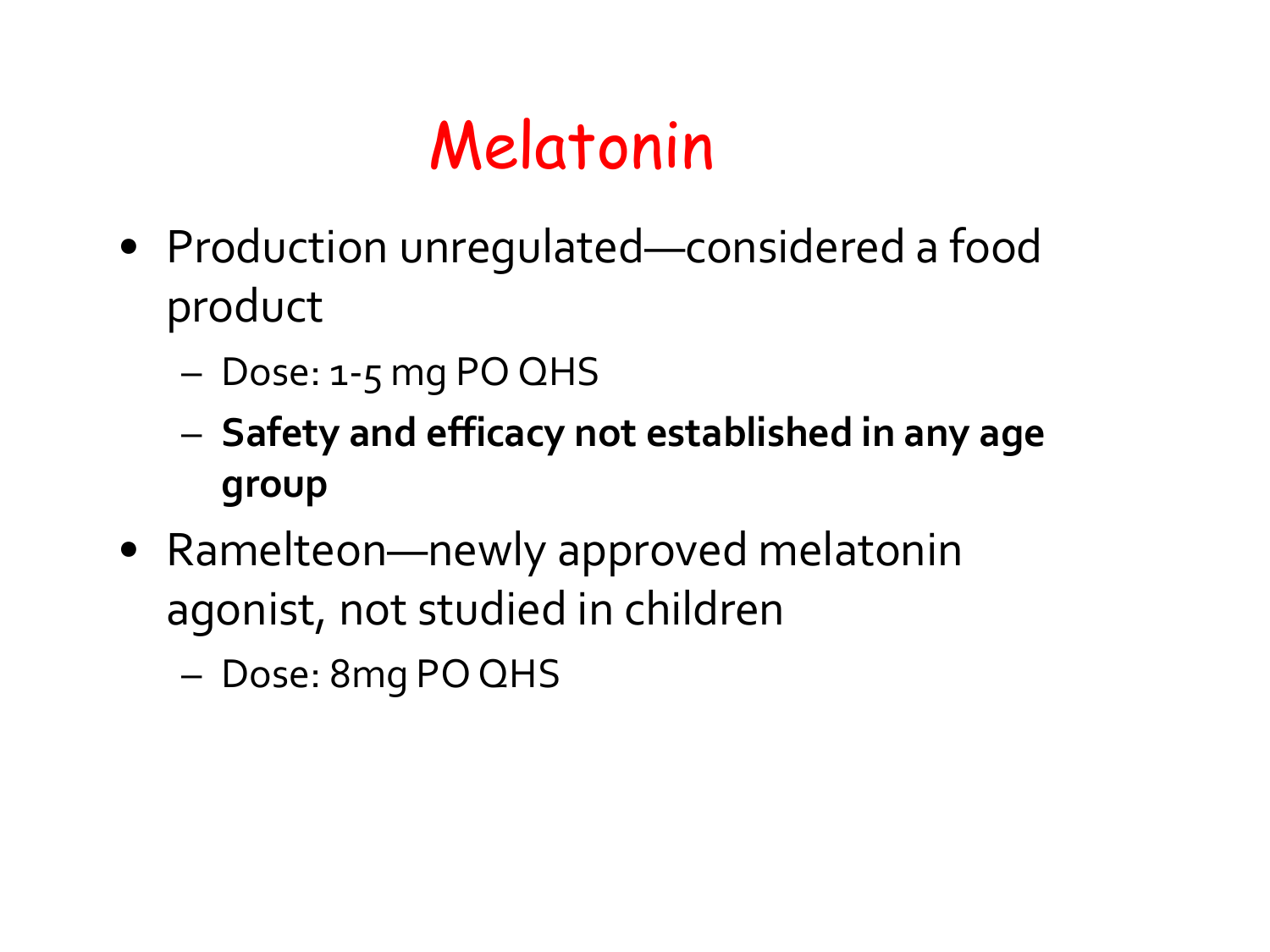## When to Refer to Pediatrician?

- Child chronically sleepy despite good night's sleep
- Extreme temper tantrums, irritability
- Parents report loud snoring
- Not achieving academic potential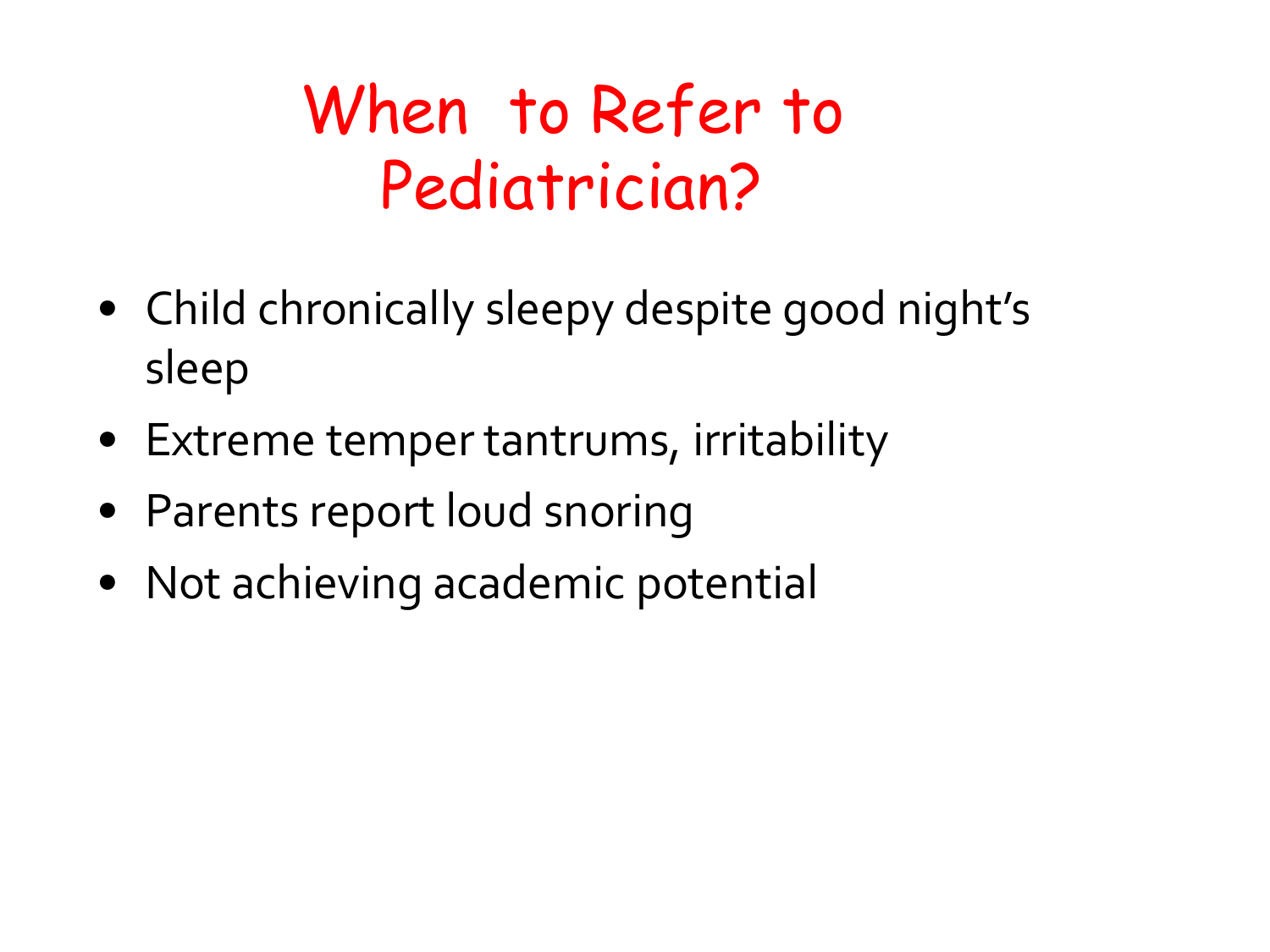# Differential Diagnosis

- Infants: Apnea Prematurity: caffeine/theo
- Apnea Infancy: sporadic pauses 20sec or more (central, obstructive, mixed)
- Periodic breathing :3-6sec pauses, gradual desat (Immature pattern)
- Syndromic children
- Neuro-developmental delay
- Central / cortical component
- Seizures
- Parasomnias : night terrors/ sleep walking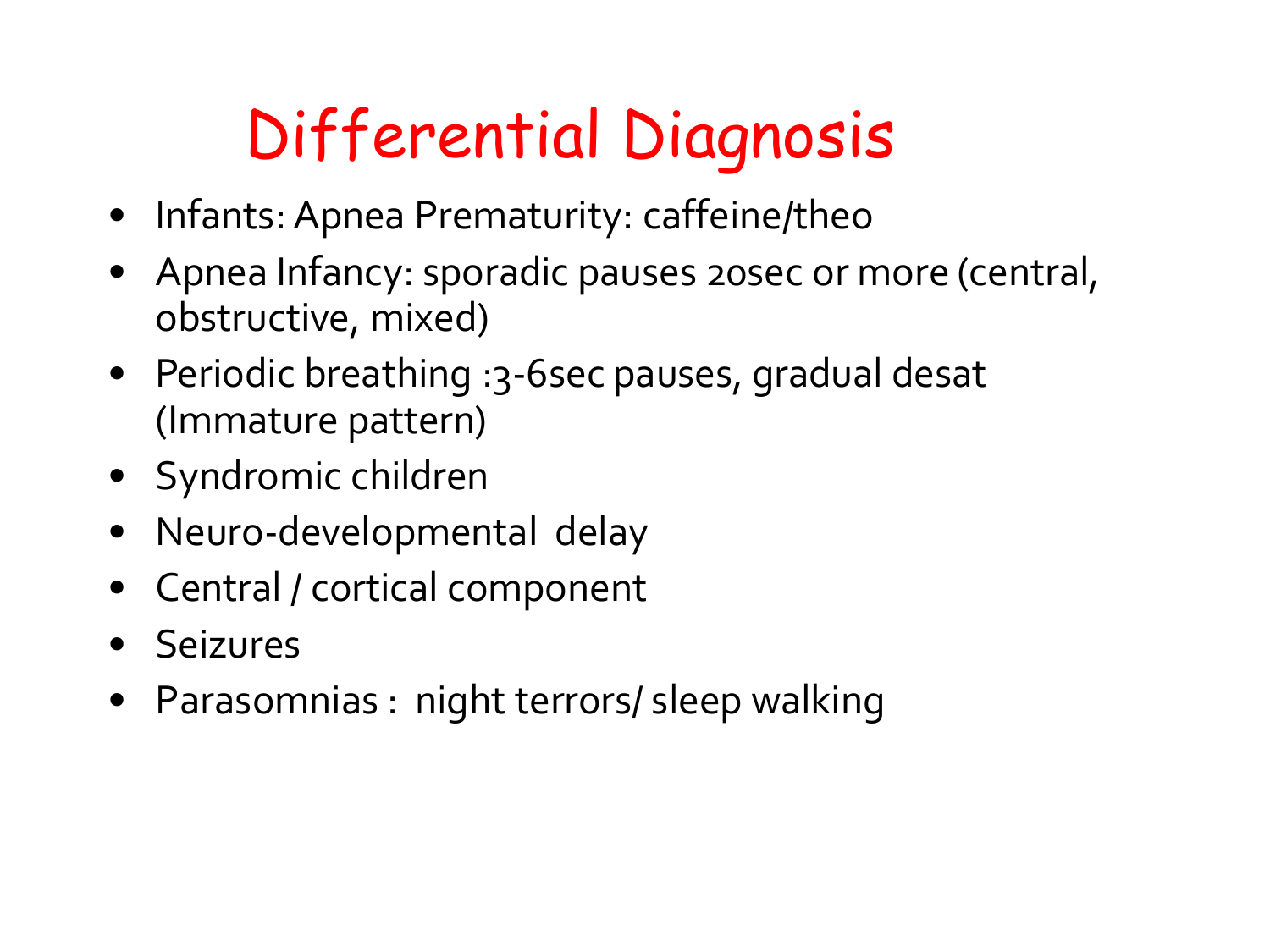# Final Thoughts

- Childhood sleep disorders are common and can be associated with significant impairment of quality of life
- Teachers, therapists, counselors, physicians, nurse practitioners and physician assistants play an important role in screening for and treating common pediatric sleep disorders
- CHILD SLEEPS WELL=PARENT SLEEPS WELL=HAPPY PARENT AND CHILD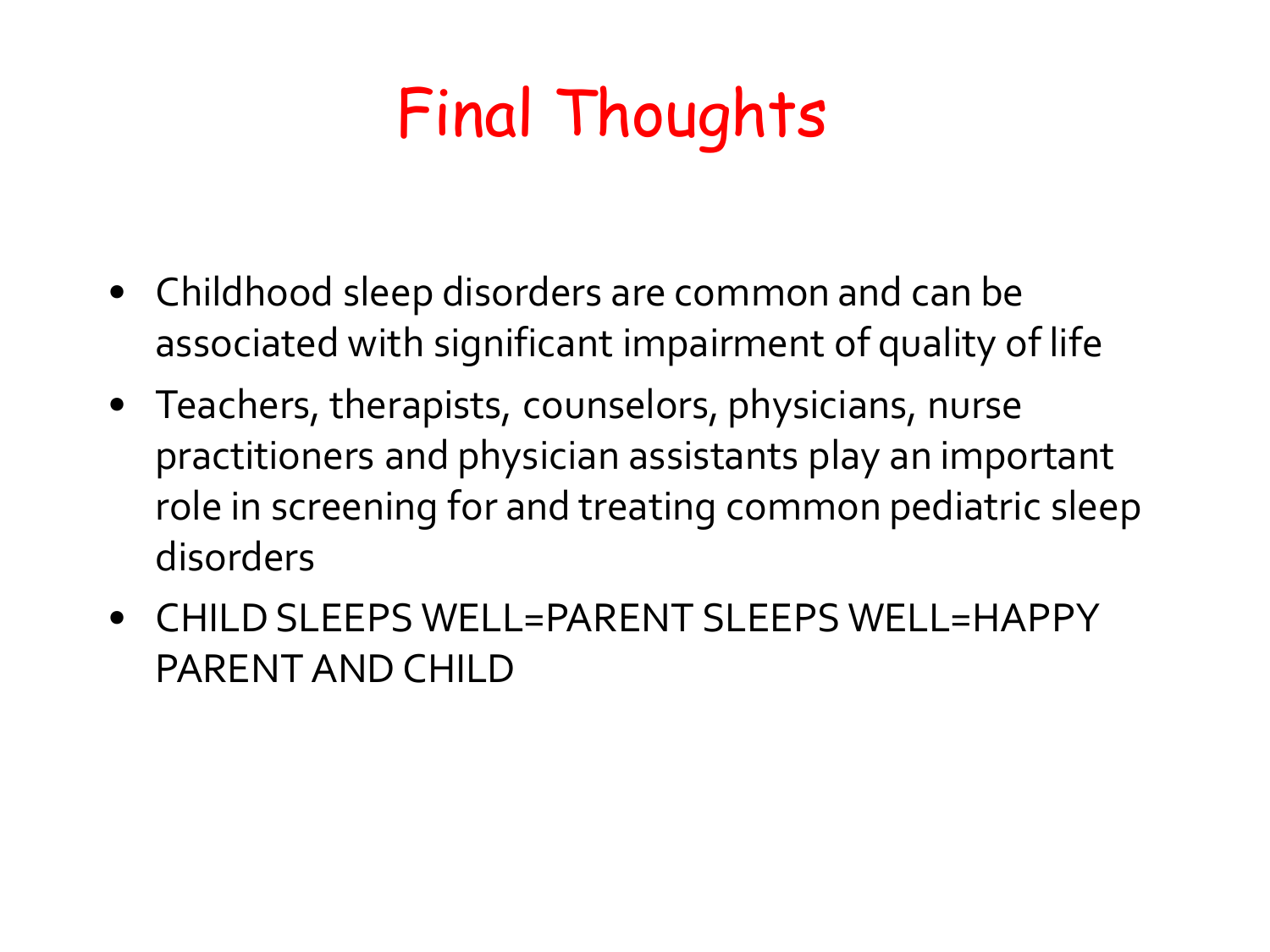#### Conclusion

- Pathophysiology Pediatric OSAS likely combination of anatomical and neuromuscular factors
- ?? Threshold for treatment
- DoesT&A " cure " OSA and do neurobehavioral problems resolve
- ?? Natural Hx of benign snoring/mild OSA
- It' s OK to Snore!!!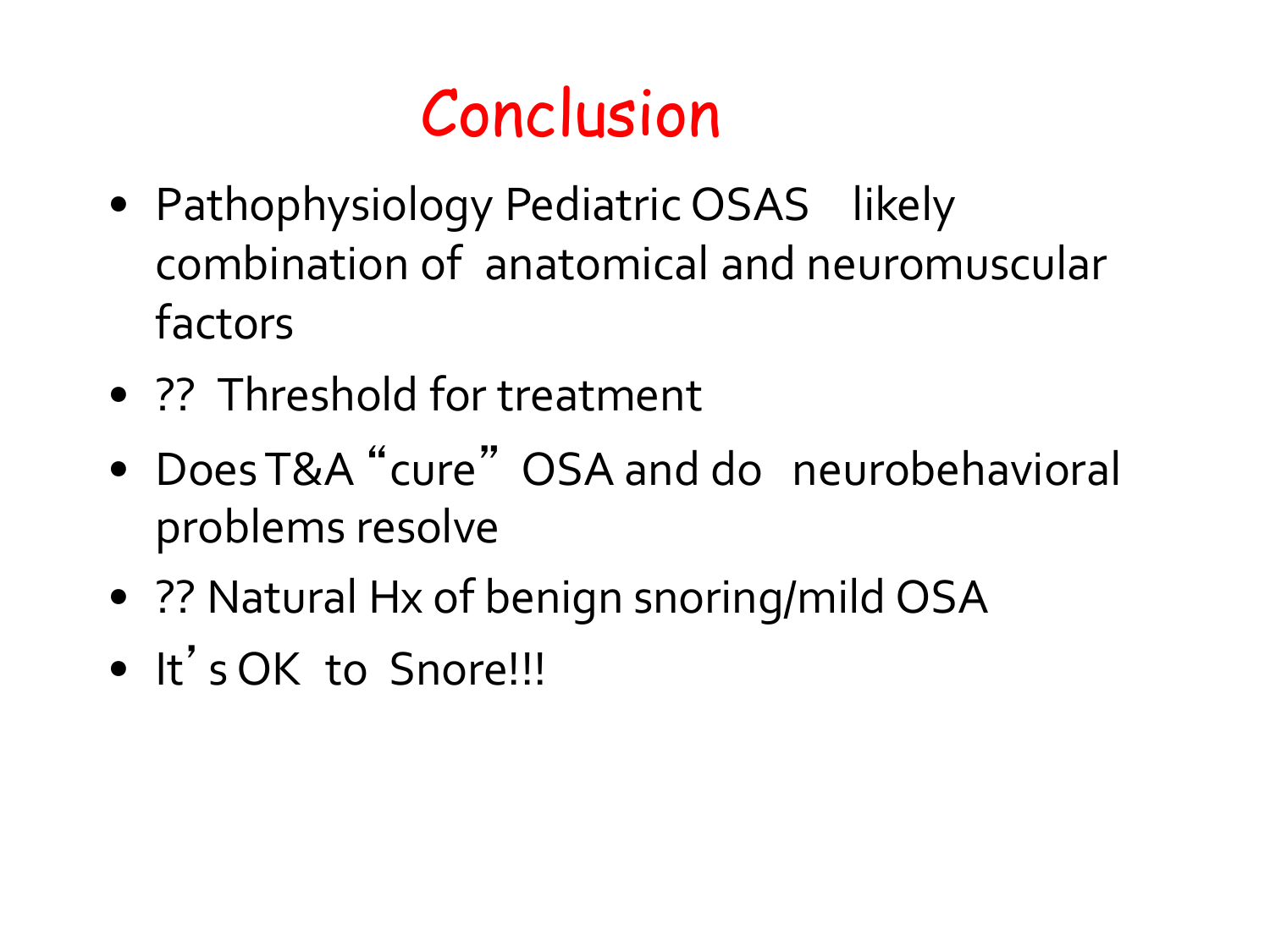#### References

- Stores, G. (2002). Sleep Disorders in Children and Adolescents. Cambridge University Press.
- Chervin et al. Sleep disordered breathing, behavior, and cognition in children before and after adenotonsillectomy. Pediatrics. 117(4) 2006 e769-e778.

Chervin et al. Associations between symptoms of inattention, hyperactivity, restless legs, and periodic leg movements. *Sleep* 2002;25:213-8.

Rajaram et al Sleep 2004

American Thoracic Society. Standards and indications for cardiopulmonary sleep studies in children. Am J Resp Crit Care Med. 1996; 153:866-878.

Klackenberg G: Somnambulism in childhood—prevalence, course and behavioral correlations. Acta Paediatr Scand 71:495, 1982

\*Carskadon MA: Patterns of sleep and sleepiness in adolescents. Pediatrician 17:5, <sup>1992</sup>

Sleep Complaints and Psychiatric Symptoms in Children Evaluated at a Pediatric Mental Health Clinic Anna Ivanenko, M.D., et al